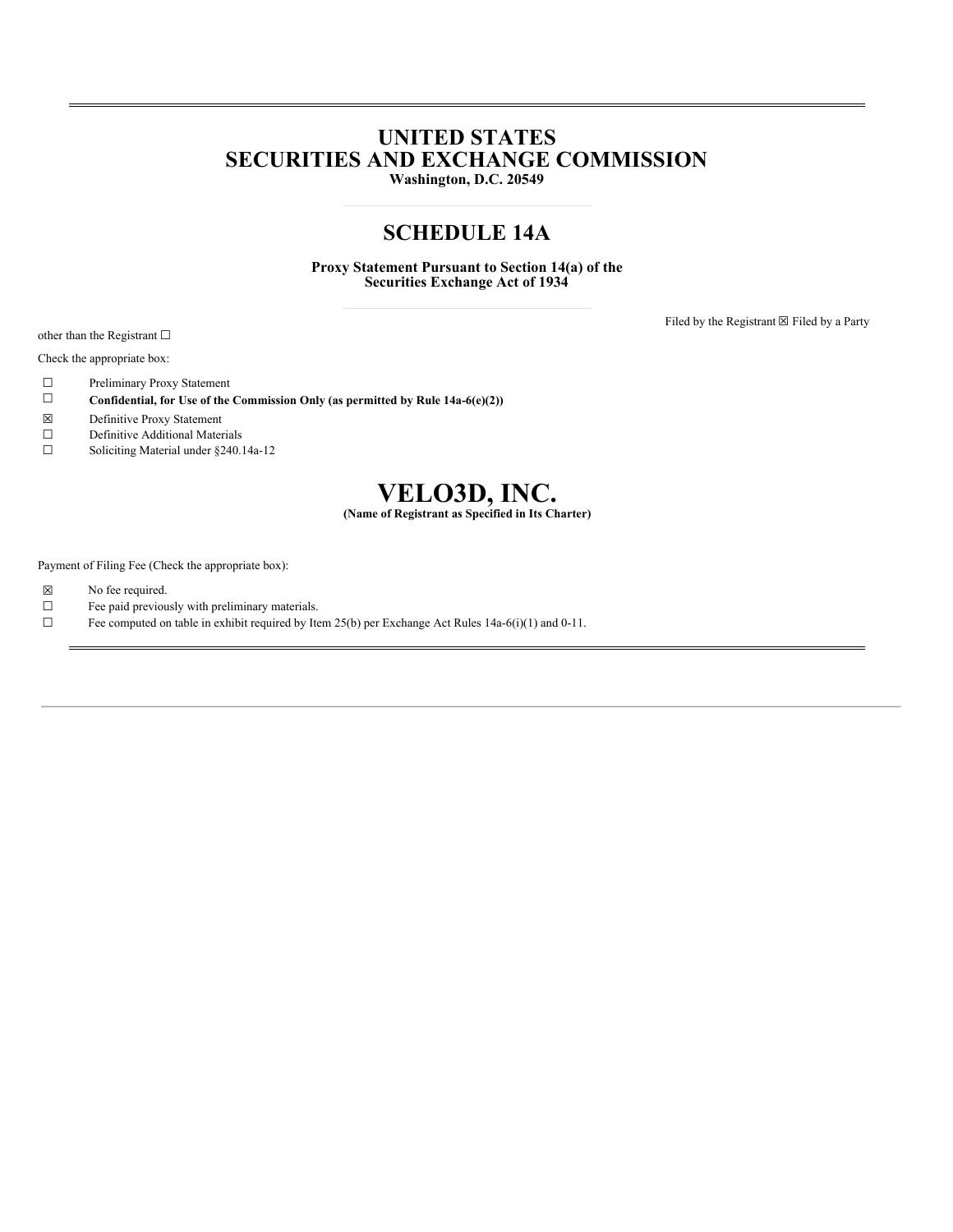

**April 21, 2022**

To Our Stockholders:

You are cordially invited to attend the 2022 Annual Meeting of Stockholders of Velo3D, Inc., which is our first annual meeting of stockholders as a public company and which will be held virtually at www.virtualshareholdermeeting.com/VLD2022 on Wednesday, June 8, 2022 at 1:00 p.m. Pacific Time/4:00 p.m. Eastern Time. We believe that a virtual stockholder meeting provides greater access to thos chosen this over an in-person meeting. This approach also lowers costs and enables participation from our global community. The matters expected to be acted upon at the Annual Meeting are described in the accompanying Noti

Your vote is important. Whether or not you plan to attend the Annual Meeting, please cast your vote as soon as possible by Internet, telephone or, if you received a paper copy of the meeting materials by mail, by completin attend the Annual Meeting or to vote your shares at the Annual Meeting.

Sincerely,

Benny Buller *Chief Executive Of icer*

#### **IMPORTANT**

NOTICE REGARDING THE AVAILABILITY OF PROXY MATERIALS FOR THE ANNUAL MEETING TO BE HELD ON WEDNESDAY, JUNE 8, 2022. THE **PROXY STATEMENT AND ANNUAL REPORT ARE AVAILABLE AT http://ir.velo3d.com.**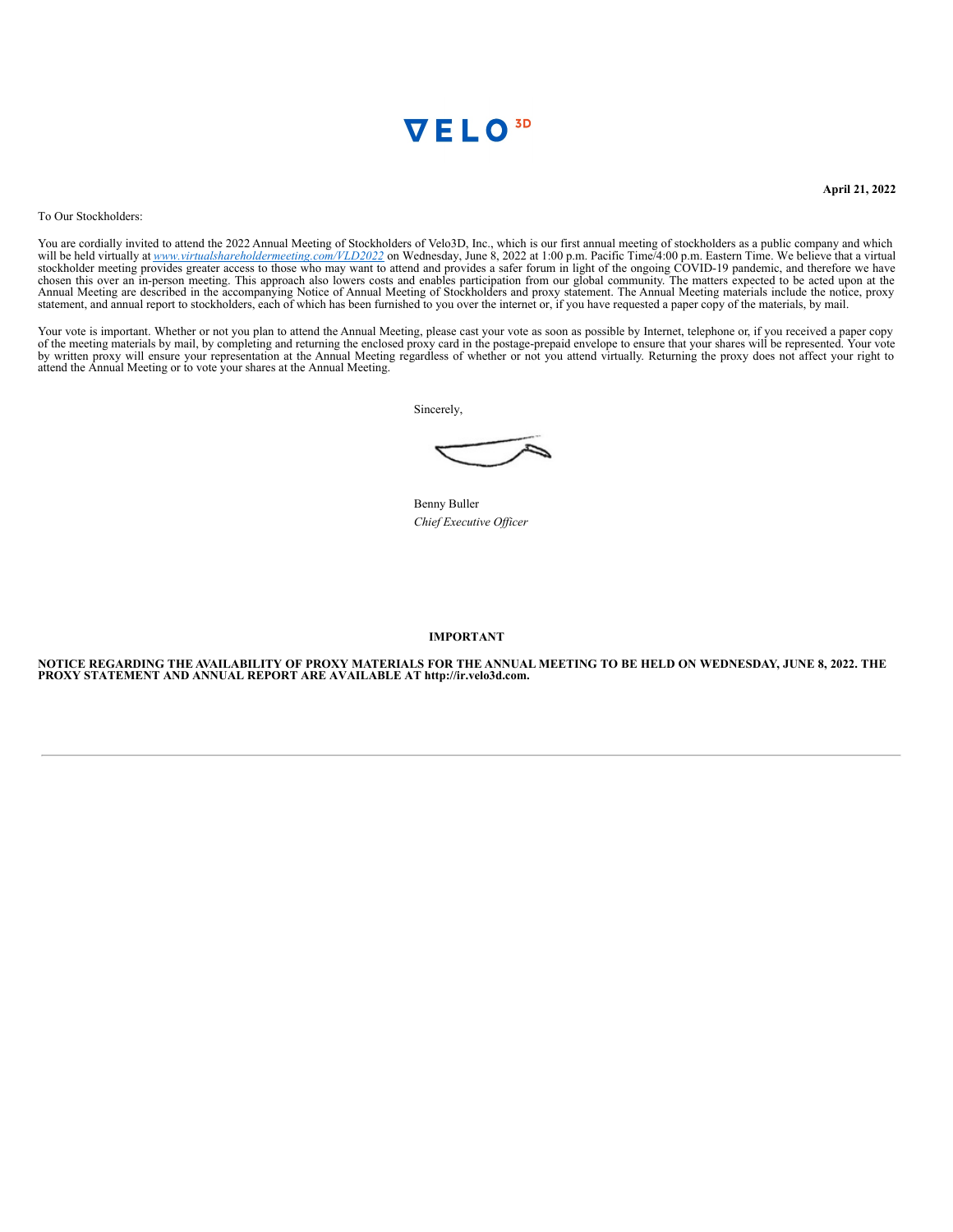# **VELO3D, INC. 511 Division Street Campbell, California 95008**

### **NOTICE OF ANNUAL MEETING OF STOCKHOLDERS**

| <b>Time and Date:</b><br><b>Place:</b>  | Wednesday, June 8, 2022 at 1:00 p.m. Pacific Time/4:00 p.m. Eastern Time                                                                                                                                                                                                                                                                                                                                                                                                                                                                                                                                                                                                                                                                                                                                       |  |  |  |  |
|-----------------------------------------|----------------------------------------------------------------------------------------------------------------------------------------------------------------------------------------------------------------------------------------------------------------------------------------------------------------------------------------------------------------------------------------------------------------------------------------------------------------------------------------------------------------------------------------------------------------------------------------------------------------------------------------------------------------------------------------------------------------------------------------------------------------------------------------------------------------|--|--|--|--|
|                                         | Virtually at www.virtualshareholdermeeting.com/VLD2022. There is no physical location for the Annual Meeting.                                                                                                                                                                                                                                                                                                                                                                                                                                                                                                                                                                                                                                                                                                  |  |  |  |  |
| <b>Items of Business:</b>               | Elect three Class I directors of Velo3D, Inc., each to serve a three-year term expiring at the 2025 annual meeting of<br>1.<br>stockholders and until such director's successor is duly elected and qualified.                                                                                                                                                                                                                                                                                                                                                                                                                                                                                                                                                                                                 |  |  |  |  |
|                                         | Ratify the appointment of PricewaterhouseCoopers LLP as our independent registered public accounting firm for the<br>2.<br>year ending December 31, 2022.                                                                                                                                                                                                                                                                                                                                                                                                                                                                                                                                                                                                                                                      |  |  |  |  |
|                                         | 3.<br>Transact such other business as may properly come before the Annual<br>Meeting or any adjournment or postponement thereof.                                                                                                                                                                                                                                                                                                                                                                                                                                                                                                                                                                                                                                                                               |  |  |  |  |
| <b>Record Date:</b>                     | April 14, 2022, which we refer to as our Record Date. Only stockholders of record at the close of business on the Record Date<br>are entitled to notice of, and to attend and vote at, the meeting and any adjournments thereof.                                                                                                                                                                                                                                                                                                                                                                                                                                                                                                                                                                               |  |  |  |  |
| <b>Participation in Annual Meeting:</b> | We are pleased to invite you to participate in our Annual Meeting, which will be conducted exclusively online at<br>www.virtualshareholdermeeting.com/VLD2022. We believe the virtual format makes it easier for stockholders to attend, and<br>participate fully and equally in, the Annual Meeting because they can join with any internet-connected device from any<br>location around the world at no cost. Our virtual meeting format helps us engage with all stockholders–regardless of size,<br>resources, or physical location, protects the health and safety of attendees in light of the ongoing COVID-19 pandemic, saves<br>us and stockholders' time and money, and reduces our environmental impact. Please see "Important Information About the<br>Annual Meeting" for additional information. |  |  |  |  |
| Voting:                                 | Your vote is very important to us. Please act as soon as possible to vote your shares, even if you plan to participate in the<br>Annual Meeting. For specific instructions on how to vote your shares, please see "Information About Solicitation and Voting"<br>beginning on page 4 of the accompanying proxy statement.                                                                                                                                                                                                                                                                                                                                                                                                                                                                                      |  |  |  |  |
|                                         | Each share of common stock that you own represents one vote. For questions regarding your stock ownership, you may<br>contact us through our website at invelo3d.com or, if you are a registered holder, our transfer agent, Continental Stock<br>Transfer & Trust Company, through its website at continentalstock.com, by phone at (212) 509-5586, or by e-mail at<br>cstmail@continentalstock.com                                                                                                                                                                                                                                                                                                                                                                                                           |  |  |  |  |

This notice of the Annual Meeting, proxy statement, and form of proxy are being distributed and made available on or about April 21, 2022.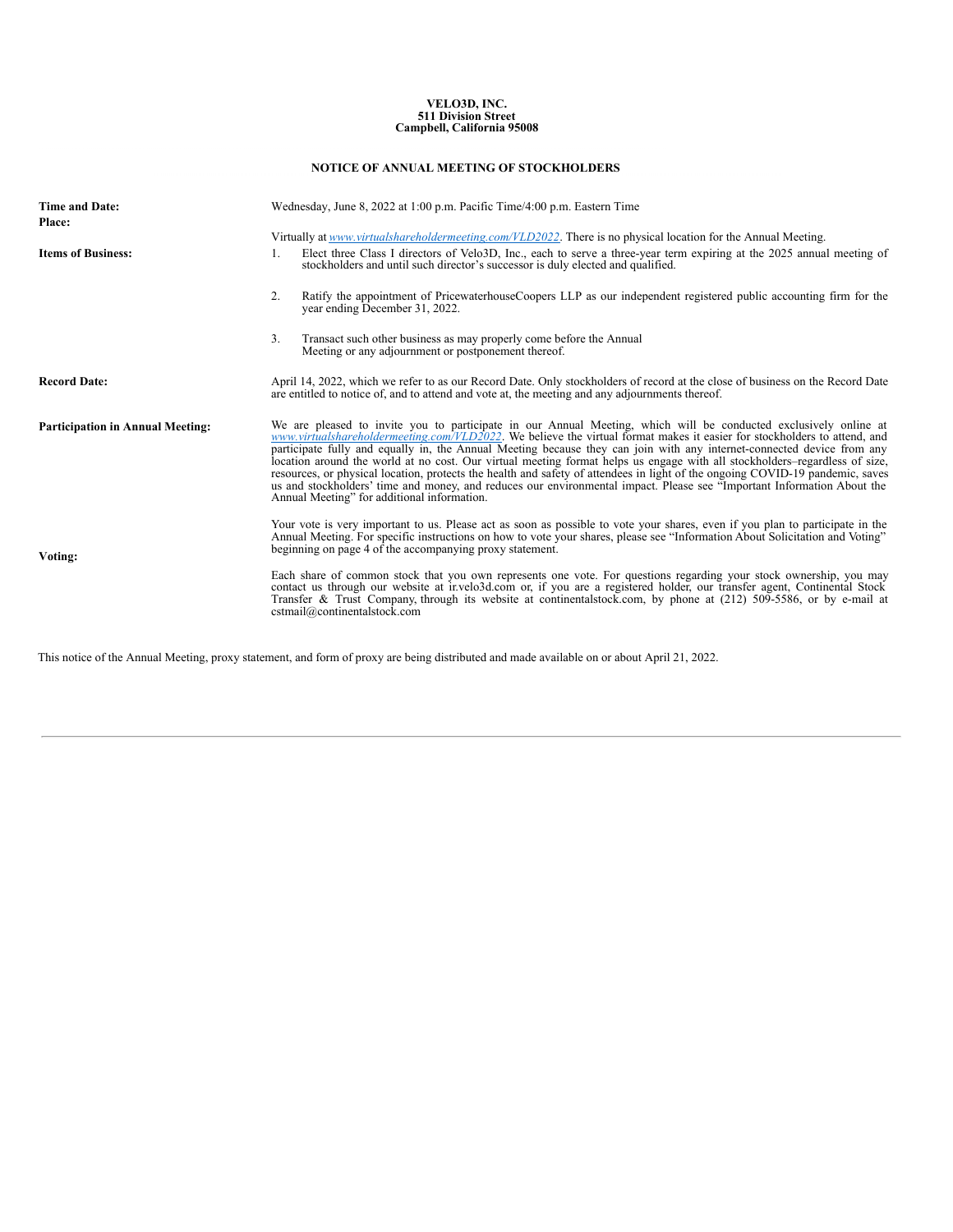Whether or not you plan to attend the Annual Meeting, we encourage you to vote and submit your proxy through the Internet or by telephone or request and submit<br>your proxy card as soon as possible, so that your shares may b

By Order of the Board of Directors,

William McCombe *Chief Financial Of icer*

Campbell, California April 21, 2022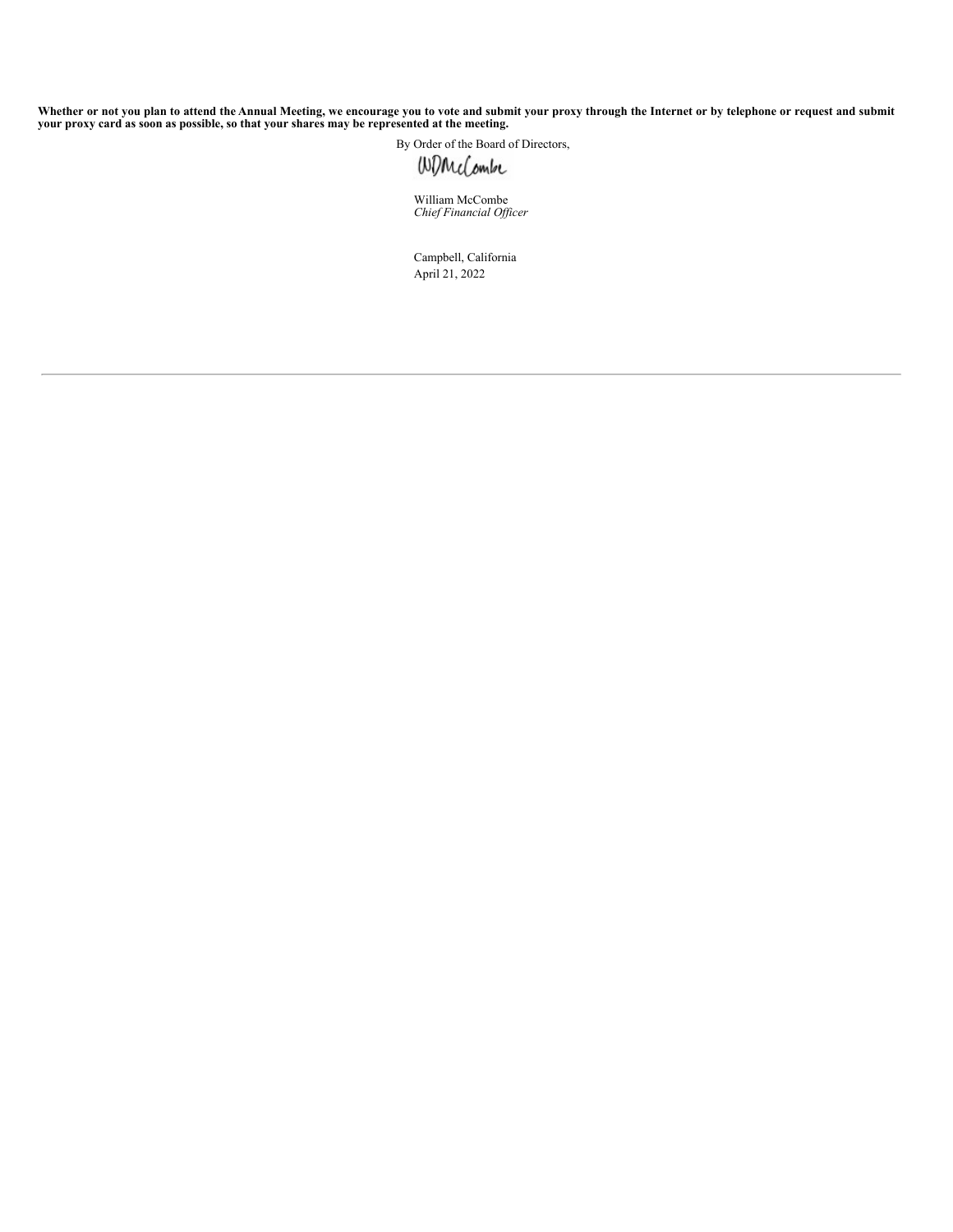### **VELO3D, INC.**

### **PROXY STATEMENT FOR 2022 ANNUAL MEETING OF STOCKHOLDERS**

### **TABLE OF CONTENTS**

| SPECIAL NOTE REGARDING FORWARD-LOOKING STATEMENTS                                                                        |    |
|--------------------------------------------------------------------------------------------------------------------------|----|
| PROXY STATEMENT SUMMARY                                                                                                  | 2  |
| INFORMATION ABOUT SOLICITATION AND VOTING                                                                                | 4  |
| <b>INTERNET AVAILABILITY OF PROXY MATERIALS</b>                                                                          | 4  |
| <b>GENERAL INFORMATION ABOUT THE MEETING</b>                                                                             | 4  |
| BOARD OF DIRECTORS AND COMMITTEES OF THE BOARD OF DIRECTORS; CORPORATE GOVERNANCE STANDARDS<br>AND DIRECTOR INDEPENDENCE |    |
| NOMINATIONS PROCESS AND DIRECTOR QUALIFICATIONS                                                                          | 13 |
| PROPOSAL NO. 1 ELECTION OF DIRECTORS                                                                                     | 14 |
| PROPOSAL NO. 2 RATIFICATION OF APPOINTMENT OF INDEPENDENT REGISTERED PUBLIC ACCOUNTING FIRM                              | 19 |
| REPORT OF THE AUDIT COMMITTEE                                                                                            | 21 |
| <b>EXECUTIVE OFFICERS</b>                                                                                                | 22 |
| SECURITY OWNERSHIP OF CERTAIN BENEFICIAL OWNERS AND MANAGEMENT                                                           | 23 |
| <b>EXECUTIVE COMPENSATION</b>                                                                                            | 25 |
| EQUITY COMPENSATION PLAN INFORMATION                                                                                     | 28 |
| <b>CERTAIN RELATIONSHIPS AND RELATED PARTY TRANSACTIONS</b>                                                              | 29 |
| ADDITIONAL INFORMATION                                                                                                   | 33 |
| <b>OTHER MATTERS</b>                                                                                                     | 35 |
|                                                                                                                          |    |

i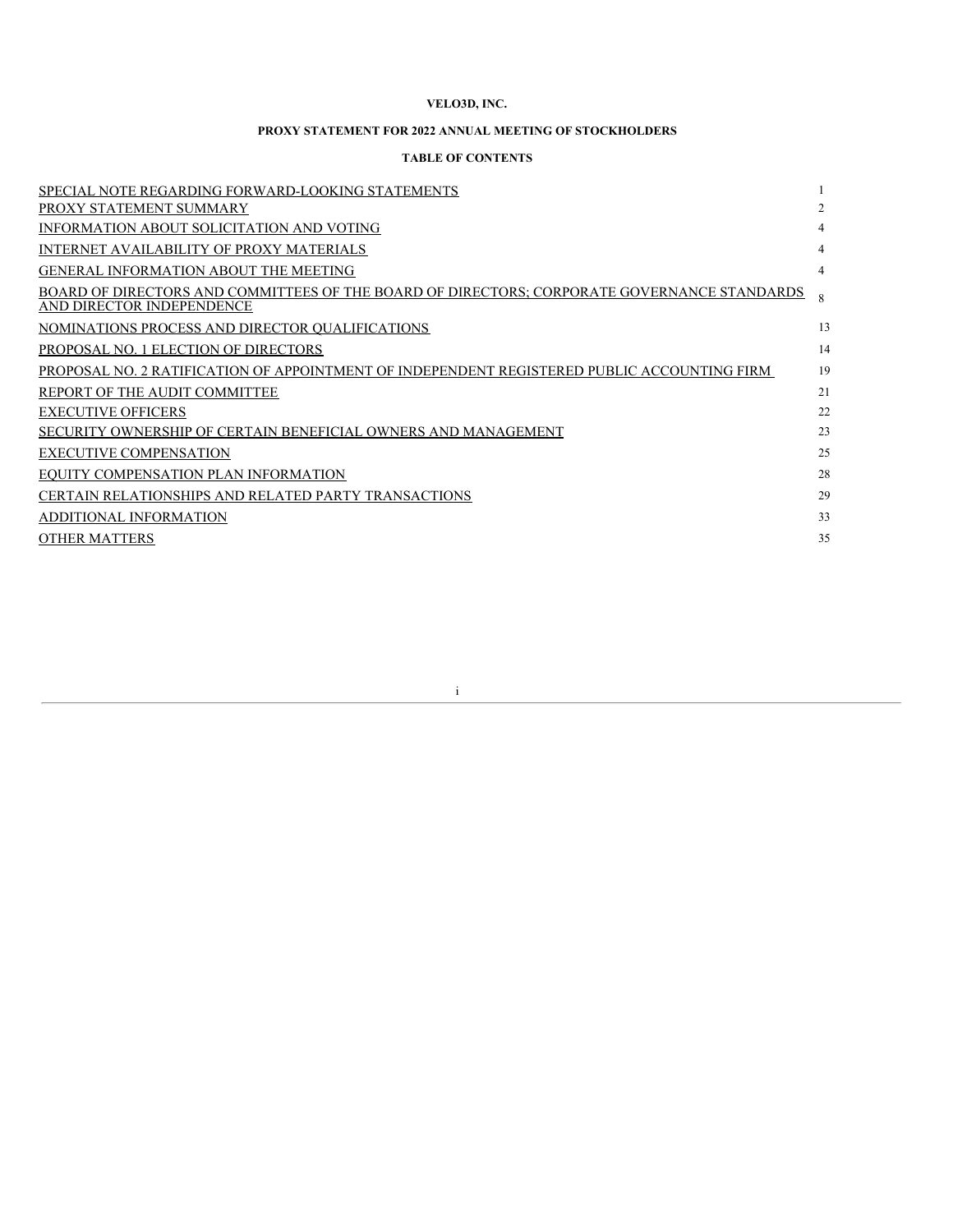### **SPECIAL NOTE REGARDING FORWARD-LOOKING STATEMENTS**

Certain statements contained herein may constitute "forward-looking statements" for purposes of the federal securities laws. Our forward-looking statements include, but are not limited to, statements regarding our or our management team's expectations, hopes, beliefs, intentions or strategies regarding the future. In addition, any statements that refer to projections, forecasts or other characterizations of future events or circumstances, including any underlying assumptions, are forward-looking statements. The words "anticipate," "believe," "can," "contemplate," "continue, statement is not forward-looking.

Forward-looking statements are based on current expectations and beliefs concerning future developments and their potential effects on us. There can be no assurance that future developments affecting us will be those that we have anticipated. These forward-looking statements involve a number of risks, uncertainties (some of which are beyond our control) or other assumptions that may cause actual results or performance to be materially different from those expressed or implied by these forward-looking statements. These risks and uncertainties include, but are not limited to, those factors described in our Annual Report on Form 10-K for the year ended December 31, 2021, under the section entitled "Risk Factors" and our other Securities and Exchange Commission, or SEC, filings, which are available on the Investor Relations page of our website at www.ir.velo3d.com and on the SEC website at www.sec.gov. Should one or more of these risks or uncertainties materialize, or should any of our assumptions prove incorrect, actual results may vary in material respects from those projected in these forward-looking statements. Some of these risks and uncertainties may in the future be amplified by the COVID-19 pandemic and there may be additional risks that we consider immaterial or which are unknown. It is not possible to predict or identify all such risks. We do not undertake any obligation to update or revise any forward-looking statements, whether as a result of new information, future events or otherwise, except as may be required under applicable securities laws.

1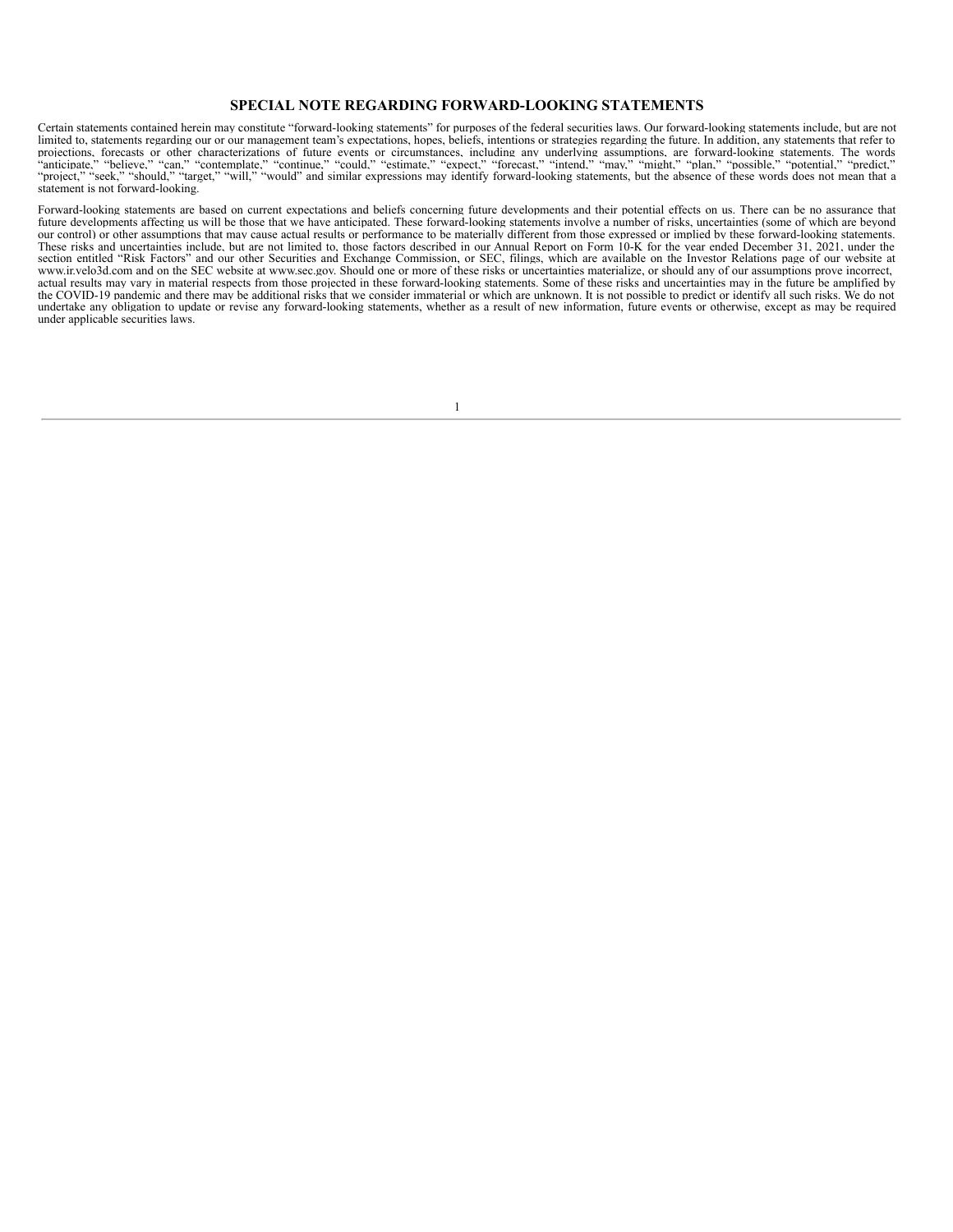### **PROXY STATEMENT SUMMARY**

This summary highlights information contained elsewhere in this Proxy Statement. You should read the entire Proxy Statement before voting.

#### **Meeting Agenda and Voting Recommendations**

### **PROPOSAL NO. 1**

### **ELECTION OF DIRECTORS**

We are asking our stockholders to elect three Class I directors for a three-year term expiring at the 2025 annual meeting of stockholders and until such director's successor is duly elected and qualified or until such director's earlier death, resignation, disqualification or removal. The table below sets forth information with respect to our three nominees standing for election. All of the nominees are currently serving as directors. Additional information about our director nominees and their respective qualifications can be found under the section titled "Proposal No. 1 Election of Directors—Nominees to Our Board of Directors".

### **BOARD'S RECOMMENDATION**

**"FOR" this Proposal**

| Name                  | Age | <b>Director Since</b>                                                          |
|-----------------------|-----|--------------------------------------------------------------------------------|
| <b>Carl Bass</b>      | 63  | September 2021                                                                 |
| <b>Benny Buller</b>   | 51  | September 2021                                                                 |
| Ellen Pawlikowski     | 65  | March 2022                                                                     |
|                       |     |                                                                                |
| <b>PROPOSAL NO. 2</b> |     |                                                                                |
| <b>FIRM</b>           |     | <b>RATIFICATION OF APPOINTMENT OF INDEPENDENT REGISTERED PUBLIC ACCOUNTING</b> |

#### **RATIFICATION OF APPOINTMENT OF INDEPENDENT REGISTERED PUBLIC ACCOUNTING FIRM**

We are asking our stockholders to ratify the audit committee's appointment of PricewaterhouseCoopers LLP as our independent registered public accounting firm for the year ending December 31, 2022. Information regarding fees paid to PricewaterhouseCoopers LLP during 2021 and 2020 can be found under the section titled "Proposal No. 2 Ratification of Appointment of Independent Registered Public Accounting Firm—Independent Registered Public Accounting Firm Fees and Services."

**BOARD'S RECOMMENDATION**

**"FOR" this Proposal**

#### 2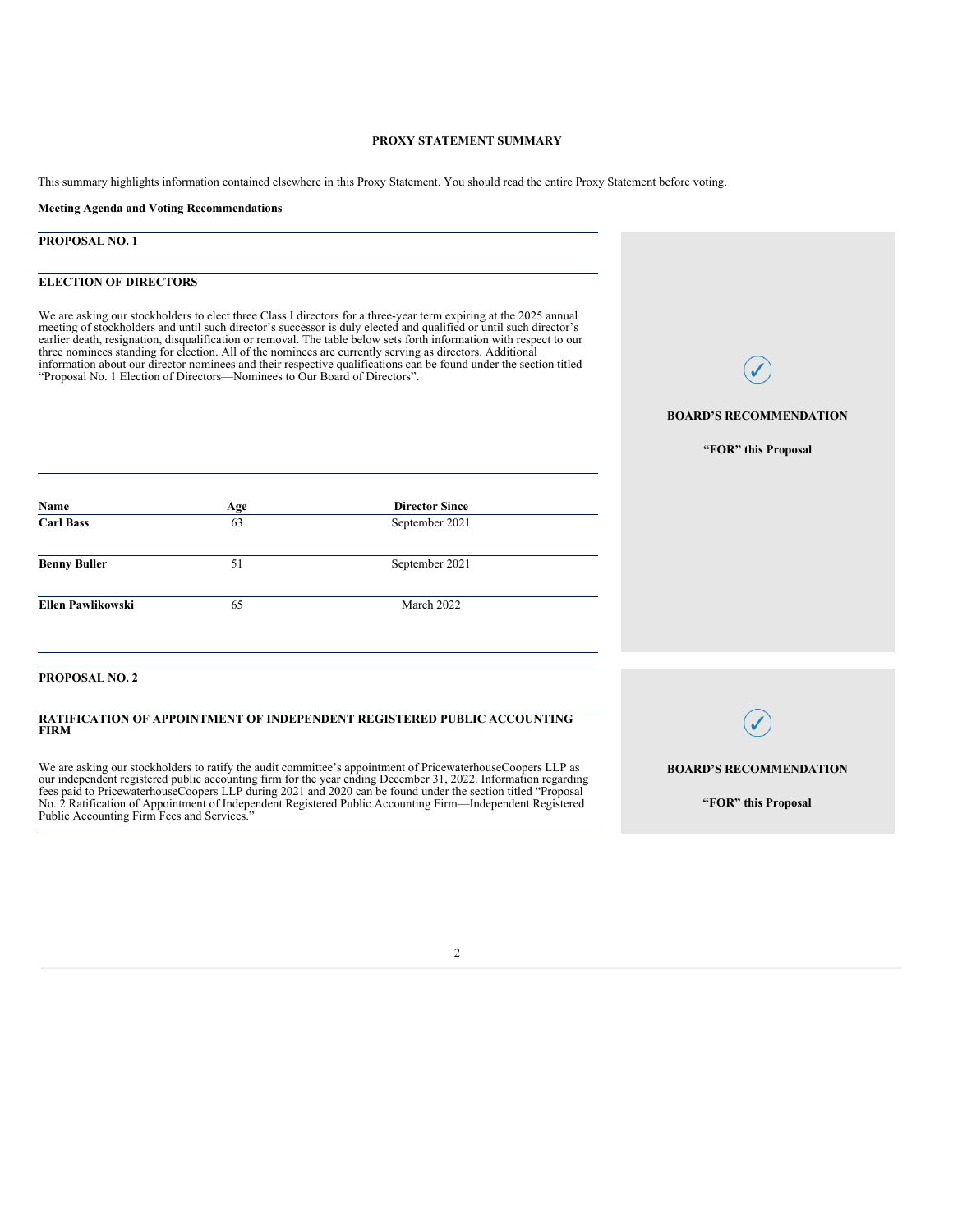#### **GOVERNANCE AND BOARD HIGHLIGHTS**

We are committed to good corporate governance, which strengthens the accountability of our board of directors and promotes the long-term interests of our stockholders. The list below highlights our independent board and leadership practices, as discussed further in this Proxy Statement.

#### **INDEPENDENT BOARD AND LEADERSHIP PRACTICES**

- Majority of directors are independent (7 out of 9 current directors)
- All committees of the board of directors are composed of independent directors
- Board of directors is focused on enhancing diversity and refreshment
- Comprehensive risk oversight practices, including cybersecurity, data privacy, legal and regulatory matters, and other critical evolving areas
- Our nominating and corporate governance committee oversees our programs relating to environmental, social, and corporate governance matters
- Independent directors conduct regular executive sessions
- Directors maintain open communication and strong working relationships among themselves and have regular access to management
- Directors conduct a robust annual board of directors and committee self-assessment process
- Board of directors has related party transaction standards for any direct or indirect involvement of a director in our business activities

### **CERTAIN TERMS USED IN THIS PROXY STATEMENT**

Unless the contest otherwise requires, references in this Proxy Statement to:

- "*Legacy Velo3D*" means Velo3D, Inc., a Delaware corporation (n/k/a Velo3D US, Inc.), prior to the closing of the Merger;
- *"Merger"* means the merger contemplated by that certain Business Combination Agreement, dated as of March 22, 2021, by and among JAWS Spitfire Acquisition Corporation, a Cayman Islands exempted company, or "*JAWS Spitfi* merged with and into Legacy Velo3D, with Legacy Velo3D surviving the merger as a wholly-owned subsidiary of the Company, on September 29, 2021;
- "*Velo3D,*" means Velo3D, Inc., a Delaware corporation (f/k/a JAWS Spitfire Acquisition Corporation, a Cayman Islands exempted company), and its consolidated subsidiary following the closing of the Merger; and
- <span id="page-7-0"></span>• "*we*," "*us*" and "*our*" or the "*Company*" refer to Legacy Velo3D prior to the closing of the Merger and to Velo3D following the closing of the Merger.

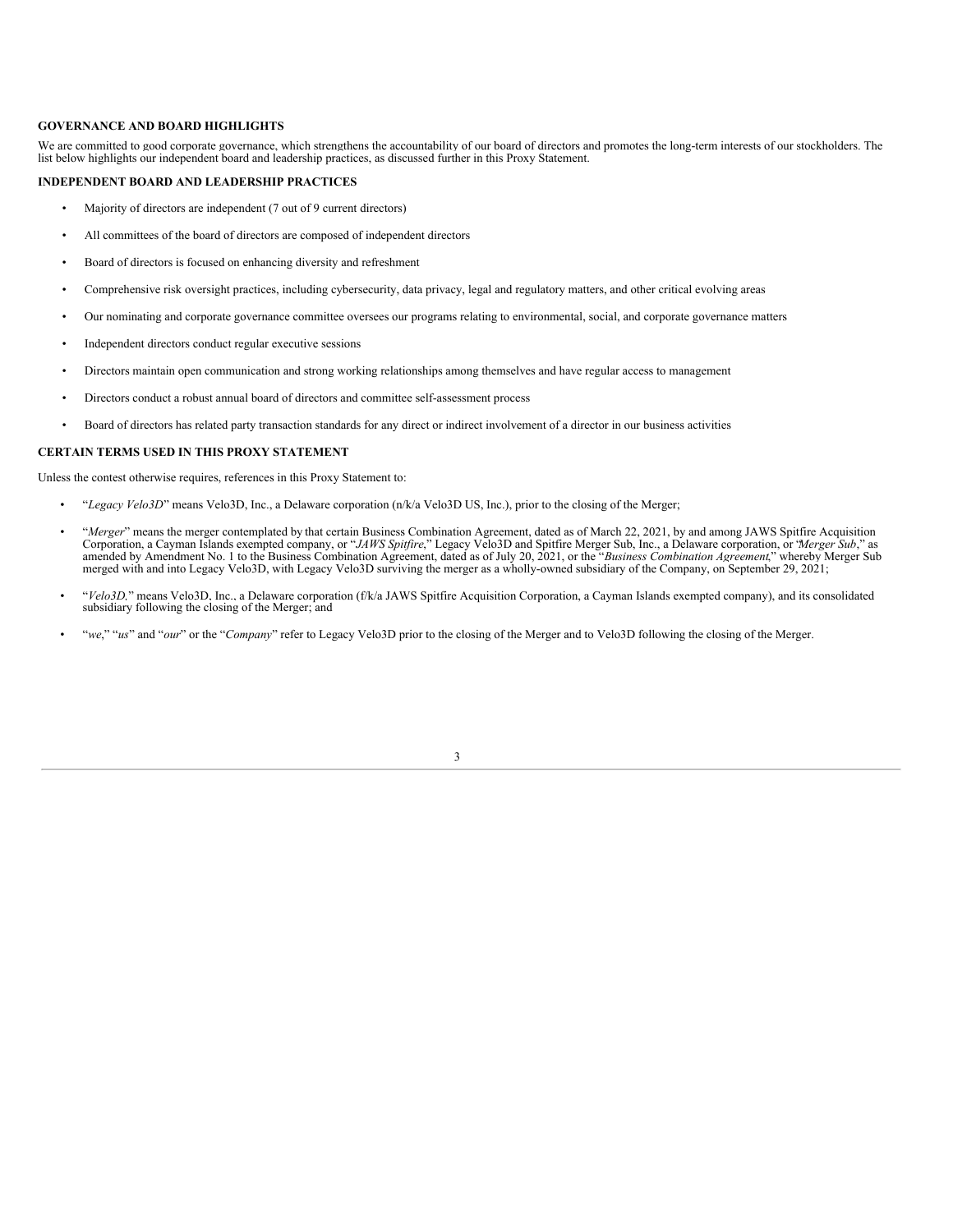#### **VELO3D, INC. 511 Division Street Campbell, California 95008**

#### **PROXY STATEMENT FOR THE 2022 ANNUAL MEETING OF STOCKHOLDERS**

#### **April 21, 2022**

#### **INFORMATION ABOUT SOLICITATION AND VOTING**

The accompanying proxy is solicited on behalf of the board of directors, or the Board, of Velo3D, Inc. for use at our 2022 Annual Meeting of Stockholders, or Annual Meeting,<br>to be held virtually at <u>www.virtualshareholderm</u> prior to the closing of the Merger and to Velo3D following the closing of the Merger as "we," "us" and "our" or the "Company." References to our website in this Proxy Statement are not intended to function as hyperlinks an

#### **INTERNET AVAILABILITY OF PROXY MATERIALS**

<span id="page-8-0"></span>In accordance with U.S. Securities and Exchange Commission, or SEC, rules, we are using the Internet as our primary means of furnishing proxy materials to stockholders.<br>Consequently, most stockholders will not receive pape Proxy Materials also provides information on how stockholders may obtain paper copies of our proxy materials if they so choose. We believe this rule makes the proxy distribution process more efficient, less costly and helps in conserving natural resources.

### **GENERAL INFORMATION ABOUT THE MEETING**

#### <span id="page-8-1"></span>**Purpose of the Annual Meeting**

You are receiving this Proxy Statement because our Board is soliciting your proxy to vote your shares at the Annual Meeting with respect to the proposals described in this Proxy Statement. This Proxy Statement includes information that we are required to provide to you pursuant to the rules and regulations of the SEC and is designed to assist you in voting your shares.

This is our first Annual Meeting as a public company. We intend to ensure that our stockholders are afforded the same rights and opportunities to participate virtually as they would at an in-person meeting. We believe the resources, or physical location, protects the health and safety of attendees in light of the ongoing COVID-19 pandemic, saves us and stockholders' time and money, and reduces our environmental impact.

#### **Record Date; Quorum**

Only holders of record of our common stock at the close of business on April 14, 2022, or the Record Date, will be entitled to vote at the Annual Meeting. At the close of business on the Record Date, we had 183,730,518 shares of common stock outstanding and entitled to vote. At the close of business on the Record Date, our directors and executive officers and their respective affiliates beneficially owned and were entitled to vote 9,645,084 shares of common stock at the Annual Meeting, or approximately 5.2% of the voting power of the shares of our common the Annual Meeting will be available for examination by any stockholder for any purpose relating to the Annual Meeting during ordinary business hours at our headquarters, at<br>511 Division Street, Campbell, California 95008. virtual web conference during the Annual Meeting.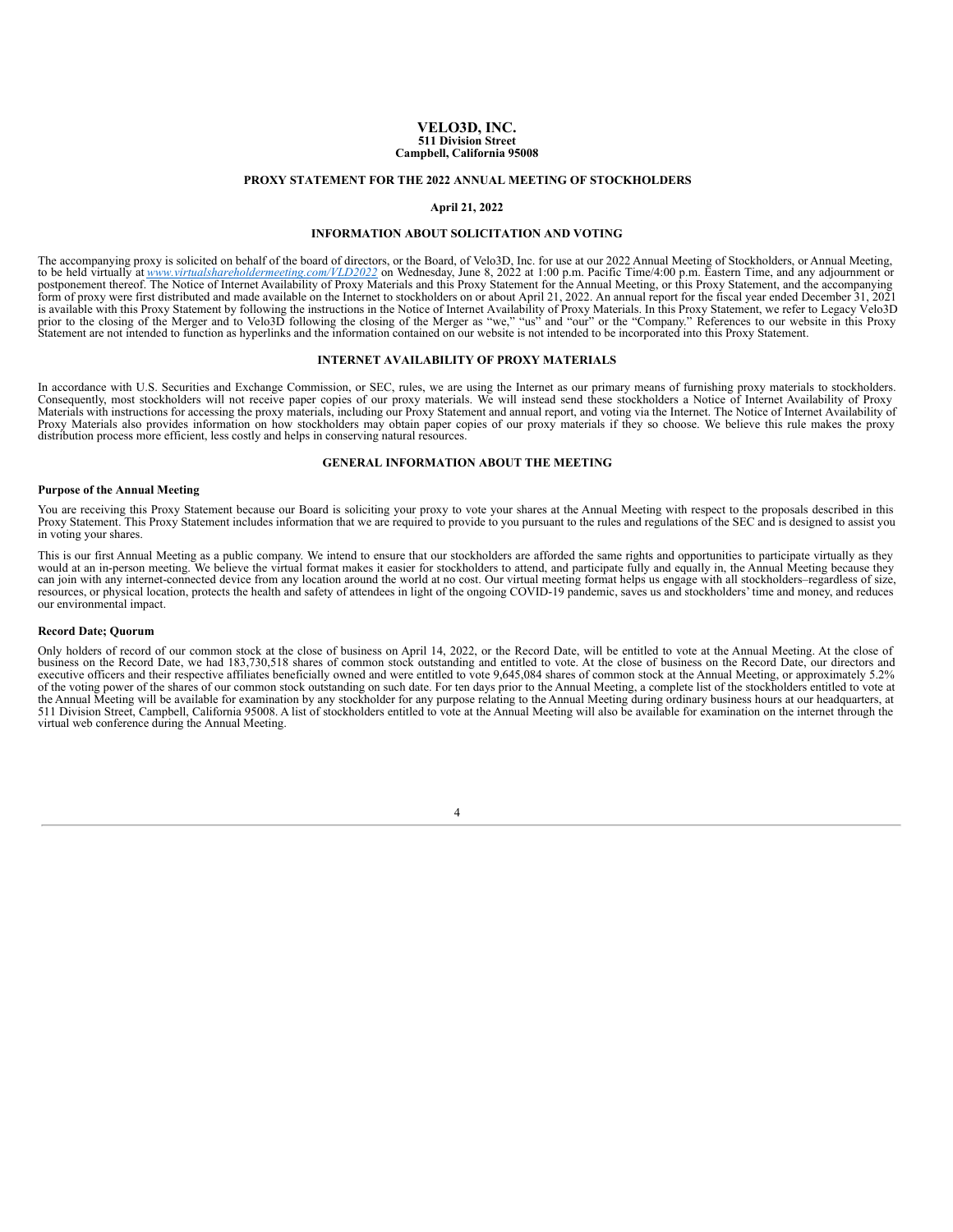The holders of a majority of the voting power of the shares of our common stock entitled to vote at the Annual Meeting as of the Record Date must be present at the Annual Meeting in order to hold the Annual Meeting and conduct business. This presence is called a quorum. Your shares are counted as present at the Annual Meeting if you are present and vote in person at the Annual Meeting or if you have properly submitted a proxy.

#### **Participating in the Annual Meeting**

- Instructions on how to attend the Annual Meeting are posted at*www.virtualshareholdermeeting.com/VLD2022*.
- You may log in to the meeting platform beginning at 12:45 p.m. Pacific Time on June 8, 2022. The meeting will begin promptly at 1:00 p.m. Pacific Time.
- You will need the 16-digit control number provided in your proxy materials to attend the Annual Meeting at*www.virtualshareholdermeeting.com/VLD2022*.
- Stockholders of record and beneficial owners as of the Record Date may vote their shares electronically during the Annual Meeting.
- If you wish to submit a question during the Annual Meeting, log into the virtual meeting platform at*www.virtualshareholdermeeting.com/VLD2022*, type your question into the "Ask a Question" field, and click "Submit." If your question is properly submitted during the relevant portion of the meeting agenda, we will respond to your question during the live webcast, subject to time const reserve the right to exclude questions that are irrelevant to meeting matters, irrelevant to our business, or derogatory or in bad taste; that relate to pending or threatened litigation; that are personal grievances; or that are otherwise inappropriate (as determined by the chair of the Annual Meeting).
- If we experience technical difficulties during the meeting (e.g., a temporary or prolonged power outage), we will determine whether the meeting can be promptly reconvened (if the technical difficulty is temporary) or whether the meeting will need to be reconvened on a later day (if the technical difficulty is more prolonged). In any situation, we will promptly notify stockholders our meeting or asking questions during the meeting, a support line will be available on the login page of the virtual meeting website.

#### **Voting Rights; Required Vote**

In deciding all matters at the Annual Meeting, as of the close of business on the Record Date, each share of common stock represents one vote. We do not have cumulative voting rights for the election of directors. You may

Stockholder of Record: Shares Registered in Your Name. If, on the Record Date, your shares were registered directly in your name with our transfer agent, Continental Stock Transfer & Trust Company, then you are considered the stockholder of record with respect to those shares. As a stockholder of record, you may vote at the Annual Meeting or vote by telephone, through the Internet or, if you request or receive paper proxy materials, by filling out and returning the proxy card.

Beneficial Owner: Shares Registered in the Name of a Broker or Nominee. If, on the Record Date, your shares were held in an account with a brokerage firm, bank or other nominee, then you are the beneficial owner of the shares held in street name. As a beneficial owner, you have the right to direct your nominee on how to vote the shares held in your account, and your nominee has enclosed or provided voting instructions for you to use in directing it on how to vote your shares. However, the organization that holds your shares is considered the stockholder of record for purposes of voting at the Annual Meeting. Because you are not the stockholder of record, you may not vote your shares at the Annual Meeting unless you request and obtain a

Each director will be elected by a plurality of the votes cast, which means that the three individuals nominated for election to our Board at the Annual Meeting receiving the highest number of "FOR" votes will be elected. the fiscal year ending December 31, 2022 will be obtained if the number of votes cast "FOR" the proposal at the Annual Meeting exceeds the number of votes "AGAINST" the proposal.

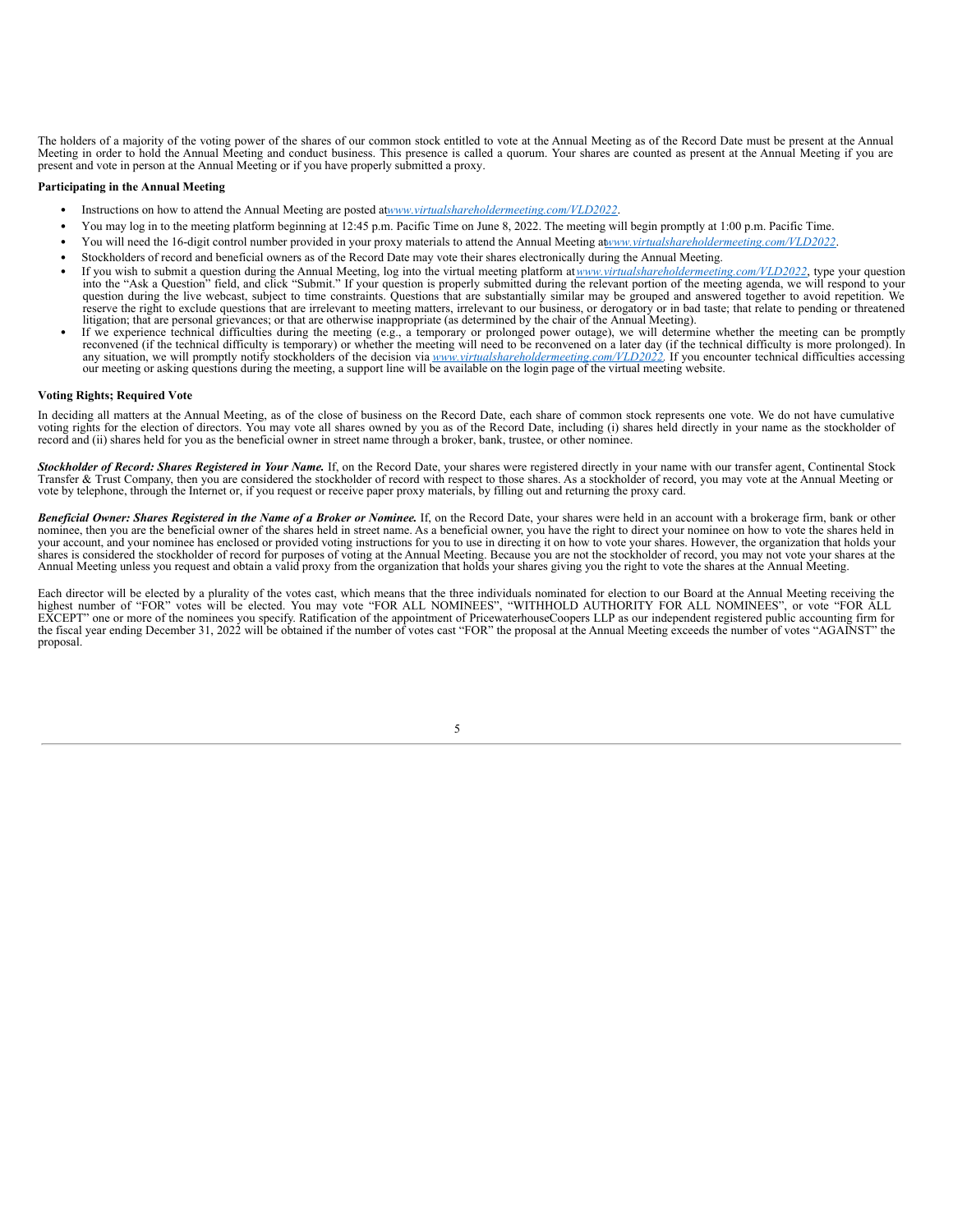#### Recommendations of Our Board on Each of the Proposals Scheduled to be Voted on at the Annual Meeting

| <b>Proposal</b>       | <b>Board Recommendation</b>                                                                                                                                                   | Page Reference |
|-----------------------|-------------------------------------------------------------------------------------------------------------------------------------------------------------------------------|----------------|
| Proposal No. 1        | FOR all nominees<br>The election of the Class I directors named in this Proxy<br>Statement                                                                                    |                |
| <b>Proposal No. 2</b> | The ratification of the appointment of PricewaterhouseCoopers FOR<br>LLP as our independent registered public accounting firm for the<br>fiscal year ending December 31, 2022 | ıч             |

None of our non-employee directors have any substantial interest in any matter to be acted upon except with respect to the directors so nominated. None of our executive officers have any substantial interest in any matter to be acted upon.

#### **Abstentions; Broker Non-Votes**

Under Delaware law, abstentions are counted as present and entitled to vote for purposes of determining whether a quorum is present. At the Annual Meeting, abstentions will have no effect on Proposal No. 1 and Proposal No. 2.

Broker non-votes occur when shares held by a broker for a beneficial owner are not voted because the broker did not receive voting instructions from the beneficial owner and lacked discretionary authority to vote the shares. Under Delaware law, broker non-votes are counted as present and entitled to vote for purposes of determining whether a quorum is present. However, brokers have limited discretionary authority to vote shares that are beneficially owned. While a broker is entitled to vote shares held for a beneficial owner on "routine" matters without instructions from the beneficial owner of those shares, absent instructions from the beneficial owner of such shares, a broker is not entitled to vote shares held for a beneficial owner on "non-routine" matters. At our Annual Meeting, only Proposal No. 2 is considered a routine matter and brokers have discretionary authority to vote shares that are beneficially owned on Proposal No. 2. If a broker chooses not to vote shares for or against Proposal No. 2, it would have the same effect as an abstention. The other proposal presented at the Annual Meeting, Proposal No. 1, is a non-routine matter and therefore broker non-votes are not deemed to be shares entitled to vote on and will have no effect on the proposal.

#### **Voting Instructions; Voting of Proxies**

| Vote Bv Internet                                                                                                                                                                                                                                                                                                                                                                                                                                                                                                                                                                                                                                                                                                                                                                   | Vote By Telephone or Internet | <b>Vote By Mail</b>                                                                                                                                                                                                                                                                                                                                                                         |
|------------------------------------------------------------------------------------------------------------------------------------------------------------------------------------------------------------------------------------------------------------------------------------------------------------------------------------------------------------------------------------------------------------------------------------------------------------------------------------------------------------------------------------------------------------------------------------------------------------------------------------------------------------------------------------------------------------------------------------------------------------------------------------|-------------------------------|---------------------------------------------------------------------------------------------------------------------------------------------------------------------------------------------------------------------------------------------------------------------------------------------------------------------------------------------------------------------------------------------|
| You may vote via the virtual meeting website—any stockholder can attend the You may vote by telephone or through the Internet—in You may vote by mail—if you request or receive a paper<br>Annual Meeting by visiting www.virtualshareholdermeeting.com/VLD2022, where order to do so, please follow the instructions shown on proxy card and voting instructions by mail, simply<br>stockholders may vote and submit questions during the meeting. The meeting starts vour proxy card.<br>at 1:00 p.m. Pacific Time/4:00 p.m. Eastern Time. Please have your 16-Digit Control<br>Number to join the Annual Meeting. Instructions on how to attend and participate via<br>the Internet, including how to demonstrate proof of stock ownership, are posted at<br>www.proxyvote.com. |                               | complete, sign and date the enclosed proxy card and<br>promptly return it in the envelope provided or, if the<br>envelope is missing, please mail your completed proxy<br>card to Vote Processing, c/o Broadridge Financial<br>Solutions, Inc., 51 Mercedes Way, Edgewood, New York<br>11717. Your completed, signed, and dated proxy card<br>must be received prior to the Annual Meeting. |

Votes submitted by telephone or through the Internet must be received by 8:59 p.m. Pacific Time/11:59 p.m. Eastern Time on June 7, 2022. Submitting your proxy, whether by telephone, through the Internet or, if you request or receive a paper proxy card, by mail will not affect your right to vote in person should you decide to attend the Annual<br>Meeting. If you are not the stockholder of recor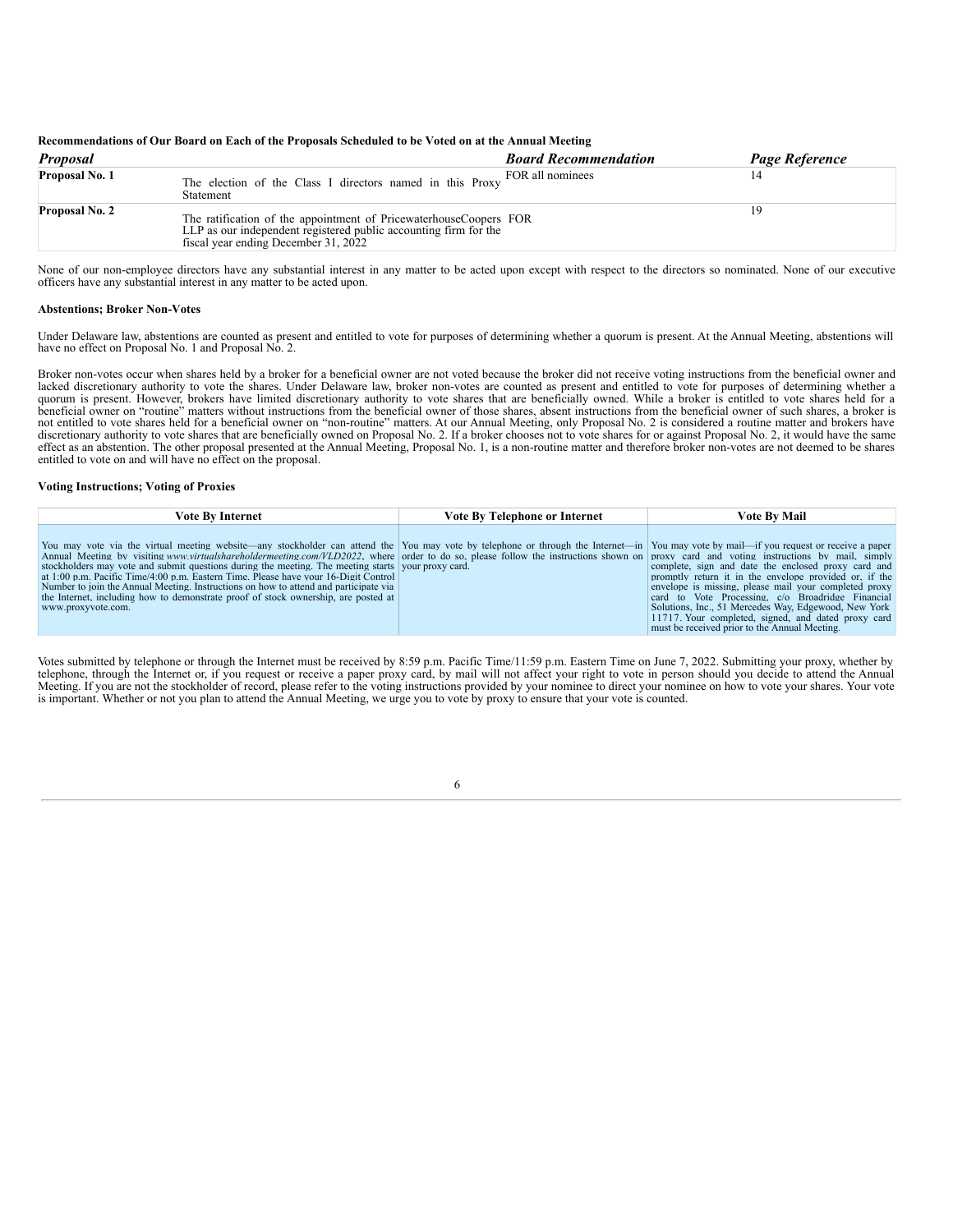All proxies will be voted in accordance with the instructions specified on the proxy card. If you sign a physical proxy card and return it without instructions as to how your shares should be voted on a particular proposal at the Annual Meeting, your shares will be voted in accordance with the recommendations of our Board stated above.

If you do not vote and you hold your shares in street name, and your broker does not have discretionary power to vote your shares, your shares may constitute "broker nonvotes" (as described above) and will not be counted in determining the number of shares necessary for approval of the proposals. However, broker non-votes will be counted for the purpose of establishing a quorum for the Annual Meeting.

If you receive more than one proxy card, your shares are registered in more than one name or are registered in different accounts. To make certain all of your shares are voted, please follow the instructions included on ea materials and you intend to vote by mail, please complete, sign, and return each proxy card you received to ensure that all of your shares are voted.

We strongly recommend that you vote your shares in advance of the meeting as instructed above, even if you plan to attend the Annual Meeting virtually.

#### **Revocability of Proxies**

A stockholder of record who has given a proxy may revoke it at any time before it is exercised at the Annual Meeting by:

- delivering to our Secretary by mail a written notice stating that the proxy is revoked;
- signing and delivering a proxy bearing a later date;
- voting again by telephone or through the Internet; or
- attending virtually and voting during the Annual Meeting (although attendance at the Annual Meeting will not, by itself, revoke a proxy).

Please note, however, that if your shares are held of record by a broker, bank, or other nominee and you wish to revoke a proxy, you must contact that firm to revoke any prior voting instructions.

#### **Expenses of Soliciting Proxies**

We will pay the expenses of soliciting proxies, including preparation, assembly, printing, and mailing of this Proxy Statement, the proxy, and any other information furnished to stockholders. Following the original mailing of the soliciting materials, we and our agents, including directors, officers, and other employees, without additional compensation, may solicit proxies by mail, email, telephone, facsimile, by other similar means, or in person. Following the original mailing of the soliciting materials, we will request brokers, custodians, nominees, and other record ho proxies. In such cases, we, upon the request of the record holders, will reimburse such holders for their reasonable expenses. If you choose to access the proxy materials or vote through the Internet, you are responsible f

#### **Voting Results**

<span id="page-11-0"></span>Voting results will be tabulated and certified by the inspector of elections appointed for the Annual Meeting. The preliminary voting results will be announced at the Annual Meeting. The final results will be tallied by the inspector of elections and filed with the SEC in a current report on Form 8-K within four business days of the Annual Meeting.

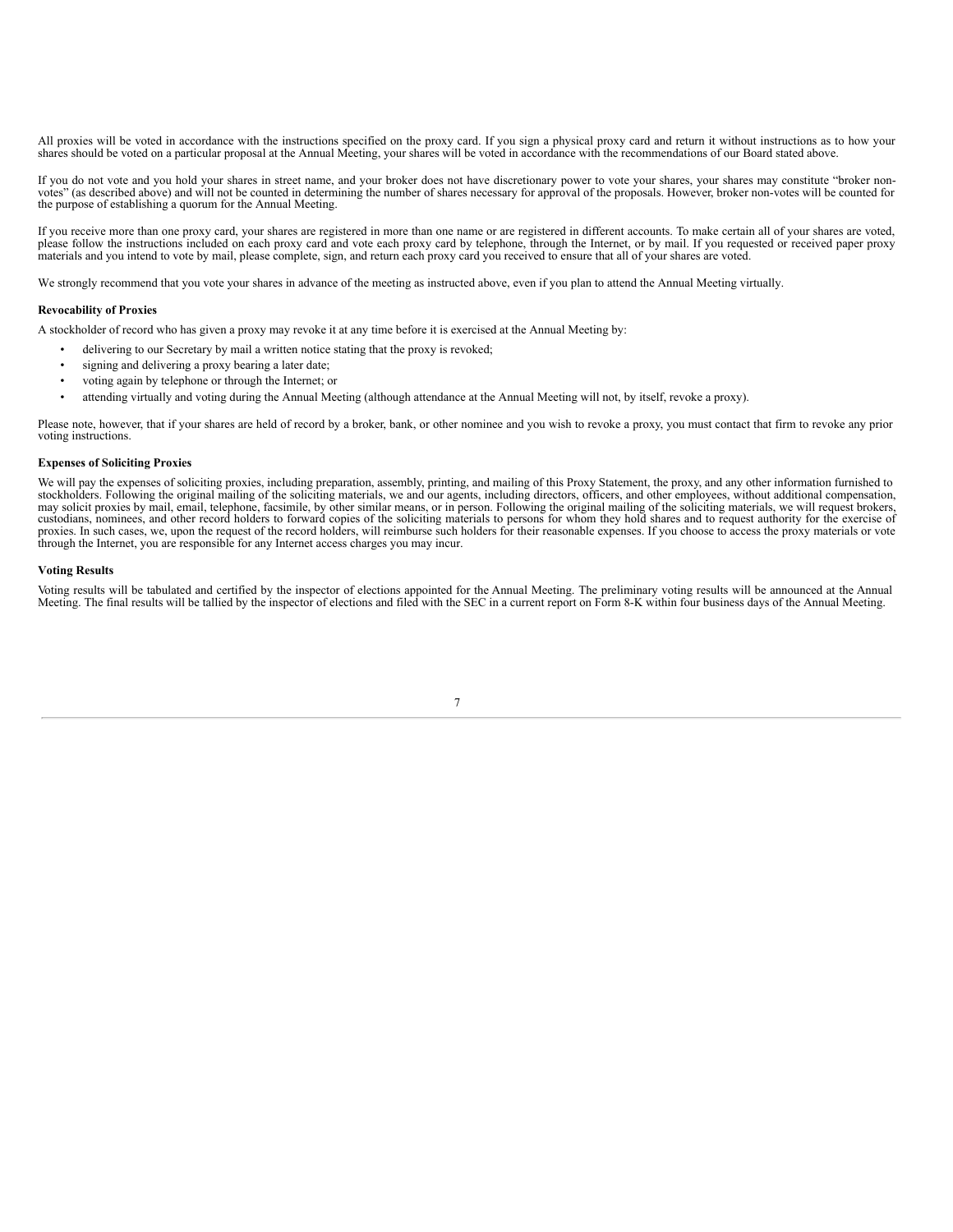#### **BOARD OF DIRECTORS AND COMMITTEES OF THE BOARD OF DIRECTORS; CORPORATE GOVERNANCE STANDARDS AND DIRECTOR INDEPENDENCE**

We are strongly committed to good corporate governance practices. These practices provide an important framework within which our Board and management can pursue our strategic objectives for the benefit of our stockholders.

#### **Corporate Governance Guidelines**

Our Board has adopted Corporate Governance Guidelines that set forth expectations for directors, director independence standards, board committee structure and functions, and other policies for the governance of our compan Corporate Governance Guidelines annually, and changes are recommended to our Board as warranted.

#### **Independence of Directors**

The listing rules of the New York Stock Exchange, or NYSE, require that a majority of the members of a listed company's Board be independent. Under the rules of the NYSE, a director will only qualify as an "independent director" if, in the opinion of that company's Board, that person does not have a material relationship with the company, either directly or as an officer, partner or stockholder of the company, that would interfere with the exercise of independent judgment in carrying out the responsibilities of a director.

In addition, our audit committee members must also satisfy the independence criteria set forth in Rule 10A-3 under the Securities Exchange Act of 1934, as amended, or the Exchange Act. In order to be considered independent for purposes of Rule 10A-3, a member of an audit committee of a listed company may not, other than in his or her capacity as a member of the audit committee, the Board, or any other committee of the Board: accept, directly or indirectly, any consulting, advisory, or other compensatory fee from the listed company or any of its subsidiaries; or be an affiliated person of the listed company or any of its subsidiaries.

Our Board conducts an annual review of the independence of our directors. In its most recent review, our Board determined that Carl Bass, Michael Idelchik, Stefan Krause, Ellen Pawlikowski, Ellen Smith, Gabrielle Toledano and Matthew Walters, representing seven of our nine directors, are "independent directors" as defined under the applicable<br>rules, regulations, and listing standards of NYS committee, compensation committee and nominating and corporate governance committee satisfy the relevant independence requirements.

#### **Board of Directors and Committee Self-Evaluations**

Throughout the year, our Board discusses corporate governance practices with management and third-party advisors to ensure that the Board and its committees follow practices that are optimal for us and our stockholders. Based on an evaluation process recommended by our nominating and corporate governance committee pursuant to the committee's authority set forth in its charter, the Board conducts an annual self-evaluation in order to determine whether the Board and its committees are functioning effectively. We plan to conduct the first evaluation of our Board and its committees as a public company in the third quarter of 2022.

#### **Board of Directors Leadership Structure**

The nominating and corporate governance committee periodically considers the leadership structure of our Board and makes such recommendations to our Board with respect thereto as appropriate. When the positions of Chairman and Chief Executive Officer are held by the same person, our Board may, by a majority vote of our independent directors, designate a "lead independent director." In cases in which the Chairman and Chief Executive Officer are the same person, the Chairman schedules and sets the agenda for meetings of our Board in consultation with the lead independent director, and the Chairman, or if the Chairman is not present, the lead independent director, chairs such meetings.

Currently, our Board believes that it should maintain flexibility to select the Chairman of our Board and adjust our Board leadership structure from time to time. Carl Bass is the Chairman of our Board. Our Board believes make him well qualified to serve as the Chairman of our Board.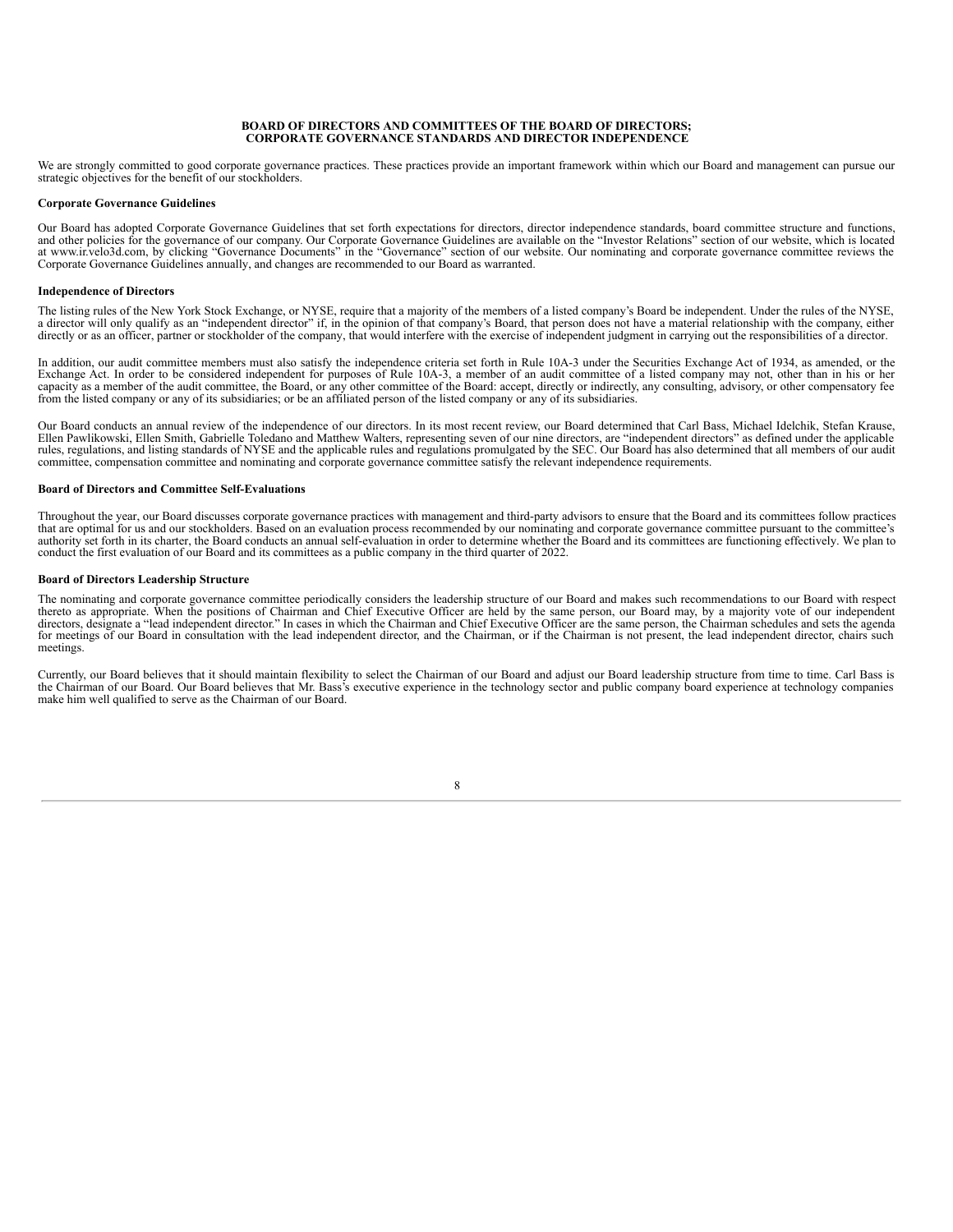Our Board believes that its independence and oversight of management is maintained effectively through this leadership structure, the composition of our Board, and sound corporate governance policies and practices.

### **Committees of Our Board of Directors**

Our Board has established an audit committee, a compensation committee, and a nominating and corporate governance committee. The composition and responsibilities of each committee are described below. **NOMINATING AND CORPORATE**

| <b>DIRECTOR</b>        | <b>AUDIT COMMITTEE</b> | <b>COMPENSATION COMMITTEE</b> | NOMINATING AND CORPORATE<br><b>GOVERNANCE COMMITTEE</b> |
|------------------------|------------------------|-------------------------------|---------------------------------------------------------|
| Carl Bass              |                        | Χ                             |                                                         |
| Benny Buller           |                        |                               |                                                         |
| William McCombe        |                        |                               |                                                         |
| Michael Idelchik       |                        |                               | <b>CHAIR</b>                                            |
| Stefan Krause          | <b>CHAIR</b>           |                               |                                                         |
| Ellen Smith            | Χ                      |                               |                                                         |
| Ellen Pawlikowski      |                        |                               | Х                                                       |
| Gabrielle Toledano     |                        | <b>CHAIR</b>                  |                                                         |
| <b>Matthew Walters</b> | X                      |                               | Х                                                       |

Each of these committees has a written charter approved by our Board. Copies of the charters for each committee are available, without charge, upon request in writing to Velo3D, Inc., 511 Division Street, Campbell, Califor

#### *Audit Committee*

Our audit committee is composed of Mr. Krause, who is the chairman of our audit committee, and Ms. Smith and Mr. Walters. Each member of our audit committee is independent under the current NYSE listing independent under t standards. Our Board has also determined that Mr. Krause is an "audit committee financial expert" as defined in Item 407(d)(5)(ii) of Regulation S-K, or Regulation S-K, or Regulation S-K, or Regulation S-K, or Regulation S committee, which include:

- selecting a firm to serve as our independent registered public accounting firm to audit our financial statements;
- ensuring the independence of the independent registered public accounting firm, reviewing the qualifications and performance of the independent registered public accounting firm, and overseeing the rotation of the indepe
- discussing the scope and results of the audit with the independent registered public accounting firm, and reviewing, with management and that firm, our interim and year-end operating results;

 $\overline{Q}$ 

- establishing procedures for employees to anonymously submit concerns about accounting, audit or other matters;
- considering the adequacy of internal controls and the design, implementation, and performance of the internal audit function;
- reviewing related party transactions that are material or otherwise implicate disclosure requirements; and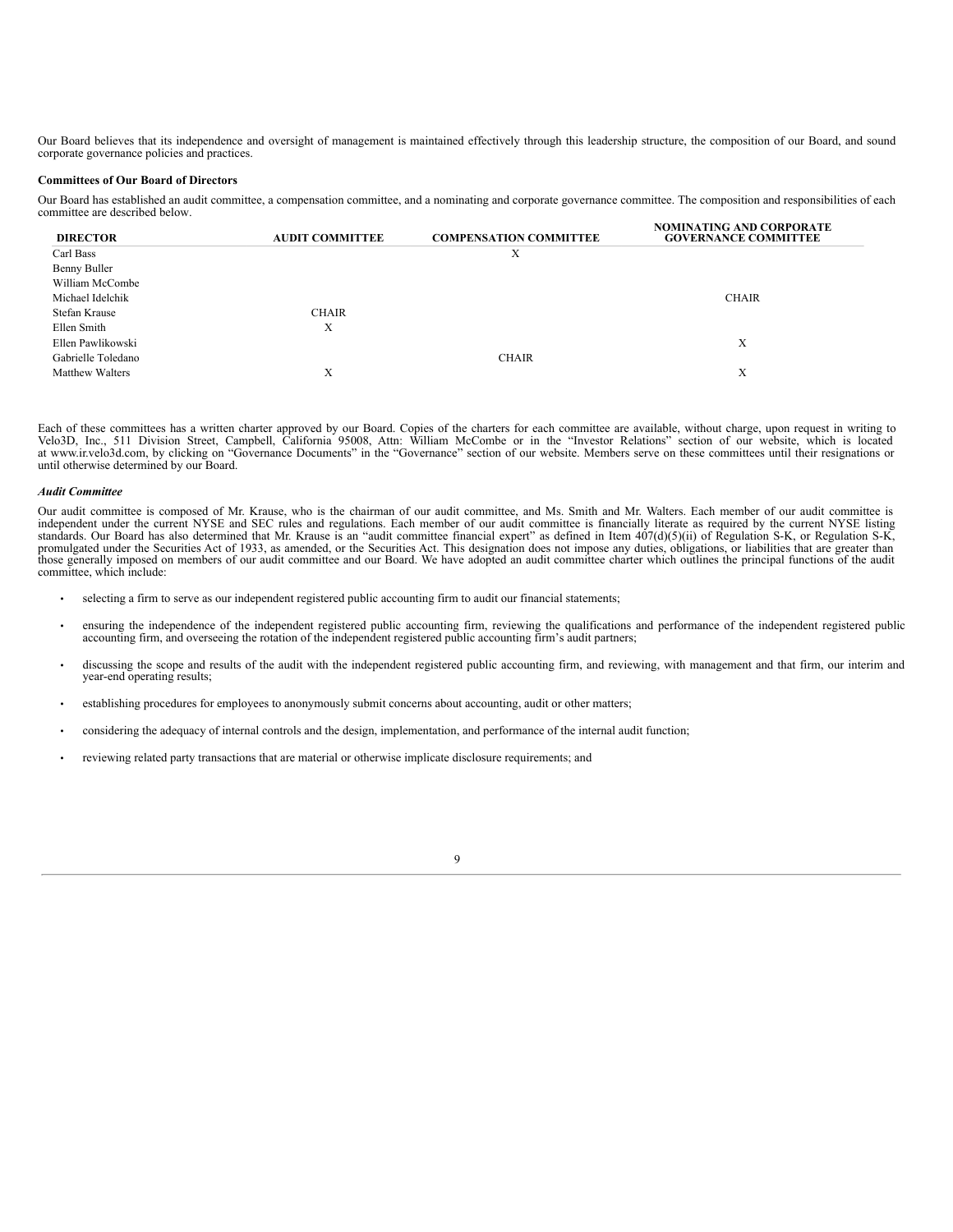• pre-approving all audit and non-audit services to be performed by the independent registered public accounting firm.

#### *Compensation Committee*

Our compensation committee is composed of Ms. Toledano, who is the chairman of our compensation committee, and Mr. Bass. Each member of our compensation committee is independent under the current NYSE and SEC rules and regulations. Each member of this committee is a non-employee director, as defined in Rule 16b-3 promulgated under the Exchange Act. We have adopted a compensation committee charter which outlines the principal functions of the compensation committee, which include:

- reviewing and approving, or recommending that the Board approve, the compensation, including the terms of any compensatory agreements, of our Chief Executive Officer and our other executive officers;
- reviewing and recommending to the Board the compensation of its directors;
- administering our stock and equity incentive plans;
- reviewing and approving, or making recommendations to the Board with respect to, incentive compensation and equity plans;
- establishing our overall compensation philosophy; and
- such other functions as are required to comply with NYSE listing rules

#### *Nominating and Corporate Governance Committee*

Our nominating and corporate governance committee is composed of Mr. Idelchik, who is the chairman of the nominating and corporate governance committee, Gen.<br>Pawlikowski and Mr. Walters. Each member of our nominating and c include:

- identifying and recommending candidates for membership on the Board;
- recommending directors to serve on board committees;
- oversight of our environmental, social and governance initiatives;
- reviewing and recommending to the Board any changes to our corporate governance principles;
- reviewing proposed waivers of the code of conduct for directors and executive officers;
- overseeing the process of evaluating the performance of the Board; and
- advising the Board on corporate governance matters.

#### **Our Board of Directors' Role in Risk Oversight**

Our Board, as a whole, has responsibility for overseeing our risk management process, although the committees of our Board oversee and review risk areas that are particularly relevant to them. The risk oversight responsibility of our Board and its committees is supported by our management reporting processes. Our management reporting processes<br>are designed to provide our Board and our personnel management's risk mitigation strategies. These areas of focus include competitive, economic, operational, financial (accounting, credit, investment, liquidity, compensation-<br>related risk, and tax), human capital, legal, re discussions, question-and-answer sessions, and reports from the management team at each regular board meeting, receives reports on all significant committee activities at each regular board meeting, and evaluates the risks inherent in significant transactions.

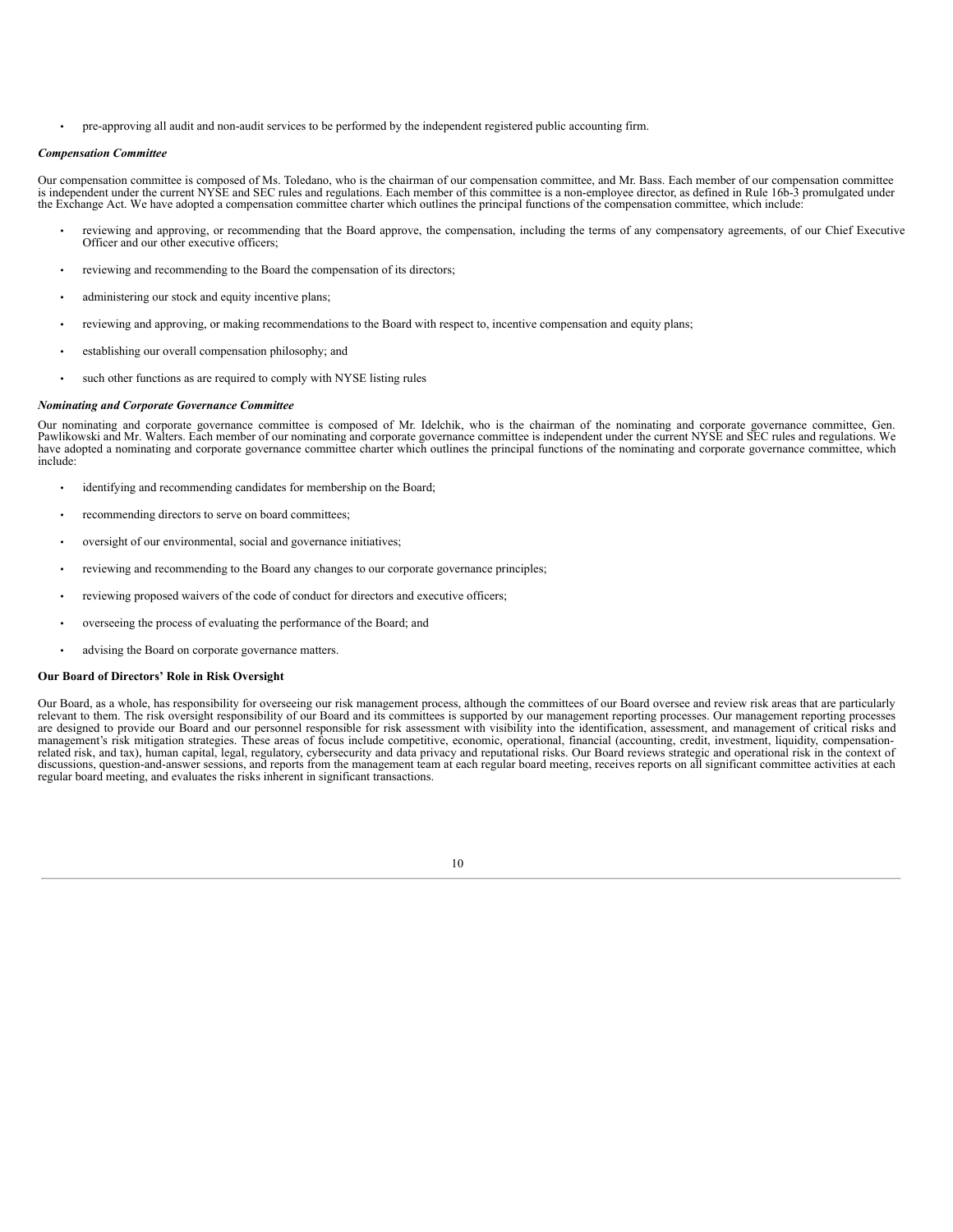Each committee of the Board meets with key management personnel and representatives of outside advisors to oversee risks associated with their respective principal areas of focus, as described below. We believe this division of responsibilities is an effective approach for addressing the risks we face and that our Board leadership structure supports this approach. The audit committee reviews (i) our major financial risks and enterprise exposures and the steps management has taken to monitor or mitigate such risks and exposures, including our risk assessment and risk management policies, as well as cybersecurity and data privacy risks and risk exposures in other areas, as the audit committee deems appropriate from time to time; (ii) our matters and any material reports or inquiries received from regulators or government agencies that reasonably could be expected to have a significant impact on our financial statements. The compensation committee reviews major compensation- and human capital-related risk exposures and the steps management has taken to monitor or mitigate such exposures. The nominating and corporate governance committee reviews and assesses risks relating to our corporate governance practices, reviews and assesses our performance, risks, controls, reviews the independence o

#### **Compensation Committee Interlocks and Insider Participation**

Prior to the closing of the Merger, the members of JAWS Spitfire's compensation committee during 2021 were Andy Appelbaum and Mark Vallely. Following the Merger, the members of our compensation committee during 2021 includ 2022. No member of our compensation committee in 2021 was at any time during 2021 or at any other time an officer or employee of ours or any of our subsidiaries, and none had or have any relationships with us that are requ member of the Board, or as a member of the compensation or similar committee, of any entity that has one or more executive officers who served on our Board or compensation committee.

#### **Anti-Hedging**

We have adopted an Insider Trading Policy that applies to all of our employees, contractors, consultants, directors, and officers, including our Chief Executive Officer and other executive officers, which prohibits such in contracts, or from contributing our securities to exchange funds in a manner that could be interpreted as hedging.

#### **Board of Directors and Committee Meetings and Attendance**

Our Board and its committees meet regularly throughout the year, and also hold special meetings and act by written consent from time to time. Given the timing of the closing of the Merger on September 29, 2021, during 2021, our Board met 19 times and acted by unanimous written consent 19 times, the audit committee met 3 times and acted by unanimous written consent 3 times, the compensation committee met 3 times and acted by unanimous written consent 3 times, and the nominating and corporate governance committee met 0 times and acted by unanimous written consent 0 times. During 2021, each member of our Board attended at least 75% of the aggregate of all meetings of our Board and of all meetings of committees of our Board on which such member served that were held during the period in which such director served.

#### **Board of Directors Attendance at Annual Stockholders' Meeting**

Our policy is to invite and encourage each member of our Board to be present at our annual meetings of stockholders. This is our first annual meeting of stockholders as a public company.

#### **Communication with Directors**

Stockholders and interested parties who wish to communicate with our Board, non-management members of our Board as a group, a committee of our Board, or a specific member of our Board (including our Chairman or lead independent director, if any) may do so by letters addressed to the attention of our Secretary.

All communications are reviewed by the Secretary and provided to the members of our Board as appropriate. Unsolicited items, sales materials, abusive, threatening, or otherwise inappropriate materials, and other routine items and items unrelated to the duties and responsibilities of our Board will not be provided to directors.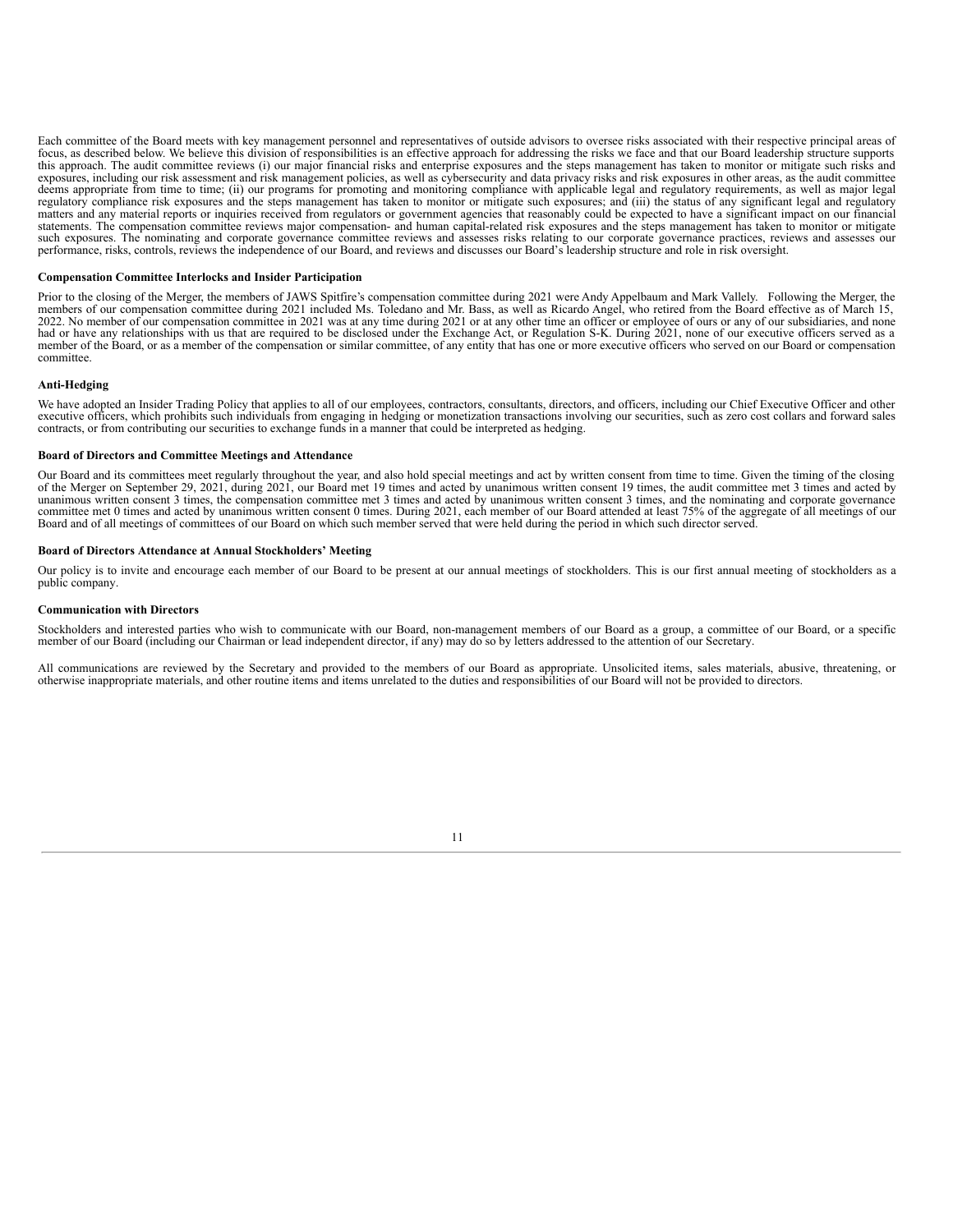Velo3D, Inc. c/o William McCombe 511 Division Street Campbell, California 95008

#### **Code of Business Conduct and Ethics**

We have adopted a Code of Business Conduct and Ethics that applies to all of the members of our Board, officers, and employees, and we expect our agents, representatives, consultants and contractors to conform to the stand Relations" section of our website, which is located at www.ir.velo3d.com under "Governance Documents" in the "Governance" section of our website. We intend to satisfy the disclosure requirement under Item 5.05 of Form 8-K regarding amendment to, or waiver from, a provision of our Code of Business Conduct and Ethics by posting such information on our website at the address and location specified above.

#### **Human Capital Resources**

We have a strong team of employees who contribute to our success. As of December 31, 2021, we had 193 full-time employees, the majority of them based at our headquarters. We rely on consultants and outside contractors in roles and responsibilities that include engineering, operations and finance.

To date, we have not experienced any work stoppages and consider our relationship with our employees to be in good standing, as evidenced by our recent employee engagement score in February 2022, which was 4 percentage poi

Our Board oversees matters relating to managing our human capital resources. Our human capital resources objectives include identifying, recruiting, retaining, training, training, training, training, training, training, tr through industry benchmarks and, we believe we offer competitive compensation and benefits packages, the principal purposes of which are to attract, retain and motivate our employees.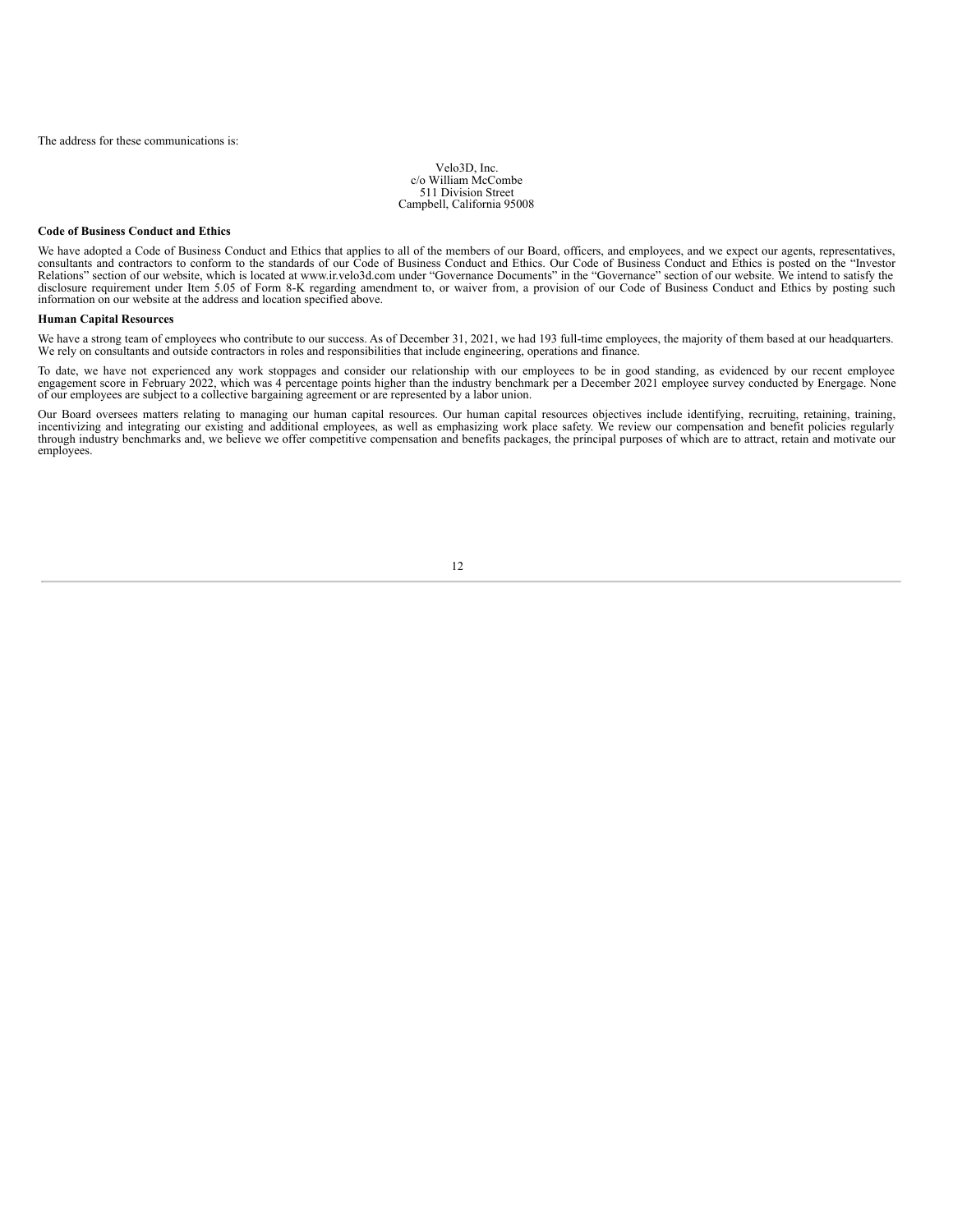#### **NOMINATIONS PROCESS AND DIRECTOR QUALIFICATIONS**

#### **Nomination to the Board of Directors**

Candidates for nomination to our Board are selected by our Board based on the recommendation of the nominating and corporate governance committee in accordance with the committee's charter, our certificate of incorporation, or Certificate of Incorporation, and our restated bylaws, or Bylaws, and the criteria approved by our Board regarding director candidate qualifications. In recommending candidates for nomination, the nominating and corporate governance committee considers candidates recommended by directors, officers, employees, stockholders, and others, using the same criteria to evaluate all candidates. Evaluations of candidates generally involve a review of background materials, internal discussions, and interviews with selected candidates as appropriate and, in addition, the committee may engage consultants or third-party search firms to assist in identifying and evaluating potential nominees.

Additional information regarding the process for properly submitting stockholder nominations for candidates for membership on our Board is set forth below under "Additional Information—Stockholder Proposals to Be Presented at Next Annual Meeting."

#### **Director Qualifications; Diversity**

With the goal of developing a diverse, experienced and highly qualified Board, the nominating and corporate governance committee is responsible for developing and recommending to our Board the desired qualifications, exper represent a diversity of background and experience, including with respect to age, gender, race, ethnicity, and occupation. Although the Board does not establish specific goals with respect to diversity, the Board's overal

<span id="page-17-0"></span>Because the identification, evaluation, and selection of qualified directors is a complex and subjective process that requires consideration of many intangible factors, and will be significantly influenced by the particular needs of our Board from time to time, our Board has not adopted a specific set of minimum qualifications, qualities or skills that are necessary for a nominee to possess, other than those that are necessary to meet U.S. legal and regulatory requirements and the provisions of our Certificate of Incorporation, Bylaws and charters of the committees of our Board. In addition, neither our Board nor our nominating and corporate governance committee has a formal policy with regard to the consideration of diversity in identifying nominees. When considering nominees, the nominating and corporate governance committee may take into consideration many factors including, among other things, a candidate's ind or industry, and ability to devote adequate time and effort to responsibilities of our Board in the context of its existing composition. Through the nomination process, the nominating and corporate governance committee seeks to promote membership to the Board that reflects a diversity of business experience, expertise, viewpoints, personal backgrounds, and other characteristics that are expec Proposal No. 1 below includes the primary individual experience, qualifications, attributes, and skills of each of our directors that led to the conclusion that each director should serve as a member of our Board at this time.

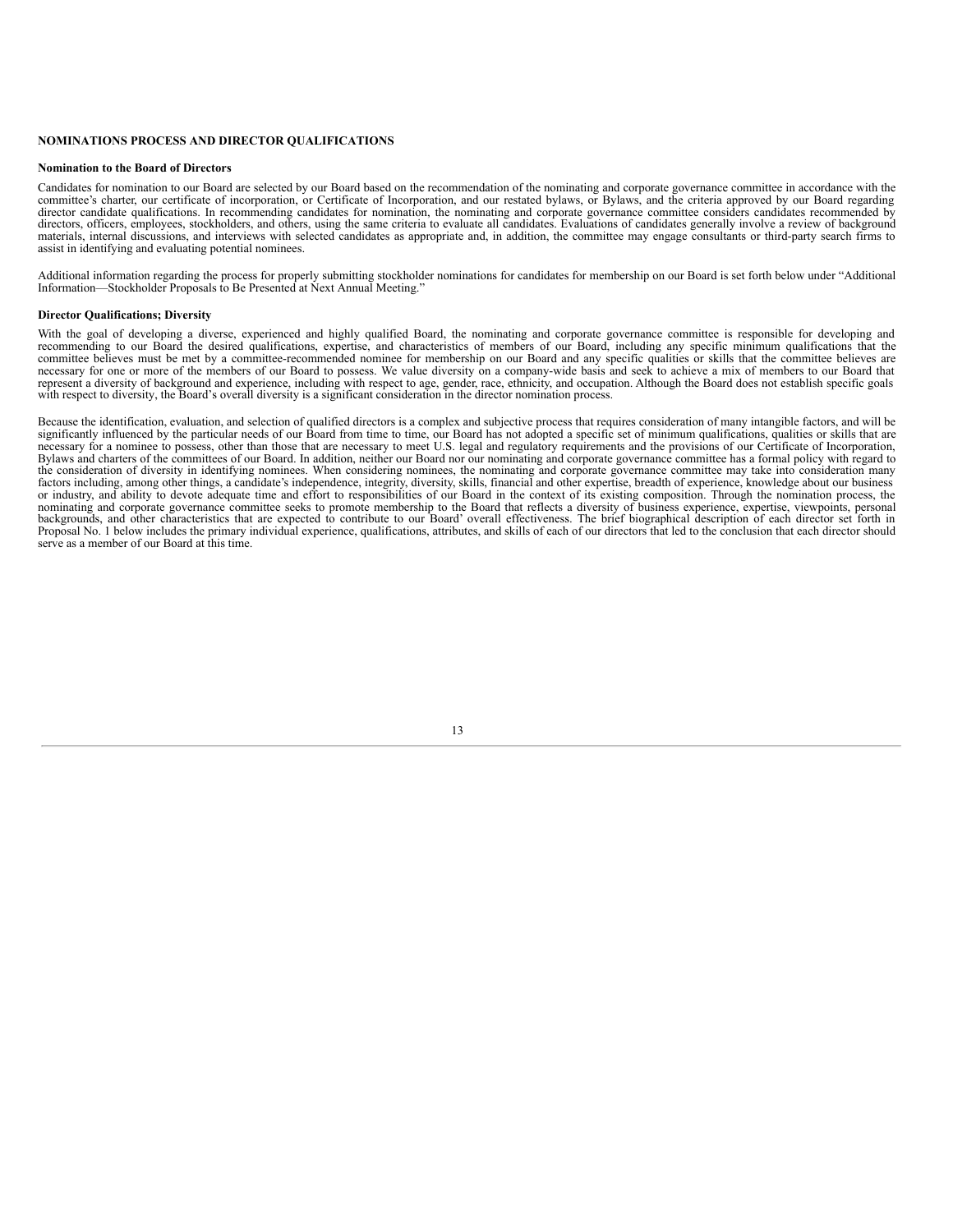#### **PROPOSAL NO. 1 ELECTION OF DIRECTORS**

Our Board currently consists of nine directors and is divided into three classes. Each class serves for three years, with the terms of office of the respective classes expiring in successive years. Directors in Class I wil the three Class I nominees named below, each of whom is currently serving as a director in Class I, be elected as a Class I director for a three-year term expiring at the 2025<br>annual meeting of stockholders and until such Each director will be elected by a plurality of the votes cast, which means that the three individuals nominated for election to our Board at the Annual Meeting receiving the highest number of "FOR" votes will be elected.

Shares represented by proxies will be voted "FOR" the election of each of the three nominees named below, unless the proxy is marked to withhold authority to so vote. If any nominee for any reason is unable to serve or for good cause will not serve, the proxies may be voted for such substitute nominee as the proxy holder might determine. Each nominee has consented to being named in this Proxy votes for the election of directors.

#### **Nominees to Our Board of Directors**

The nominees and their ages, occupations, and length of service on our Board as of the date of this Proxy Statement, are provided in the table below and in the additional biographical descriptions set forth in the text below the table.

| <b>Name of Director/Nominee</b> | Age | <b>Position</b> | <b>Director Since</b> |
|---------------------------------|-----|-----------------|-----------------------|
| Carl Bass $(1)$                 | 03  | Thairman        | September 2021        |
| Benny Buller                    |     | Director        | September 2021        |
| Ellen Pawlikowski $^{(2)}$      |     | Director        | March 2022            |

(1) Member of the compensation committee

(2) Member of the nominating and corporate governance committee

*Carl Bass* is has served as the Chairman of the Board since September 2021. Prior to the consummation of the Merger, Mr. Bass served as Legacy Velo3D's chairman of the Board from July 2018 until September 2021. He is a board member for public technology companies and has held multiple executive roles in the technology industry. Mr. Bass has served as the lead independent director of Zendesk Inc., a customer service software company, since 2016, where he is the chair of its compensation committee, and as a director at Box, Inc., a cloud software company, since May 2020. Mr. Bass also serves on the Board of other technology companies, including Arris Composites, Built Robotics, Bright Machines, Formlabs, nTopology and Planet Labs. Previously, Mr. Bass served as the president and chief executive officer at Autodesk, Inc., a software company, from<br>2006 to February 2017. Mr. Bass spent 24 years at A Autodesk, Mr. Bass co-founded Ithaca Software and Buzzsaw.com (both acquired by Autodesk). In the last five years, Mr. Bass served on the Board of Autodesk and Hewlett-<br>Packard, a provider of software and technology. He al Insight Venture Partners. Mr. Bass serves on the board of trustees of the California College of the Arts and on the advisory boards of Cornell Computing and Information<br>Science, UC Berkeley School of Information and UC Ber

Benny Buller has served as our Chief Executive Officer and as member of our Board since September 2021. Mr. Buller is Legacy Velo3D's founder and, prior to the consummation of the Merger, served as Legacy Velo3D's Coinfer 2012 to June 2014, Mr. Buller was an investor at Khosla Ventures, a venture capital firm. Earlier in his career, Mr. Buller worked at Applied Materials, a semiconductor company, Solyndra, Inc., an energy company, and First Solar, a solar company, where he founded the device physics team. Mr. Buller holds a B.Sc. in Physics and a M.Sc. in<br>Applied Physics from Jerusalem University. He also the Board because of the historical knowledge, technical and operational expertise and continuity that he will bring to the Board as our Chief Executive Officer.

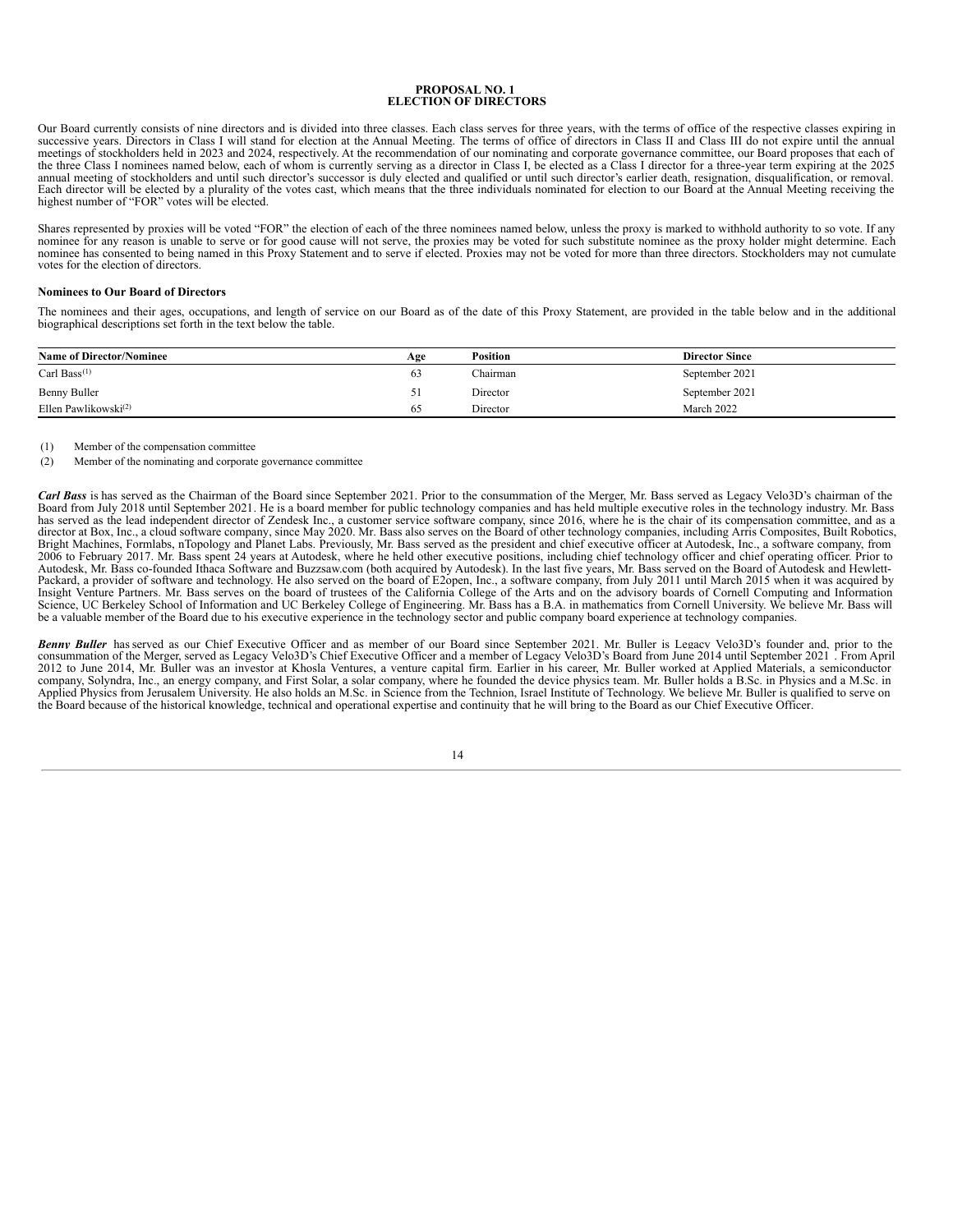*Ellen Pawlikowski* has served on our Board since March 2022. Gen. Pawlikowski is a retired four-star general of the U.S. Air Force, who retired in September 2018. She last served as Commander of U.S. Air Force Materiel Command, Wright-Patterson Air Force Base, Ohio. Her 40-year career in the U.S. Air Force spanned a wide variety of<br>technical management, leadership and staff positions, includ corporation, the non-profit board of SRI International, and is an outside manager on the board of CEM Defense Materials, as well as the Judge Widney Professor of Systems Architecting and Engineering at the University of Southern California. She holds a B.S. in Chemical Engineering from the New Jersey Institute of Technology and a Ph.D. in<br>Chemical Engineering from the University of Califor

#### **Continuing Directors**

The directors who are serving for terms that end after the Annual Meeting and their ages, occupations, and length of service on our Board as of the date of this Proxy Statement are provided in the table below and in the additional biographical descriptions set forth in the text below the table.

| <b>Name of Director</b>            | Age | Position | <b>Director Since</b> |
|------------------------------------|-----|----------|-----------------------|
| <b>Class II Directors:</b>         |     |          |                       |
| Michael Idelchi $k$ <sup>(1)</sup> | 69  | Director | September 2021        |
| Stefan Krause $(2)$                | 59  | Director | September 2021        |
| Ellen Smith $(3)$                  | 62  | Director | September 2021        |
| <b>Class III Directors:</b>        |     |          |                       |
| William McCombe                    | 64  | Director | September 2021        |
| Gabrielle Toledano <sup>(4)</sup>  | 53  | Director | September 2021        |
| Matthew Walters $(3)(5)$           | 34  | Director | September 2021        |
|                                    |     |          |                       |

(1) Chairman of the nominating and corporate governance committee

- (2) Chairman of the audit committee
- (3) Member of the audit committee
- (4) Chairman of the compensation committee
- (5) Member of the nominating and corporate governance committee

*Michael Idelchik* has served as a member of our Board since September 2021. Prior to the consummation of the Merger, Mr. Idelchik served as a member of Legacy Velo3D's Board from July 2021 until September 2021. Mr. Idelchik spent 38 years at General Electric, or GE, a multinational energy conglomerate, across several business units, culminating in his role as Vice President of Advanced Technology of GE Global Research, the research and development division of GE, for which he served for over a decade until 2017. Mr. Idelchik also serves as a member on Medicine. Mr. Relective and the second in the chanical Engineering from Columbia University and a Master's degree in Mechanical and Electrical Engineering from<br>Massachusetts Institute of Technology. We believe that Mr. Ide Board.

**Stefan Krause** has served as a member of our Board since September 2021. Prior to the consummation of the Merger, Mr. Krause served as a member of Legacy Velo3D's Board from February 2021 until September 2017. He was the May 2020. He has served on two DAX Company Management Boards from May 2002 until December 2015. He served as Chief Financial Officer of Deutsche Bank AG and had held positions of increasing seniority at BMW AG, an automotive company, that began in 1987, where he eventually served as the company's Chief Financial Officer. Mr. Krause has served on may boards of public companies in Europe and the U.S. Mr. Krause holds an M.B.A. in Business Administration and Management from the Julius Maximilians University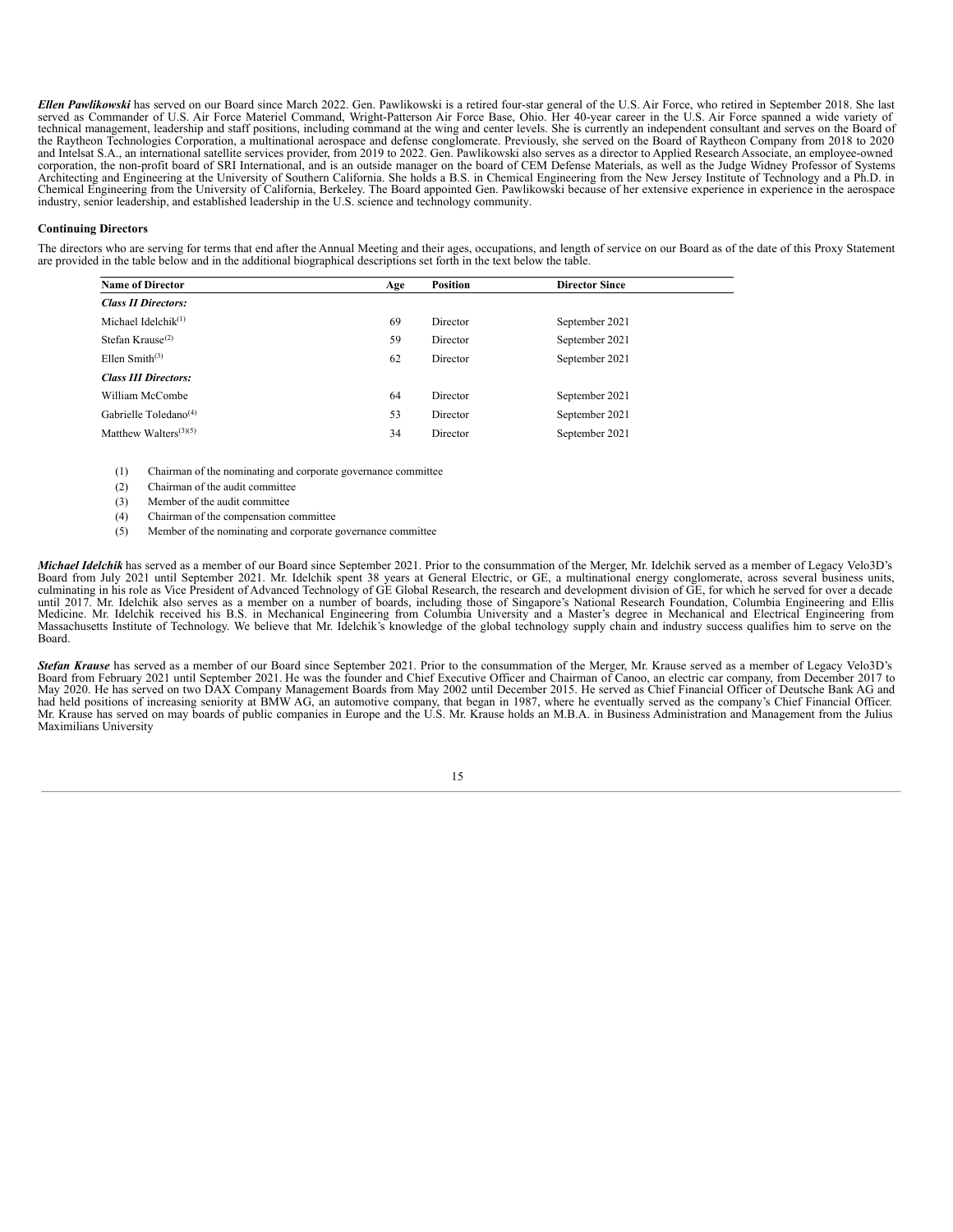of Würzburg. We believe that Mr. Krause is qualified to serve on the Board because of his extensive strategic leadership experience, his significant public company experience and expertise in finance and accounting.

*William McCombe* has served as our Chief Financial Officer and as a member of the Board since September 2021. Prior to the consummation of the Merger, Mr. McCombe served as Legacy Velo3D's Chief Financial Officer from August 2020 until September 2021. Mr. McCombe was previously the Chief Financial Officer at HZO, a company specializing in nanocoatings for electronics, from November 2018 to August 2020. Before that, he served as Executive Vice President and Chief Financial Officer at Maxar Technologies, a space technology company, from October 2017 to February 2018, Senior Vice President and Chief Financial Officer, Maxar Holdings from July 2016 to October 2017 and as Senior Vice President, Finance and Legal at Space Systems Loral (SSL), a division of Maxar Technologies, from 2014 until July 2016. He also previously worked as a Managing Director in investment banking at Bank of America, and before that at Morgan Stanley. Mr. McCombe has a LL.B. (Honours) in law and BComm in<br>commerce from the University of Melbourne and an M.B.A. from leadership and management experience as a senior finance executive of specialized technology companies and his understanding of our business.

Ellen Smith has served as a member of our Board since September 2021. Prior to the consummation of the Merger, Ms. Smith served as a member of Legacy Velo3D's Board<br>from July 2021 until September 2021. Ms. Smith has served than 30 years of operational experience. Prior to joining FTI Consulting, Ms. Smith was the Chief Operations Officer and Executive Vice President at National Grid, a multinational electricity and gas utility company. Ms. S subsidiary of Sunrun Inc.) from March 2019 to November 2019. Ms. Smith has served as a trustee of Union College since 2010. Ms. Smith holds a B.S. in Mechanical Engineering and M.S.E. in Power Systems from Union College. We believe that Ms. Smith is qualified to serve on the Board because of her extensive industry experience in energy, power and products.

*Gabrielle Toledano* has served as a member of our Board since September 2021. Prior to the consummation of the Merger, Ms. Smith served as a member of Legacy Velo3D's Board from July 2021 until September 2021. Since January 2020, Ms. Toledano has served as Chief Operating Officer at Keystone Strategy LLC, a strategy and economics consulting firm. From January 2021 to March 2021, Ms. Tol Ms. Toledano served as the Chief People Officer of Tesla Inc., a manufacturer of electric vehicles and energy storage products. From February 2006 to May 2017, Ms. Toledano served as Chief Talent Officer and Advisor at Electronic Arts Inc., a video game company. Ms. Toledano has served as a director of Lilium since July 2021, Better.com since<br>April 2021, Bose Corporation since June 2020 and N 2017 to April 2021 and Jive Software, Inc. from November 2015 to June 2017. Ms. Toledano holds a B.A. in Modern Thought and Literature and an M.A. in Education from<br>Stanford University. We believe that Ms. Toledano is qual a director of technology companies.

*Matthew Walters* has served as a member of our Board since September 2021. Prior to the Merger, Mr. Walters served as the Chief Executive Officer of JAWS Spitfire from September 2020 to September 2021. Mr. Walters is also a Managing Director at JAWS Estates Capital LLC, a public and private direct investing focused single family office, where since 2015 he has directed the private investment strategy with a particular emphasis on the consumer and technology sectors. JAWS Estates Capital LLC representative investments include Artsy, Away Luggage, Color Gen largest, most global consumer-focused private equity firm, where he worked on sourcing and investment strategy for both the buyout and growth-oriented funds. Mr. Walters sits on the board of Sempre Life and is a board observer at Bluestone Lane and Parachute Home. Mr. Walters also acts as Chief Executive Officer and Director of JAWS Hurricane Corporation and Chief Operating Officer of JAWS Mustang Acquisition Corporation. Mr. Walters received a B.A. from the University of Virginia and an M.S. in Finance from Fairfield University. We believe Mr. Walters' significant investment experience make him well qualified to serve as a member of the Board.

There are no family relationships among our directors and executive officers.

#### **Non-Employee Director Compensation**

The Board has adopted the following compensation program for our non-employee directors:

Our non-employee directors receive an annual cash retainer of \$50,000, payable monthly, and an annual grant of restricted stock units, or RSUs, with an aggregate grant-date value of \$200,000, or the Grant Date Value. A non-employee director's annual RSU award is granted on the date of each annual meeting of our stockholders (commencing with our 2022 annual meeting of stockholders) and vest in equal quarterly installments, provided such director continues to serve as a director through each vesting date. In addition, new non-employee directors receive an initial RSU award upon joining the Board, with a Grant Date Value that is prorated for the period from the grant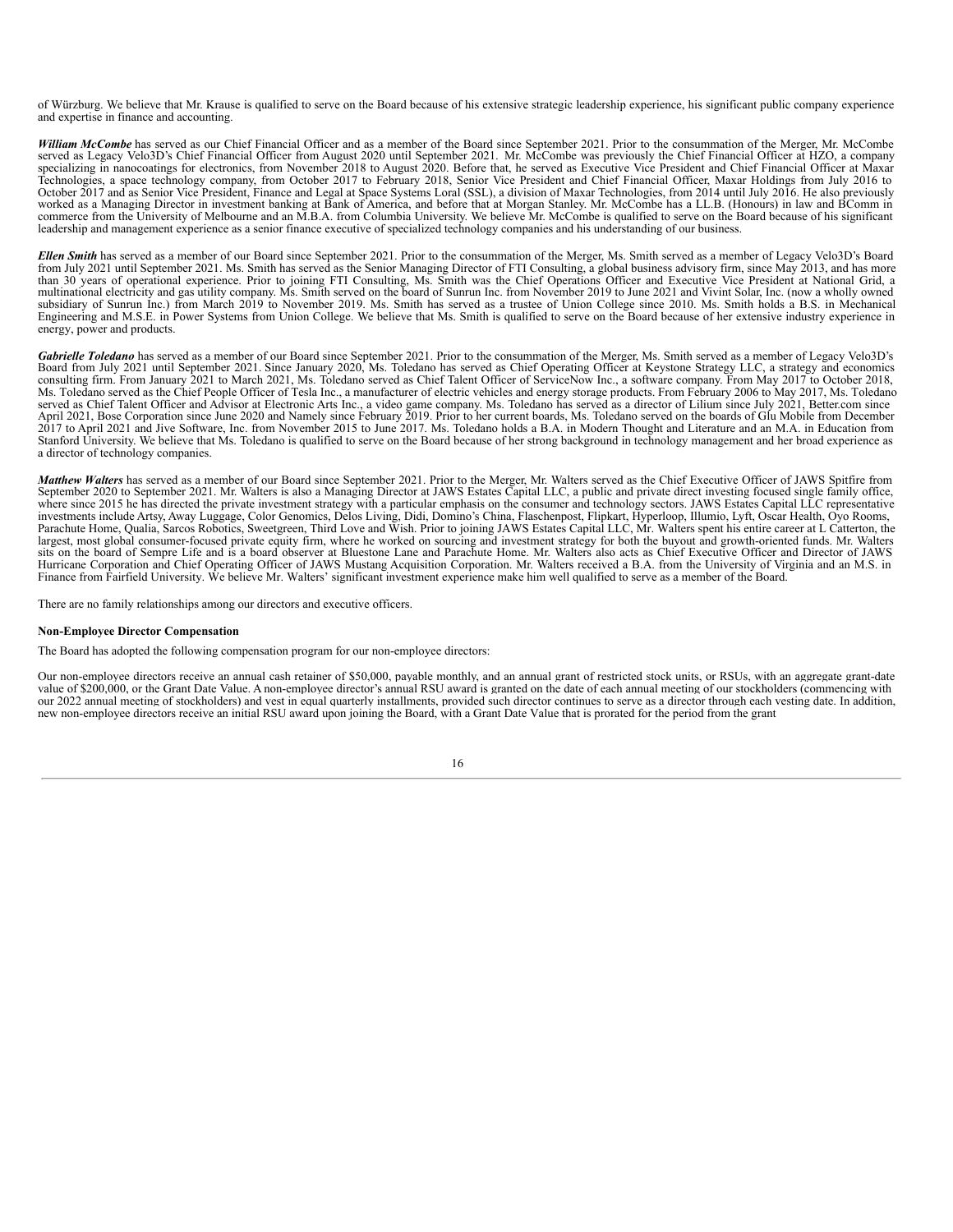date to the next annual meeting of stockholders, which vest on the first anniversary of the grant date, provided such director continues to serve as a director through the vesting date.

The Chairman of our Board receives an additional annual cash retainer of \$60,000. Members of our audit committee receive an additional annual cash retainer of \$10,000, and the Chairman of our audit committee receives an additional cash retainer of \$10,500 (in lieu of the annual retainer for membership on the audit committee). Members of our compensation committee receive an additional annual cash retainer of \$6,000, and the Chairman of our compensation committee receives an additional cash retainer of \$9,000 (in lieu of the annual retainer for membership on the compensation committee). Members of our nominating and governance committee (including the Chairman of the nominating and governance committee) receive an additional annual cash retainer of \$5,000.

Prior to the Merger, Legacy Velo3D did not have a formal policy to provide any cash or equity compensation to its nonemployee directors for their service on the Legacy Velo3D board of directors or committees thereof.

The following table sets forth the compensation earned by or paid to our non-employee directors for services provided during the year ended December 31, 2021. Mr. Buller and Mr. McCombe, our Chief Executive Officer and Chief Financial Officer, respectively, received no compensation for their service as directors during 2021.

| Name                   | <b>Fees Earned or</b><br>Paid in Cash |     | <b>Stock Awards</b><br>$($ \$ $)(1)$ |               | <b>Option Awards</b><br>$($ (\$)(1) |   | <b>Total</b> |
|------------------------|---------------------------------------|-----|--------------------------------------|---------------|-------------------------------------|---|--------------|
| Carl Bass              | $-$                                   |     | $\overline{\phantom{a}}$             |               | $\overline{\phantom{a}}$            |   |              |
| Ricardo Angel(2)       |                                       |     | $\overline{\phantom{a}}$             |               | _                                   |   |              |
| Jory Bell $(2)$        | 16,667                                | -S  | $\overbrace{\phantom{aaaaa}}$        |               |                                     |   | 16,667       |
| David Cowan(2)         |                                       |     | $\hspace{0.1mm}-\hspace{0.1mm}$      |               |                                     |   |              |
| Michael Idelchik       | 25,000                                | -S  | 130,949                              | S             |                                     |   | 155,949      |
| Stefan Krause          | 16,667                                | -S  |                                      |               | 3,270,281                           | S | 3,286,947    |
| Ellen Smith            | 25,000                                | -S  | 130,949                              | <sup>\$</sup> | $\overline{\phantom{m}}$            |   | 155,949      |
| Sven Strohband(2)      |                                       |     | $\overline{\phantom{a}}$             |               | _                                   |   |              |
| Gabrielle Toledano     | 25,000                                | - S | 130,949                              | <sup>S</sup>  | $\qquad \qquad - \qquad$            |   | 155,949      |
| <b>Matthew Walters</b> | 16,667                                |     | 104,762                              | S             |                                     |   | 121,428      |

(1) The amounts reported in this column represent the aggregate grant date fair value of the RSUs and stock options granted to our directors during the year ended December 31, 2021 as computed in accordance with Financial Accounting Standards Board Accounting Standards Codification (FASB ASC) Topic 718. The assumptions used in calculating the aggregate grant date fair value of the stock options reported in this column are set forth in Note 18 to our financial statements included in our Annual Report on Form 10-K for the year ended December 31, 2021. The amounts reported in this column reflect the accounting cost for these stock options, and do not correspond to the actual economic value that may be received by our directors from the stock options. For information regarding the number of stock options held by each non-employee director as of December 31, 2021, see the table below.

| Name                   | <b>Stock Awards</b> | <b>Option Awards</b>           |
|------------------------|---------------------|--------------------------------|
| Carl Bass              |                     |                                |
| Ricardo Angel(2)       | __                  | $\qquad \qquad \longleftarrow$ |
| Jory Bell $(2)$        | $-$                 | __                             |
| David Cowan(2)         | __                  | $\equiv$                       |
| Michael Idelchik       | 18,037              |                                |
| Stefan Krause          |                     | 493,255                        |
| Ellen Smith            | 18,037              |                                |
| Sven Strohband(2)      |                     | $\overline{\phantom{m}}$       |
| Gabrielle Toledano     | 18,037              |                                |
| <b>Matthew Walters</b> | 14,430              | $\qquad \qquad -$              |

(2) Mr. Angel, Mr. Bell., Mr. Cowan and Mr. Strohband resigned from our Board, effective March 15, 2022. Gen. Pawlikowski was appointed to our Board, effective March 15, 2022 and as such did not receive any compensation in fiscal 2021.

17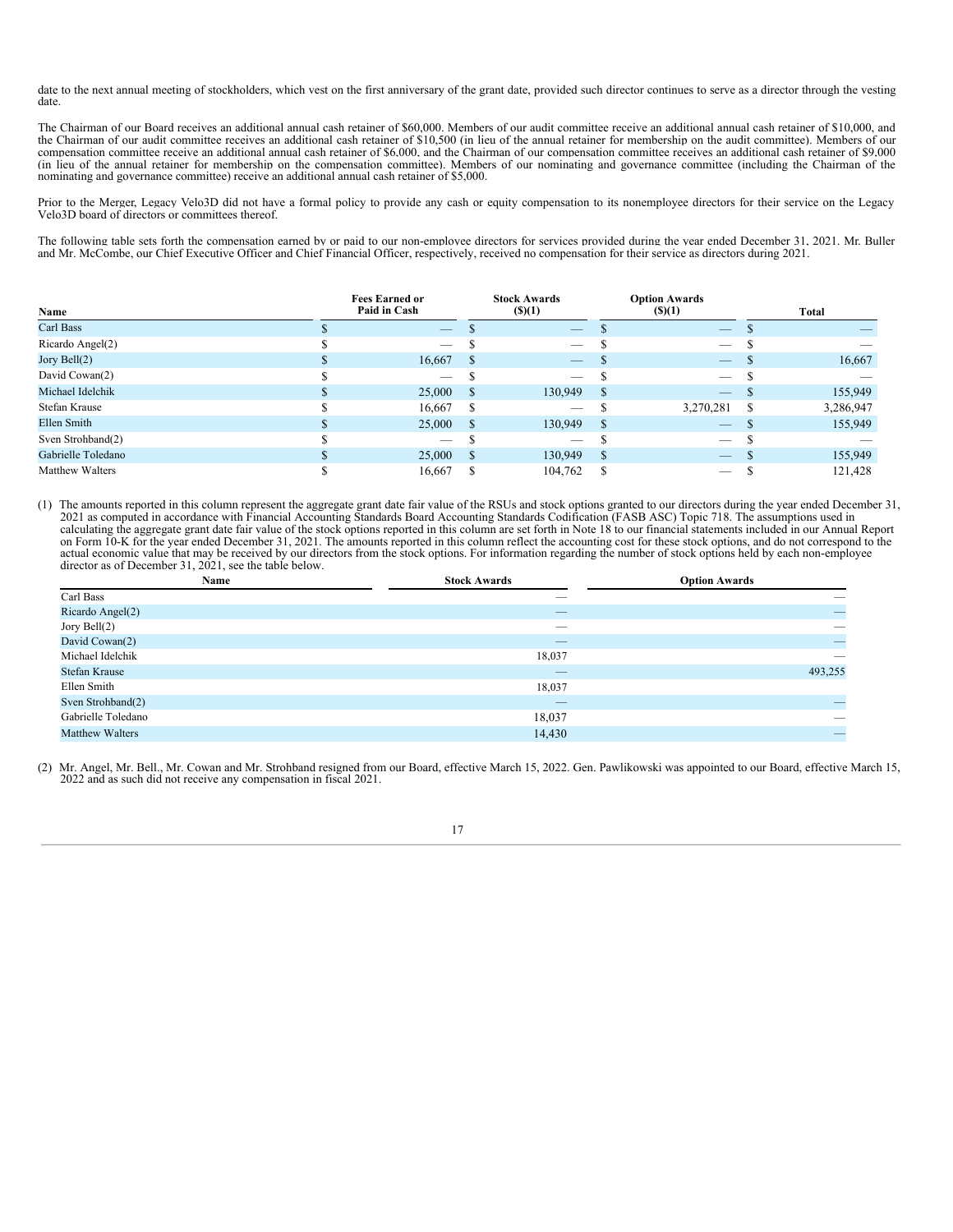### <span id="page-22-0"></span>**OUR BOARD RECOMMENDS A VOTE "FOR ALL NOMINEES" IN THE ELECTION OF THE CLASS I DIRECTORS**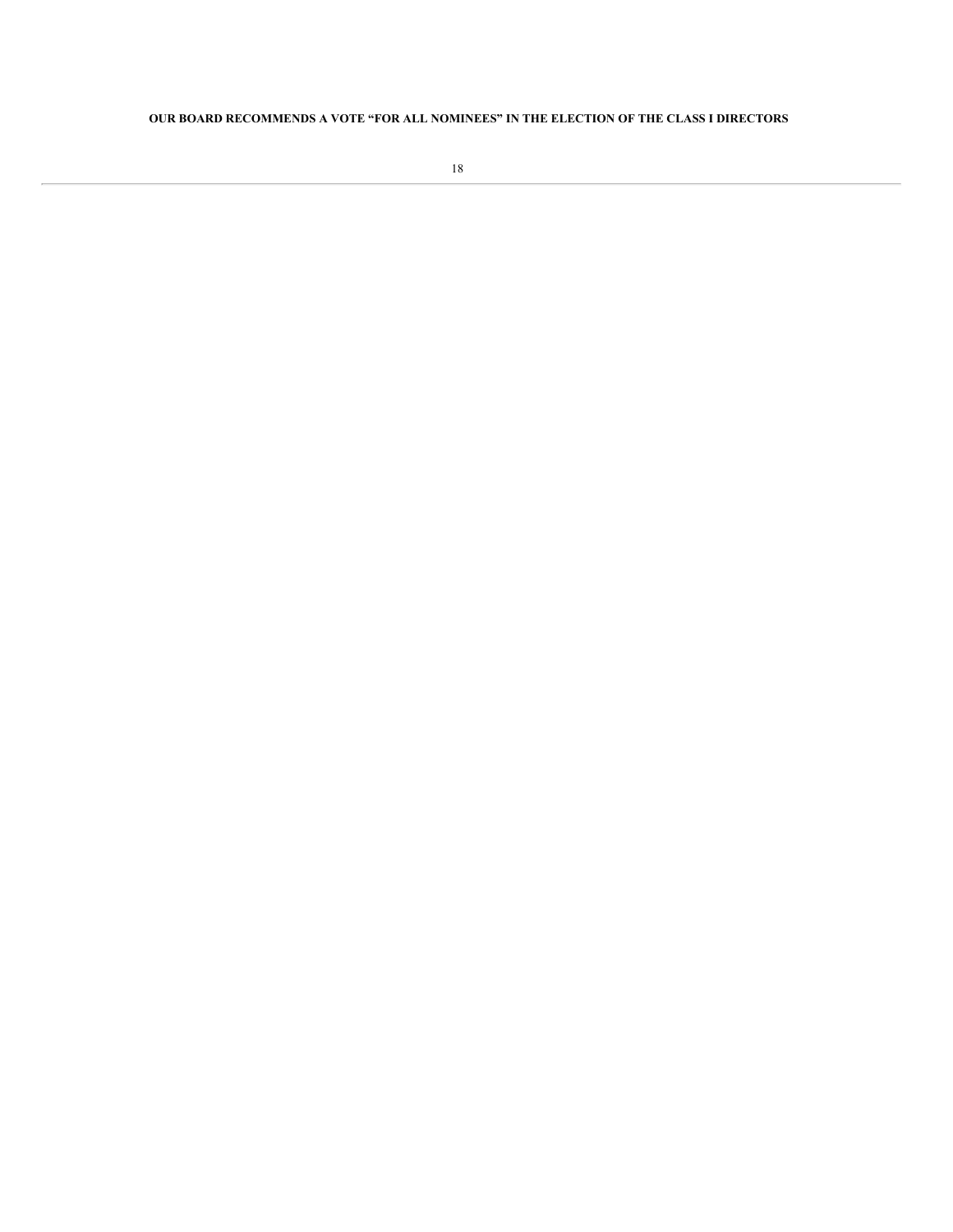#### **PROPOSAL NO. 2 RATIFICATION OF APPOINTMENT OF INDEPENDENT REGISTERED PUBLIC ACCOUNTING FIRM**

Our audit committee has selected PricewaterhouseCoopers LLP as our independent registered public accounting firm to perform the audit of our consolidated financial statements for the year ending December 31, 2022, and reco voting power of the shares present or represented by proxy at the Annual Meeting and voting affirmatively or negatively on the proposal. In the event that PricewaterhouseCoopers LLP is not ratified by our stockholders, the registered public accounting firm.

PricewaterhouseCoopers LLP audited our financial statements for the year ended December 31, 2021. Representatives of PricewaterhouseCoopers LLP are expected to be present at the Annual Meeting and they will be given an opportunity to make a statement at the Annual Meeting if they desire to do so, and will be available to respond to appropriate questions. PricewaterhouseCoopers LLP h registered public accounting firm prior to the Merger.

#### **Change of Independent Registered Public Accounting Firm**

On September 29, 2021, our audit committee informed WithumSmith+Brown, PC, or Withum, JAWS Spitfire's independent registered public accounting firm prior to the Merger, that it was dismissed as the Company's independent registered public accounting firm. The audit committee of the Board also approved the appointment of PricewaterhouseCoopers LLP as the Company's independent registered public accounting firm to audit the Company's consolidated financial statements for the year ended December 31, 2021. As noted above, PricewaterhouseCoopers LLP served as the independent registered public accounting firm of Legacy Velo3D prior to the Merger.

Withum's report, or Withum's Report, on JAWS Spitfire's financial statements as of December 31, 2020 and the related statements of operations, changes in shareholders' equity and cash flows for the period from September 11, 2020 (inception) through December 31, 2020 did not contain any adverse opinion or disclaimer of opinion, nor was it qualified or modified as to uncertainty, audit scope or accounting principles, other than as follows:

Withum's Report contained a separate paragraph stating that:

"As discussed in Note 2 to the financial statements, the Securities and Exchange Commission issued a public statement entitledStaff Statement on Accounting and Reporting Considerations for Warrants Issued by Special Purpos accounting for certain warrants as liabilities. The Company previously accounted for its warrants as equity instruments. Management evaluated its warrants against the Public Statement, and determined that the warrants shou accounting and related disclosure for the warrants."

During the period from September 11, 2020 (inception) through December 31, 2020 and the subsequent period through September 29, 2021, there were no: (i) disagreements with Withum on any matter of accounting principles or practices, financial statement disclosures or audited scope or procedures, which disagreements if not resolved to Withum's satisfaction would have caused Withum to make reference to the subject matter of the disagreement in connection with its report or (ii) reportable events as defined in Item  $304(a)(1)(v)$  of Regulation S-K.

During the period from September 11, 2020 (inception) to December 31, 2020 and the subsequent period through September 29, 2021, JAWS Spitfire did not consult with PricewaterhouseCoopers LLP with respect to either (i) the application of accounting principles to a specified transaction, either completed or proposed; or the type of audit opinion that might be rendered on JAWS Spitfire's consolidated financial statements, and no written report or oral advice was provided to JAWS Spitfire by PricewaterhouseCoopers LLP that was an important factor considered by JAWS Spitfire in reaching a decision as to any accounting, auditing or financial reporting issue; or (ii) any matter that was either the subject of a disagreement, as that term is described in Item  $304(a)(1)(iv)$  of Regulation S-K under the Exchange Act, and the related instructions to Item 304 of Regulation S-K under the Exchange Act, or a reportable event, as that term is defined in Item 304(a)(1)(v) of Regulation S-K under the Exchange Act.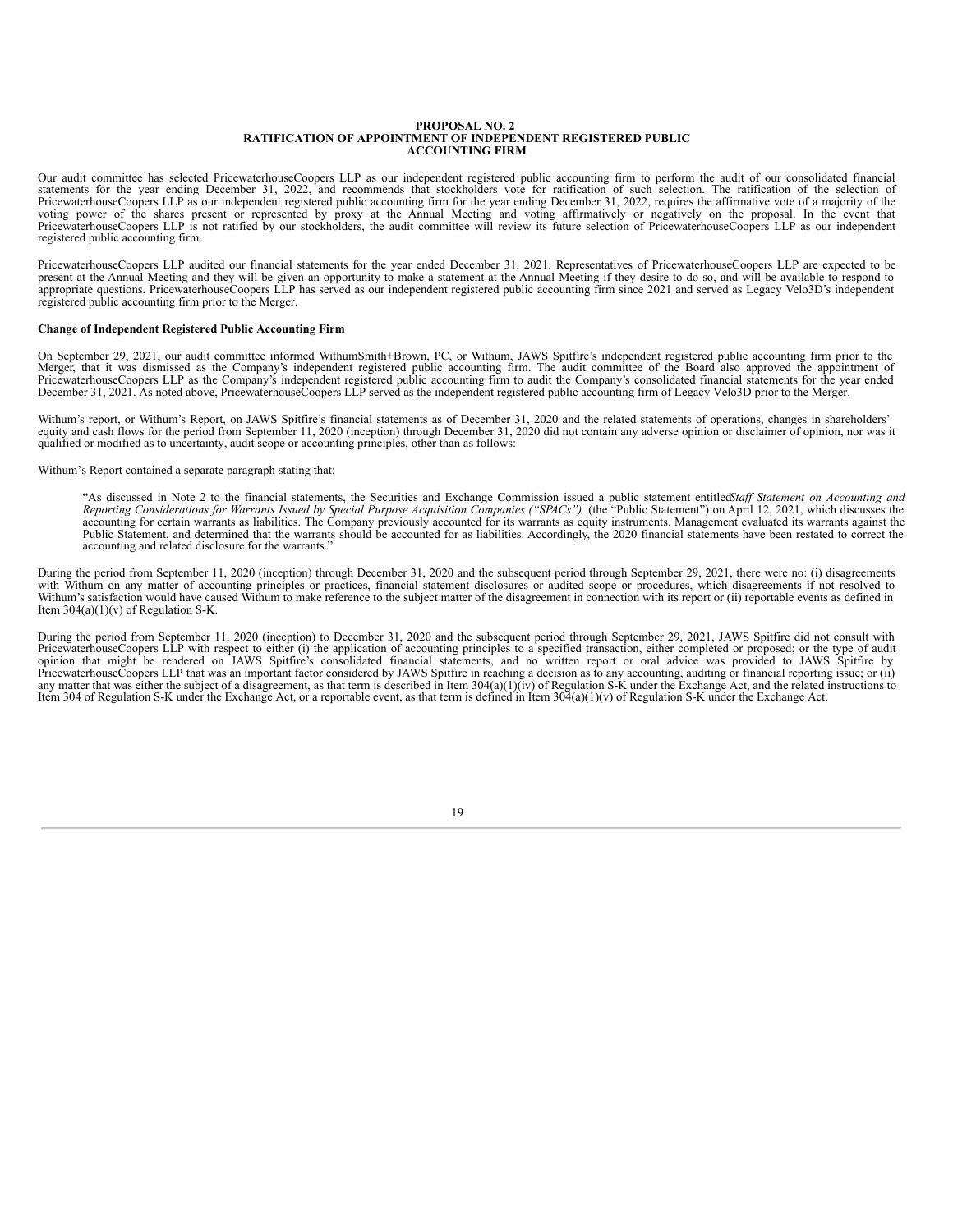#### **Independent Registered Public Accounting Firm Fees and Services**

We regularly review the services and fees from our independent registered public accounting firm. These services and fees are also reviewed with our audit committee annually.<br>In accordance with standard policy, Pricewaterh

During the years ended December 31, 2020 and 2021, fees for services provided by PricewaterhouseCoopers LLP were as follows:

|                                   |    | <b>Fiscal Year Ended</b><br><b>December 31, 2020</b> | <b>Fiscal Year Ended</b><br>December 31, 2021 |           |  |
|-----------------------------------|----|------------------------------------------------------|-----------------------------------------------|-----------|--|
| <b>Fees Billed to the Company</b> |    |                                                      |                                               |           |  |
| Audit fees $(1)$                  | \$ | 2,325,000                                            | S                                             | 1,140,000 |  |
| Audit-related fees                |    |                                                      |                                               |           |  |
| Tax fees                          |    |                                                      |                                               |           |  |
| Other fees $(2)$                  |    | 4,591                                                |                                               | 2,900     |  |
| Total fees                        | \$ | 2,329,591                                            | S                                             | 1,142,900 |  |

(1) "*Audit fees*" consisted of audit work performed in the preparation of consolidated financial statements, as well as work generally only the independent registered public accounting firm can reasonably be expected to provide, such as quarterly review procedures and the provision of consents in connection with the filing of registration statements and related amendments, as well as ot

(2) "*Other fees*" consisted of PricewaterhouseCoopers LLP technical accounting research tools.

#### Policy on Audit Committee Pre-Approval of Audit and Permissible Non-Audit Services of Independent Registered Public Accounting Firm

Our audit committee's policy is to pre-approve all audit and permissible non-audit services provided by the independent registered public accounting firm, the scope of services provided by the independent registered public accounting firm, and the fees for the services to be performed. These services may include audit services, audit-related services, and other services. Pre-approval is detailed registered public accounting firm and management are required to periodically report to the audit committee regarding the extent of services provided by the independent registered public accounting firm in accordance with this pre-approval, and the fees for the services performed to date.

All of the services relating to the fees described in the table above were approved by our audit committee.

#### **OUR BOARD RECOMMENDS A VOTE** *"FOR"* **THE RATIFICATION OF THE APPOINTMENT OF PRICEWATERHOUSECOOPERS LLP AS OUR INDEPENDENT REGISTERED PUBLIC ACCOUNTING FIRM FOR THE YEAR ENDING DECEMBER 31, 2022**

20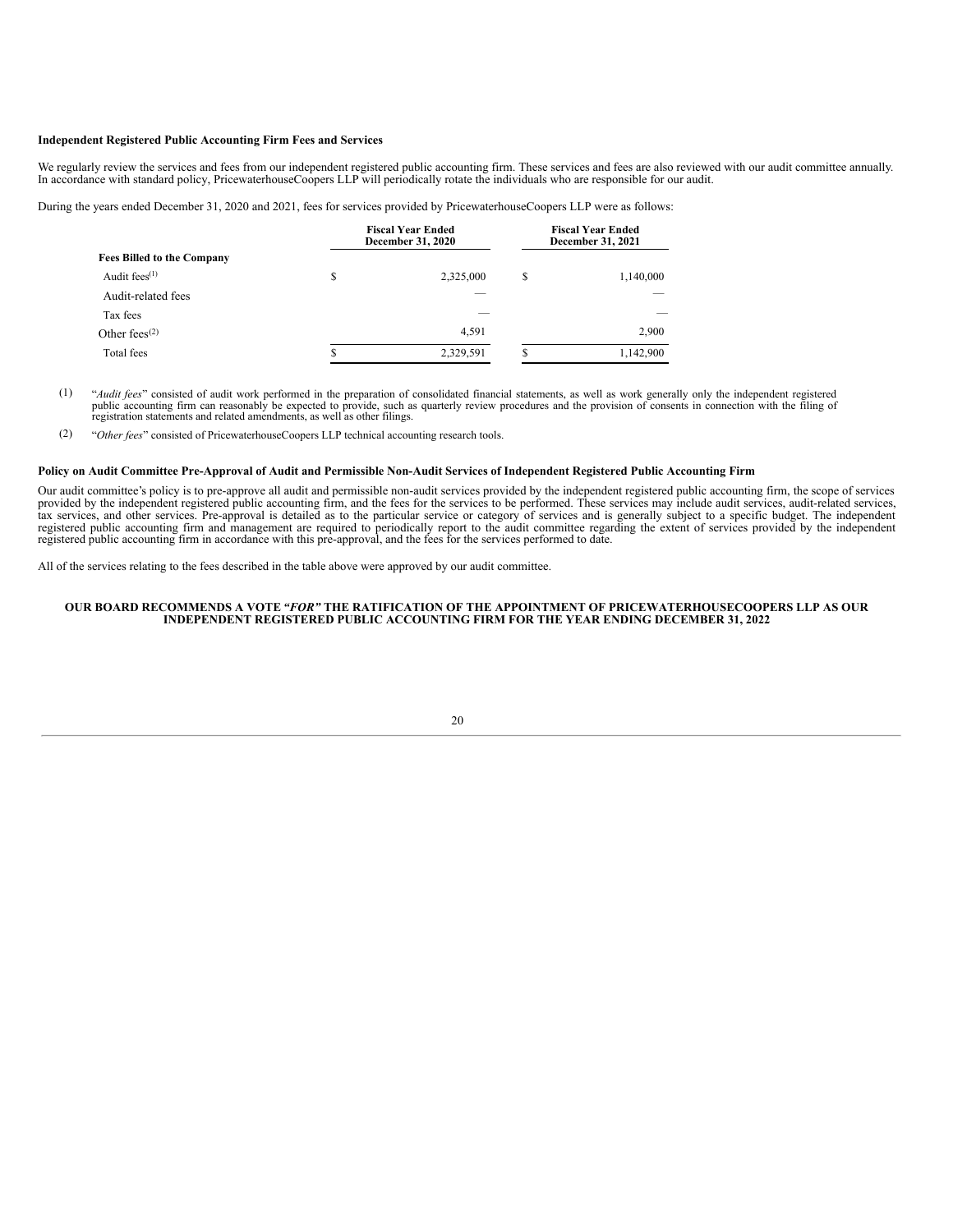#### **REPORT OF THE AUDIT COMMITTEE**

The information contained in the following report of our audit committee is not considered to be "soliciting material," "filed," or incorporated by reference in any past or<br>future filing by us under the Exchange Act or the

The principal purpose of the audit committee is to assist the Board in its general oversight of our accounting practices, system of internal controls, audit processes, and financial reporting processes. The audit committee is responsible for appointing and retaining our independent registered public accounting firm and approving the audit and non-audit services to be provided by the independent registered public accounting firm. The audit committee's function is more fully described in its charter.

Our management is responsible for preparing our financial statements and ensuring they are complete and accurate and prepared in accordance with generally accepted accounting principles. PricewaterhouseCoopers LLP, our independent registered public accounting firm for 2021, was responsible for performing an independent audit of our consolidated financial statements and expressing an

Our audit committee has reviewed and discussed with management and PricewaterhouseCoopers LLP our audited consolidated financial statements for the year ended December 31, 2021. Our audit committee has also discussed with PricewaterhouseCoopers LLP the matters required to be discussed by the Public Company Accounting<br>Oversight Board (United States), including Auditing Standard N

Our audit committee has received and reviewed the written disclosures and the letter from PricewaterhouseCoopers LLP required by applicable requirements of the Public Company Accounting Oversight Board regarding the independent accountant's communications with our audit committee concerning independence, and has discussed with PricewaterhouseCoopers LLP its independence.

Based on the review and discussions described above, our audit committee recommended to our Board that the audited consolidated financial statements be included in our Annual Report on Form 10-K for the year ended December 31, 2021, for filing with the U.S. Securities and Exchange Commission.

Members of the Audit Committee

Stefan Krause, Chair Ellen Smith Matthew Walter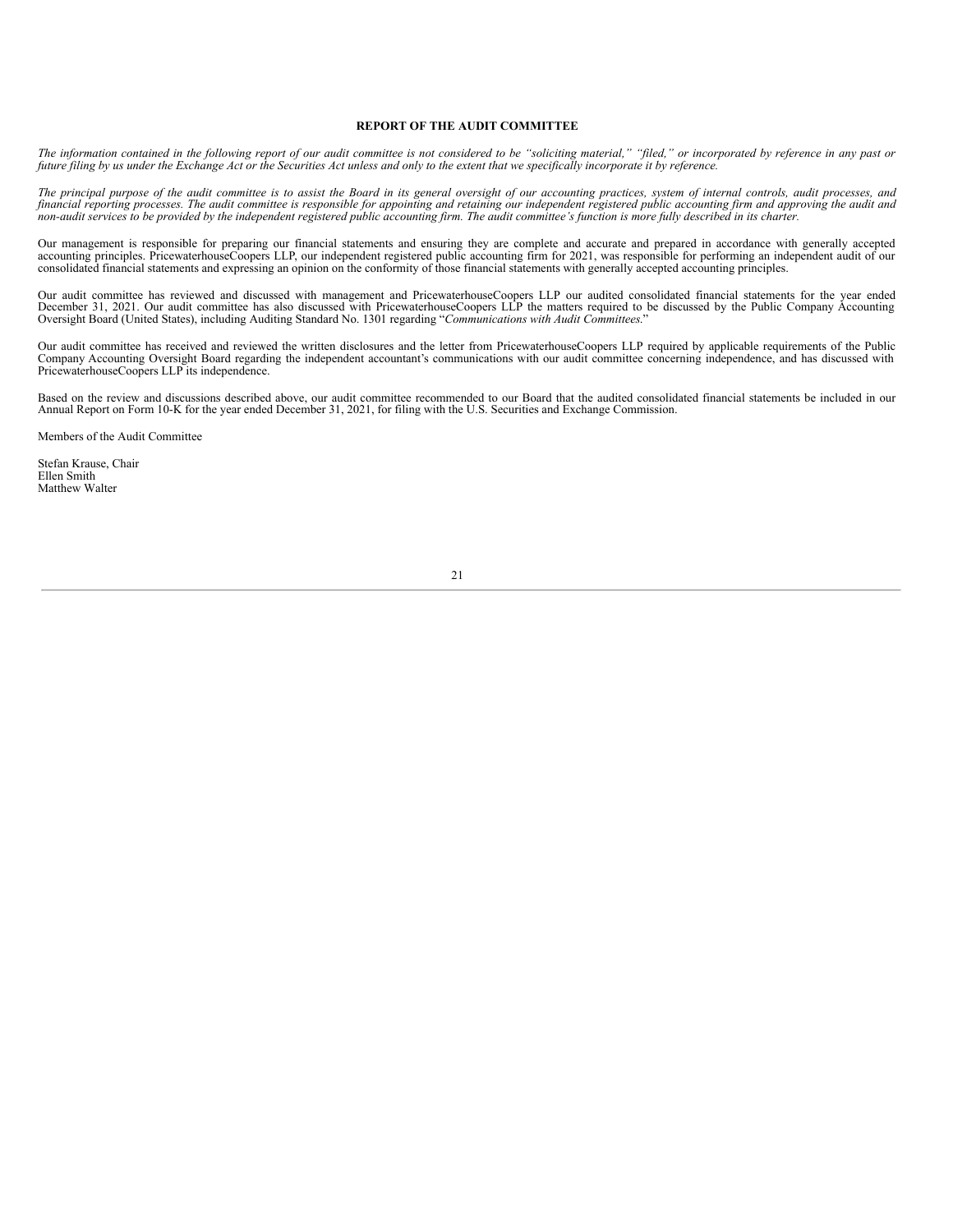### **EXECUTIVE OFFICERS**

| Name                       | Age | <b>Position</b>         |  |
|----------------------------|-----|-------------------------|--|
| <b>Executive Officers:</b> |     |                         |  |
| Benny Buller               | 51  | Chief Executive Officer |  |
| William McCombe            | 64  | Chief Financial Officer |  |
| Renette Youssef            | 45  | Chief Marketing Officer |  |

The names of our executive officers, their ages as of the date of this Proxy Statement and their positions are shown below.

Our Board chooses executive officers, who then serve at the discretion of our Board. There is no family relationship between any of the directors or executive officers and any of our other directors or executive officers.

For information regarding Mr. Buller and Mr. McCombe, please refer to "Proposal No. 1—Election of Directors."

**Renette Youssef** has served as our Chief Marketing Officer since September 2021. Prior to the consummation of the Merger, Ms. Youssef served as Legacy Velo3D's Chief Marketing Officer from October 2020 until September 202

22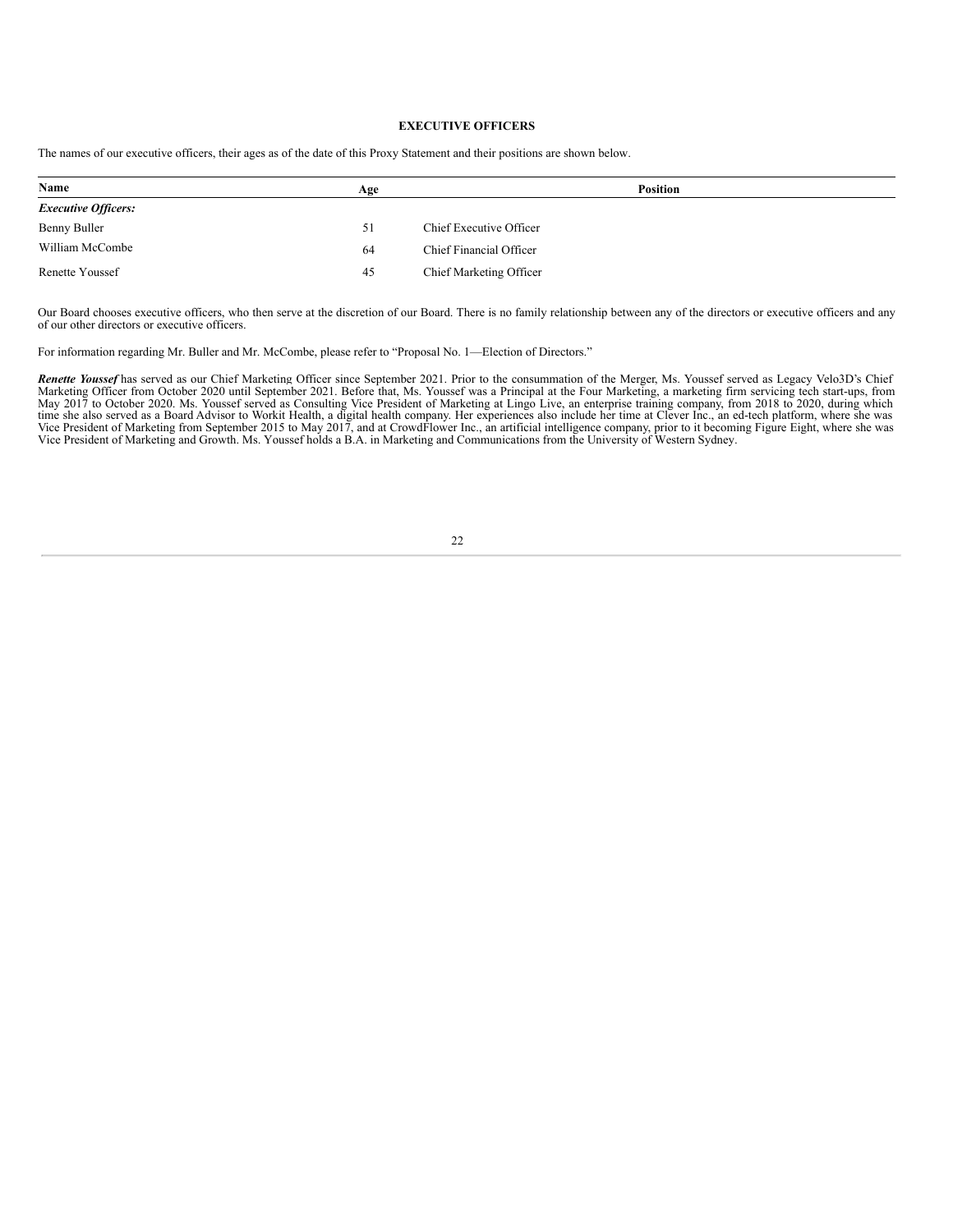#### **SECURITY OWNERSHIP OF CERTAIN BENEFICIAL OWNERS AND MANAGEMENT**

The following table sets forth certain information with respect to the beneficial ownership of our common stock as of March 21, 2022, by:

- each of our named executive officers;
- each of our directors or director nominees;
- all of our directors and executive officers as a group; and
- each stockholder known by us to be the beneficial owner of more than 5% of our outstanding shares of our common stock.

We have determined beneficial ownership in accordance with the rules of the SEC, and the information is not necessarily indicative of beneficial ownership for any other purpose. Except as indicated by the footnotes below, we believe, based on information furnished to us, that the persons and entities named in the table below have sole voting and sole investment power with respect to all shares beneficially owned, subject to applicable community property laws.

Applicable percentage ownership is based on 183,529,265 shares of common stock outstanding as of March 21, 2022. Shares of our common stock subject to stock options or warrants that are currently exercisable or exercisable

#### **Beneficial Ownership Table**

| <b>Name of Beneficial Owners</b>                                  | <b>Number of Shares of Common</b><br><b>Stock Beneficially Owned</b> | <b>Percentage of Outstanding</b><br><b>Common Stock</b> |               |  |
|-------------------------------------------------------------------|----------------------------------------------------------------------|---------------------------------------------------------|---------------|--|
| 5% Stockholders:                                                  |                                                                      |                                                         |               |  |
| Entities affiliated with Bessemer Venture Partners <sup>(1)</sup> | 37,864,239                                                           | 20.7                                                    | $\frac{0}{0}$ |  |
| Khosla Ventures V, L.P. $(2)$                                     | 30,350,745                                                           | 16.5                                                    | $\frac{0}{0}$ |  |
| Playground Ventures, L.P. <sup>(3)</sup>                          | 27,079,146                                                           | 14.8                                                    | $\frac{0}{0}$ |  |
| PIV Fund I, L.P. <sup>(4)</sup>                                   | 22,874,407                                                           | 12.5                                                    | $\frac{0}{2}$ |  |
| <b>Directors and Named Executive Officers:</b>                    |                                                                      |                                                         |               |  |
| Benyamin Buller <sup>(5)</sup>                                    | 7,590,130                                                            | 4.1                                                     | $\frac{0}{0}$ |  |
| William McCombe <sup>(6)</sup>                                    | 1,000,055                                                            |                                                         | $*$           |  |
| Renette Youssef <sup>(7)</sup>                                    | 452,253                                                              |                                                         | $\ast$        |  |
| Carl Bass $(8)$                                                   | 294,369                                                              |                                                         | $*$           |  |
| Ricardo Angel                                                     |                                                                      |                                                         |               |  |
| Jory Bell                                                         |                                                                      |                                                         |               |  |
| David Cowan                                                       |                                                                      |                                                         |               |  |
| Michael Idelchik                                                  |                                                                      |                                                         |               |  |
| Stefan Krause $(9)$                                               | 308,287                                                              |                                                         | $\ast$        |  |
| Ellen Pawlikowski                                                 |                                                                      |                                                         |               |  |
| <b>Ellen Smith</b>                                                |                                                                      |                                                         |               |  |
| Gabrielle Toledano                                                |                                                                      |                                                         |               |  |
| <b>Matthew Walters</b>                                            |                                                                      |                                                         |               |  |
| Directors and executive officers as a group (13 individuals)      | 9,645,084                                                            | 5.2 $\%$                                                |               |  |

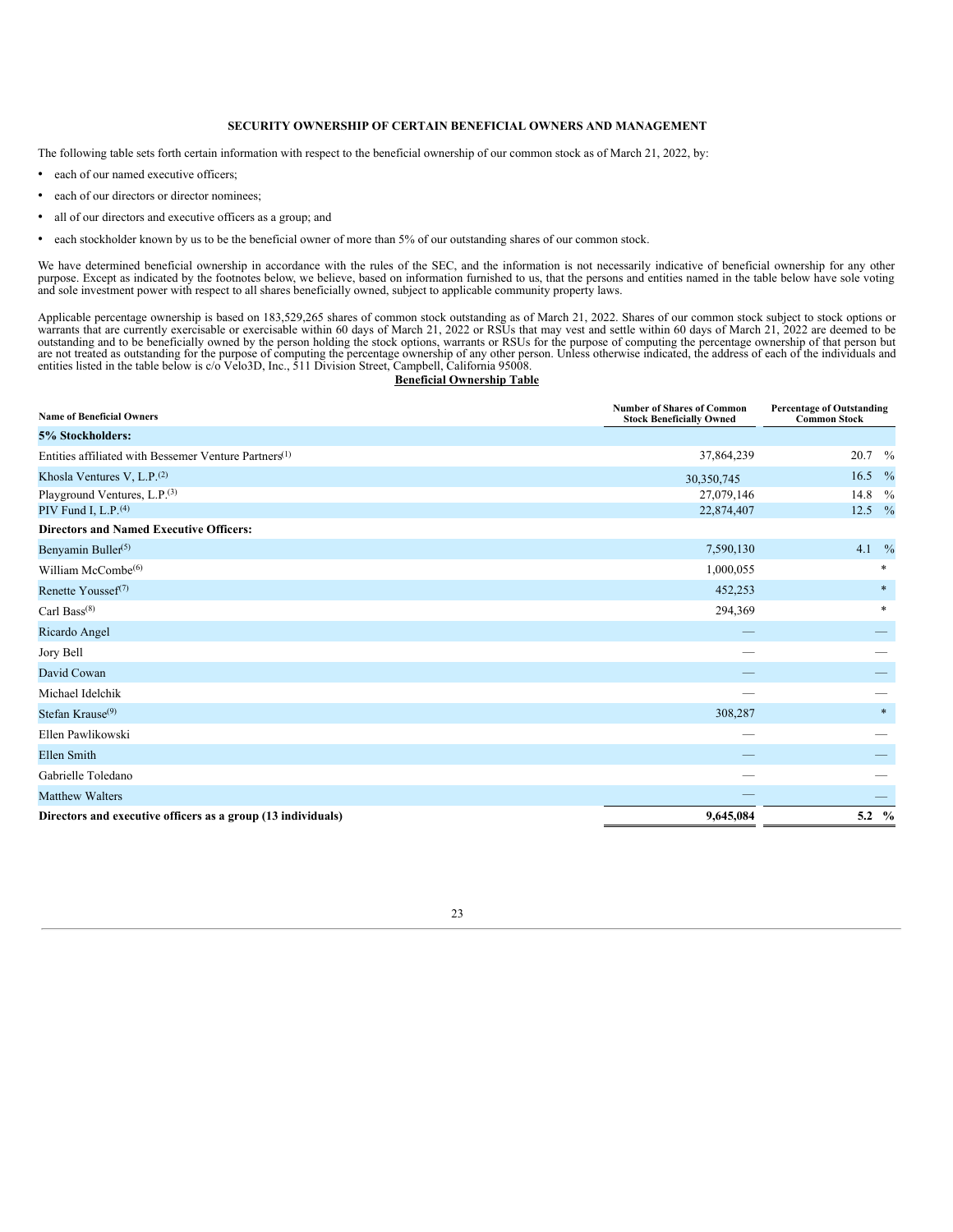Less than one percent.

- (1) Consists of (i) 21,022,266 shares of our common stock held by Bessemer Venture Partners IX L.P., or Bessemer IX and (ii) 16,842,013 shares of our common stock held by Bessemer Venture Partners IX Institutional L.P., or Bessemer Institutional, and together with Bessemer IX, the Bessemer Entities. Deer IX & Co. L.P., or Deer IX L.P., is the general partner of the Bessemer Entities. Deer IX & Co. Ltd., or Deer IX Ltd., is the general partner of Deer IX L.P. Robert P. Goodman, David Cowan, Jeremy Levine, Byron Deeter, Robert M. Stavis and Adam Fisher are the directors of Deer IX Ltd. and hold the voting and dispositive power for the Bessemer Entities. Investment and voting decisions with respect to the shares held by the Bessemer Entities are made by the directors of Deer IX Ltd. acting as an investment committee. Mr. Cowan disclaims beneficial ownership interest of the shares of our common stock held by the Bessemer Entities except to the extent of his pecuniary interest, if any, in such shares through an indirect interest in the Bessemer Entities. The address for the Bessemer Entities is c/o Bessemer Venture Partners, 1865 Palmer Avenue, Suite 104, Larchmont, New York 10538.
- (2) Represents the 19,069 shares of common stock held by Khosla Ventures Seed B (CF), L.P., the 335,972 shares of common stock held by Khosla Ventures Seed B, L.P., and the 29,995,704 shares of common stock held by Khosla Ventures V, L.P. The general partner of Khosla Ventures Seed B, L.P. ("Seed B") and Khosla Ventures Seed B (CF), L.P. (" Seed B CF") is Khosla Ventures Seed Associates B, LLC ("KVSA B"). The general partner of Khosla Ventures V, L.P. ("KVV") is Khosla Ventures Associates V, LLC ("KVAV"). Vinod Khosla is the managing member of VK Services, LLC ("VK *Services*"), which is the manager of KVSA B and KVA V. Each of KVSA B, KVA V, VK Services and Vinod Khosla may be deemed to possess voting and investment control over such securities held by Seed B, Seed B CF and KV V, and each of KVSA B, KVA V, VK Services and Vinod Khosla may be deemed to have indirect beneficial ownership of such securities held by Seed B, Seed B CF and KV V. Each Reporting Person disclaims beneficial ownership of such shares except to the extent of his or its pecuniary interest therein.
- (3) The shares are held by Playground Ventures, L.P. and Playground Ventures GP, LLC serves as its sole general partner. The managing members of Playground Ventures GP, LLC include four individuals (not including Jory Bell) and Playground Global, LLC. There are five managers of Playground Global, LLC, including Mr. Bell. Mr. Bell disclaims beneficial ownership of the shares of common stock held by Playground Ventures except to the extent of his pecuniary interest, if any, in such shares.
- (4) Consists of 22,874,407 shares of common stock held directly by PIV Fund I, L.P. (" PIV Fund I"). PIV GP, L.L.C. ("PIV GP") is the general partner of PIV Fund I. Ricardo Angel is the sole managing member of PIV GP and Mr. Angel and Mark Stout Gudiksen are the managing partners of Piva Capital Inc., the management company of PIV Fund I, and, therefore, Messrs. Angel and Gudiksen may be deemed to share voting and investment power over the shares held by PIV Fund I.
- (5) Represents (i) 4,889,598 shares of common stock and (ii) 2,700,532 shares of common stock subject to options exercisable within 60 days of the March 21, 2022.
- (6) Represents 1,000,055 shares of common stock subject to options that are exercisable within 60 days of the March 21, 2022.
- (7) Represents 452,253 shares of common stock subject to options that are exercisable within 60 days of the March 21, 2022.
- (8) Represents 294,359 shares of common stock subject to options that are exercisable within 60 days of the March 21, 2022.
- <span id="page-28-0"></span>(9) Represents 308,287 shares of common stock subject to options that are exercisable within 60 days of the March 21, 2022.

24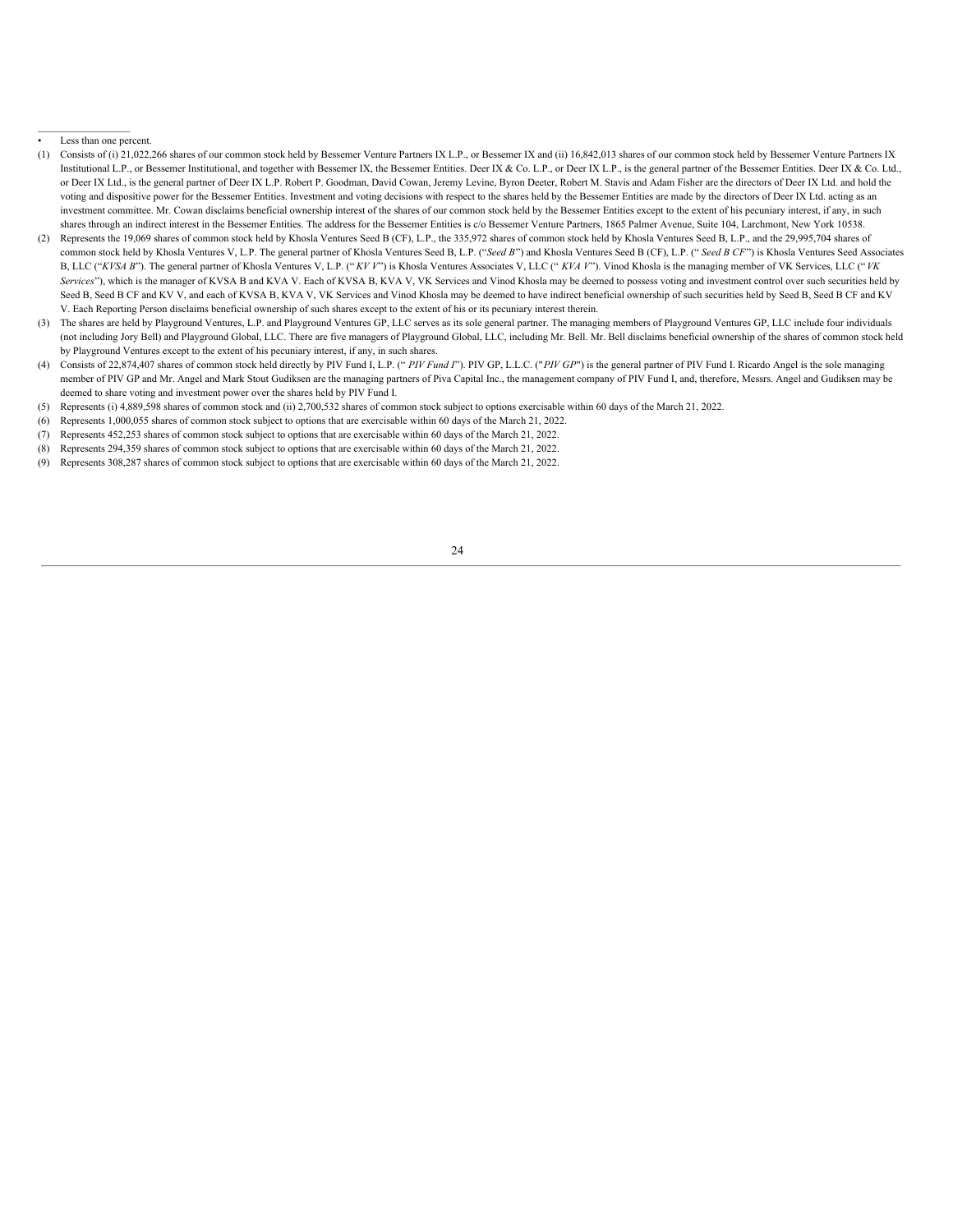#### **EXECUTIVE COMPENSATION**

This section discusses the material components of our executive compensation program for our named executive officers for 2021. Our named executive officers for fiscal 2021 were:

- Benny Buller, our Chief Executive Officer;
- William McCombe, our Chief Financial Officer; and
- Renette Youssef, our Chief Marketing Officer.

#### **Summary Compensation Table**

The following table presents summary information regarding the total compensation for services rendered in all capacities that was awarded to, earned by, or paid to our named executive officers for the years ended December

| <b>Name and Principal Position</b> | Year | Salary<br>(\$) | <b>Bonus</b><br>(S) | <b>Stock</b><br>Awards<br>$(S)^{(1)}$ | Option<br>Awards<br>$(S)^{(1)}$ | <b>Non-Equity Incentive</b><br><b>Plan Compensation</b><br>$(S)^{(2)}$ | All Other<br>Compensation<br>$(S)^{(3)}$ | Total<br><b>(S)</b> |
|------------------------------------|------|----------------|---------------------|---------------------------------------|---------------------------------|------------------------------------------------------------------------|------------------------------------------|---------------------|
| Benny Buller                       | 2021 | 327,067        | $\frac{1}{2}$       | 2,568,399                             | –                               | 10,000                                                                 | 12,704                                   | 2,918,171           |
| Chief Executive Officer            | 2020 | 275,000        |                     | _                                     | 481,156                         | 100,000                                                                | 8,550                                    | 864,706             |
| William McCombe <sup>(4)</sup>     | 2021 | 318,513        | 350,000             | .154.064                              |                                 |                                                                        | 16.059                                   | 1,838,636           |
| Chief Financial Officer            | 2020 | 104,600        | $20,000^{(5)}$      | $\overline{\phantom{m}}$              | 228,743                         |                                                                        | 3.320                                    | 356,663             |
| Renette Yousse $f^{(6)}$           | 2021 | 280,083        | $\frac{1}{2}$       | 1,154,064                             | $\frac{1}{2}$                   | 2,788                                                                  | 14.907                                   | 1,451,842           |
| <b>Chief Marketing Officer</b>     | 2020 | 56,900         |                     | __                                    | 114.339                         | _                                                                      | 1,450                                    | 172,689             |

(1) Amounts represent the aggregate grant date fair value of the RSUs and stock options awarded to the named executive officer during 2020 in accordance with FASB Accounting Standards Codification Topic 718. The assumptions used in calculating the grant date fair value of the stock options reported in the Option Awards column are set forth in Note 18 of the notes to our financial statements included in our<br>Annual Report o

The amounts reported in the column represent incentive cash bonuses earned pursuant to our 2021 Key Employee Incentive Plan and 2020 Key Employee Incentive Plan and 2020 Key Employee Incentive Plan.

 $(3)$  The amounts reported in this column represent our matching contributions made on behalf of our named executive officers under our 401(k) plan and cell phone allowances.<br>(4) Mr. McCombe commenced employment with us i

(4) Mr. McCombe commenced employment with us in August 2020 and his base salary for 2021 is pro-rated as of that date. His annual base salary for 2021 was \$300,000.<br>(5) The amount reported represents a relocation allowance

Ms. Youssef commenced employment with us in October 2020 and her base salary for 2021 is pro-rated as of that date. Her annual base salary for 2021 was \$250,000.

#### **Equity Compensation**

 $\mathcal{L}_\text{max}$ 

We grant equity awards to our named executive officers, which are generally subject to vesting based on each named executive officer's continued service. Each of our named executive officers currently holds outstanding options and RSUs that were granted under the Equity Incentive Plan, as set forth in the table below titled "2021 Outstanding Equity Awards at Fiscal Year-End." The outstanding options generally vest over a three- or four-year period, with 25% of each award vesting on the first anniversary of the grant date and the remaining 75% vesting either 1/36 or 1/48 each month thereafter.

The outstanding RSUs generally vest over a four-year period, with 25% of each award vesting on the first anniversary of the grant date and the remaining 75% vesting 1/12 quarterly thereafter.

#### **Non-Equity Incentive Plan Compensation**

The Board believes that a meaningful portion of the target total cash compensation for our employees, including our executive officers, should be in the form of an annual cash incentive opportunity under our non-equity incentive plan, which is intended to motivate our employees to achieve the annual financial and operational performance objectives set by the Board that are consistent with and support our annual operating plan.

For the 2021 and 2020 bonuses, the respective participants in our 2021 non-equity incentive plan, or the 2021 Key Employee Incentive Plan*,* and in our 2020 non-equity incentive plan, or the 2020 Key Employee Incentive Plan, were eligible to receive a bonus payment based upon the attainment of one or more corporate performance goals that were selected and approved by the Legacy Velo3D board of directors and which related to financial and operational metrics that were important to us. The corporate performance component of the 2021 Key Employee Incentive Plan and the 2021 Key Employee Incentive Plan was, in each case, to be funded based on our actual results for the applicable year as evaluated against these performance goals.

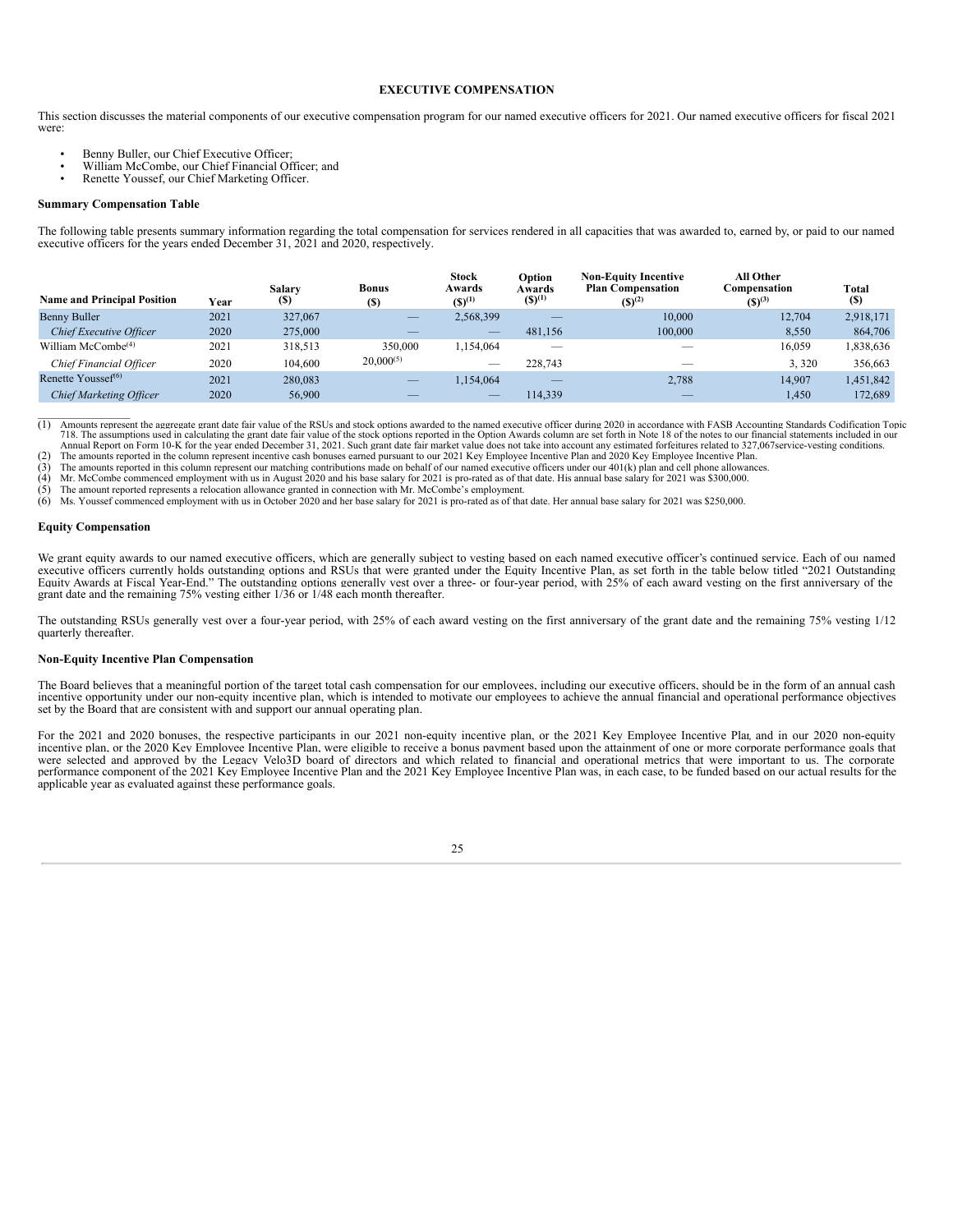In January 2020, the Legacy Velo3D board of directors approved corporate performance goals in each of the following categories for purposes of the 2021 Key Employee Incentive Plan:

- (i) Number of bookings (weighted 20%);<br>(ii) Number of printers shipped (weighted
- (ii) Number of printers shipped (weighted  $20\%$ );<br>(iii) Number of new systems booking customers ( Number of new systems booking customers (weighted 20%);
- $(iv)$  Sapphire XC 2022 backlog as of 2021 year end (20%); and
- (v) Status of Sapphire XC development (weighted 20%).

In December 2019, the Legacy Velo3D board of directors approved corporate performance goals in each of the following categories for purposes of the 2020 Key Employee Incentive Plan:

- (vi) Certain bookings metrics (weighted 70%);
- (vii) Number of printers shipped (weighted 30%); and (viii) Average printer build cost (weighted  $10\%$ );
- Average printer build cost (weighted 10%);

Each corporate performance goal was evaluated and selected according to the Legacy Velo3D board of directors' assessment of its relative importance to the execution of our applicable annual business plan. For each of the 2021 Key Employee Incentive Plan and the 2021 Key Employee Incentive Plan, the threshold payment was 50% of the bonus opportunity, the target was 100% of bonus opportunity and the maximum was 150% of bonus opportunity. Achievement between two metrics was calculated by linear interpolation using the value achieved for such category.

#### **2021 Outstanding Equity Awards at Fiscal Year-End**

The following table presents, for each of our named executive officers, information regarding outstanding stock options and shares of restricted stock as of December 31, 2021.

|                        |                    |                                        | <b>Option Awards</b>       |                              |                        | <b>Stock Awards</b>                                         |                                                                                    |
|------------------------|--------------------|----------------------------------------|----------------------------|------------------------------|------------------------|-------------------------------------------------------------|------------------------------------------------------------------------------------|
|                        |                    | <b>Number of Securities Underlying</b> | <b>Unexercised Options</b> |                              |                        | <b>Number of Shares</b><br>of Stock<br>That have not Vested | <b>Market Value of</b><br><b>Shares</b> of<br><b>Stock that have</b><br>not Vested |
| Name                   | <b>Grant Date</b>  | Exercisable<br>(#)(1)                  | Unexercisable<br>(#)(1)    | <b>Exercise Price</b><br>(S) | <b>Expiration Date</b> |                                                             |                                                                                    |
| <b>Benny Buller</b>    | $5/13/2019^{(2)}$  | 416,666                                | 83,334                     | 0.80                         | 5/16/2027              |                                                             |                                                                                    |
|                        |                    |                                        |                            |                              |                        |                                                             |                                                                                    |
|                        | $6/11/2020^{(3)}$  |                                        | 5,872,300                  | 0.15                         | 6/10/2030              |                                                             |                                                                                    |
|                        | $12/20/2021^{(6)}$ |                                        |                            |                              |                        | 353,774                                                     | \$2,568,399                                                                        |
| William McCombe        | $9/24/2020^{4}$    |                                        | 2,804,936                  | 0.15                         | 9/23/2030              |                                                             |                                                                                    |
|                        | 12/20/2021(6)      |                                        |                            |                              |                        | 158,962                                                     | \$1,154,064                                                                        |
| <b>Renette Youssef</b> | $12/15/2020^{(5)}$ |                                        | 1,402,000                  | 0.15                         | 12/14/2030             |                                                             |                                                                                    |
|                        | $12/20/2021^{(6)}$ | –                                      |                            |                              | –                      | 158,962                                                     | \$1,154,064                                                                        |

\_\_\_\_\_\_\_\_\_\_\_\_\_\_\_\_\_\_ (1) All of the outstanding equity awards were granted under the Equity Incentive Plan, unless otherwise indicated.

(2) The stock option vests at a rate of  $1/36$  the shares of our common stock underlying the stock option each month following the June 10, 2018 vesting commencement date.<br>(3) The stock option vests at a rate of 25% of th

The stock option vests at a rate of 25% of the shares of our common stock underlying the stock option on June 11, 2021 and 1/48th of the shares of our common stock underlying the stock option monthly thereafter.

(4) The stock option vests at a rate of 25% of the shares of our common stock underlying the stock option on August 20, 2021 and 1/48th of the shares of our common stock underlying the stock option monthly thereafter. The stock options are subject to vesting acceleration in the event of a termination in connection with a change of control.

(5) The stock option vests at a rate of 25% of the shares of our common stock underlying the stock option on October 5, 2021 and 1/48th of the shares of our common stock underlying the stock option monthly thereafter.

(6) The stock award vests at a rate of 1/4 of the shares of our common stock underlying the award on the on December 20, 2022 and 1/12th of the shares of our common stock underlying the award quarterly thereafter.

#### **Offer Letters**

We have entered into offer letters with two of our named executive officers that provide for at-will employment and include each named executive officer's base salary, a discretionary incentive bonus opportunity and standard employee benefit plan participation.

#### *William McCombe*

Mr. McCombe's offer letter, dated July 13, 2020, as amended on October 26, 2020, provides for an annual base salary of \$350,000 and a target annual bonus of \$300,000.

If Mr. McCombe's employment with us is terminated by us without "cause" (as defined in the offer letter) and Mr. McCombe executes a general release of claims in the form prescribed by us, Mr. McCombe will be eligible to receive nine months of Mr. McCombe's then-current base salary, payable in equal installments on our regular payroll dates.

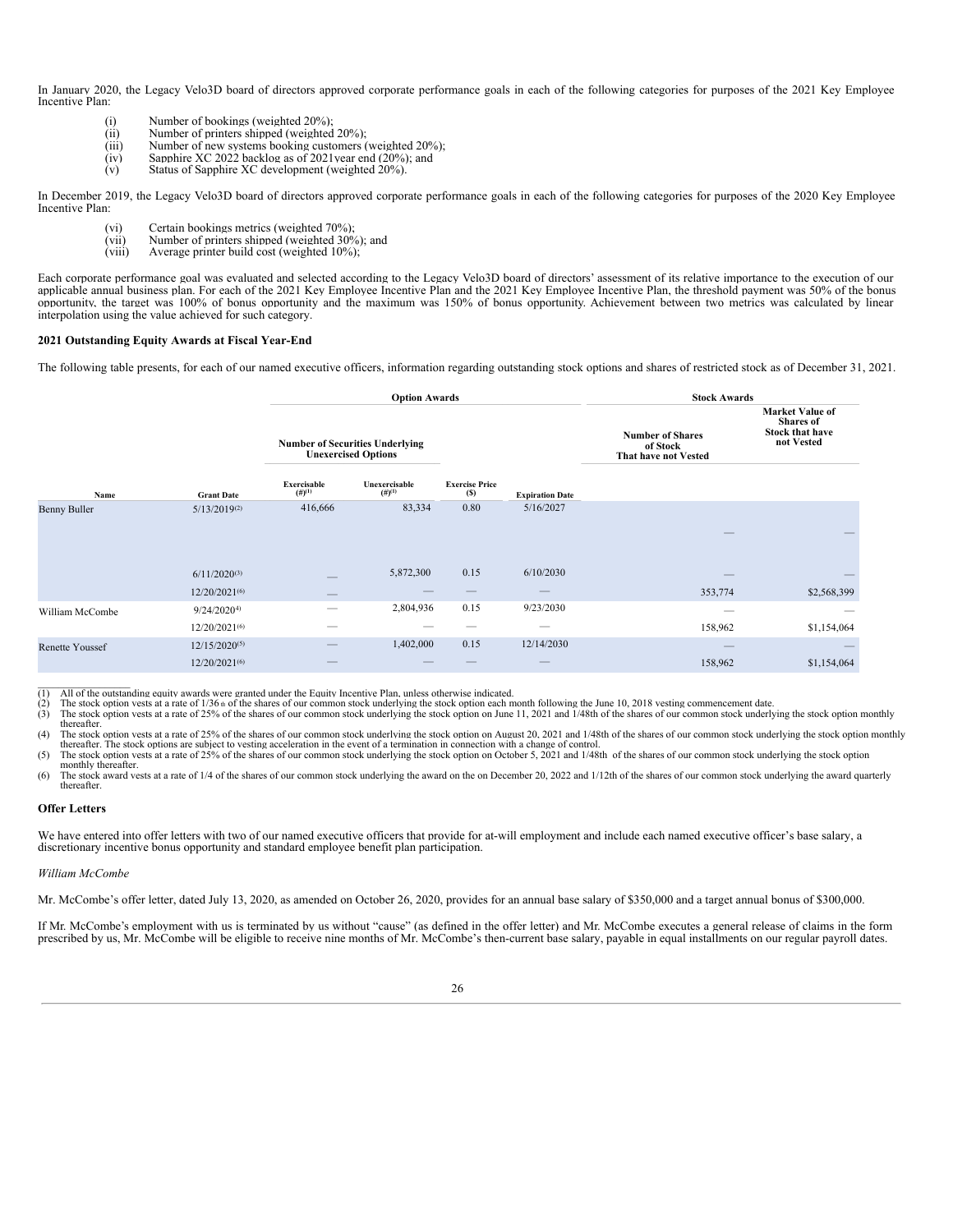#### *Renette Youssef*

Mr. Youseff's offer letter, dated September 21, 2020, provides for an annual base salary of \$250,000 and a target annual bonus in such amount and upon such terms as is determined by the Board.

### **Limitations on Liability and Indemnification Matters**

Our Certificate of Incorporation limits the liability of our directors to the fullest extent permitted by the Delaware General Corporation Law, or the DGCL, and our Bylaws<br>provide that we will indemnify them to the fullest directors against all reasonable fees, expenses, charges and other costs of any type or nature whatsoever, including any and all expenses and obligations paid or incurred in connection with investigating, defending, being pending or threatened action, suit, claim or proceeding, whether civil, criminal, administrative or investigative, or establishing or enforcing a right to indemnification under the indemnification agreement.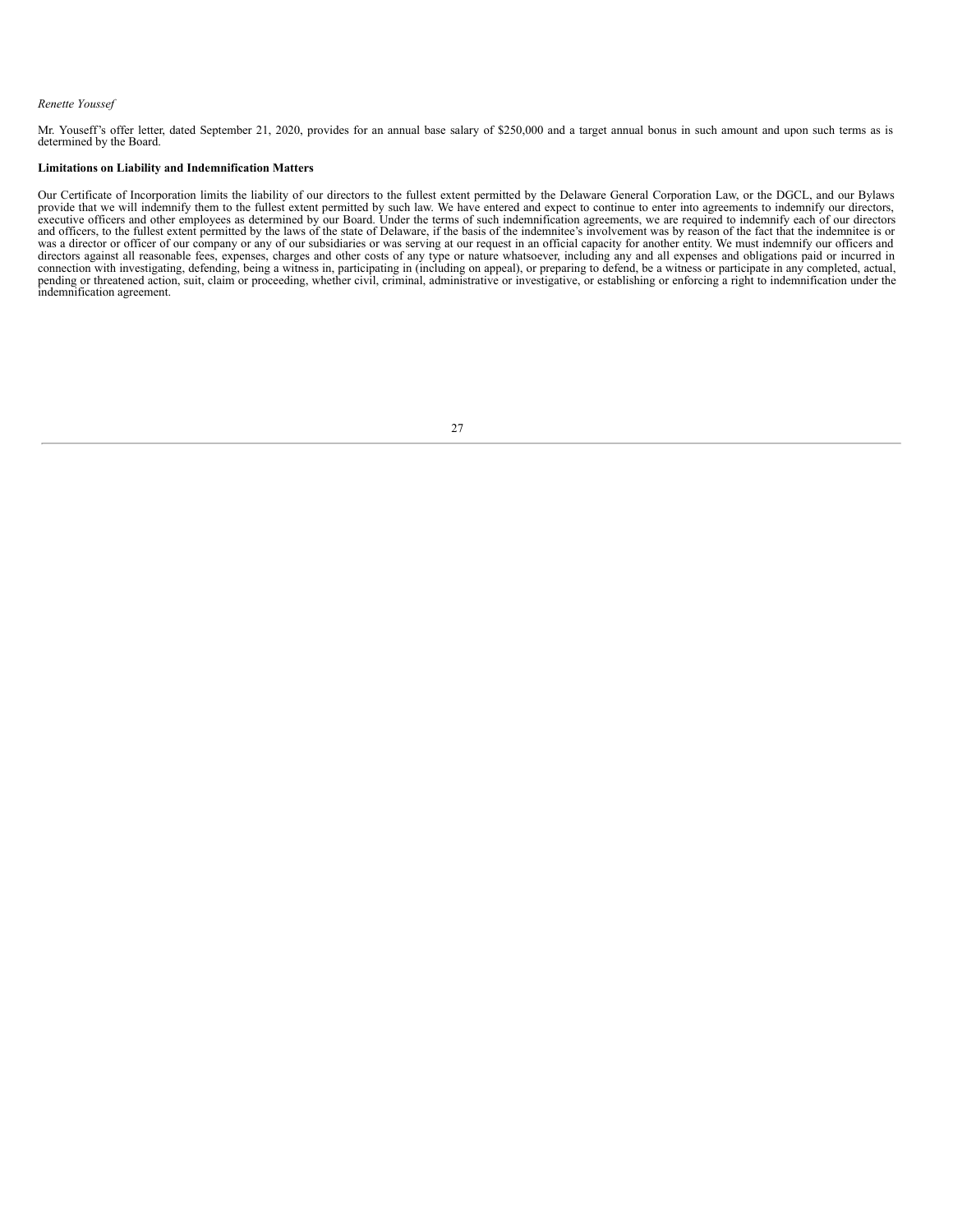#### **EQUITY COMPENSATION PLAN INFORMATION**

The following table presents information as of December 31, 2021 with respect to compensation plans under which shares of our common stock may be issued.

| Plan category                                                | Number of<br>securities<br>to be issued upon exercise<br>of outstanding securities (#) | Weighted-average exercise<br>price<br>of outstanding<br>options $(S)^{(1)}$ | Number of securities remaining<br>available for future issuance under<br>equity compensation plans<br>(excluding securities reflected in<br>$column(a))$ (#) |  |  |
|--------------------------------------------------------------|----------------------------------------------------------------------------------------|-----------------------------------------------------------------------------|--------------------------------------------------------------------------------------------------------------------------------------------------------------|--|--|
|                                                              | (a)                                                                                    | (b)                                                                         | (c)                                                                                                                                                          |  |  |
| Equity compensation plans approved by security holders $(2)$ | 28,895,849(3)                                                                          | \$0.58                                                                      | 17,533,471 $(4)$                                                                                                                                             |  |  |
| Equity compensation plans not approved by security holders   |                                                                                        |                                                                             |                                                                                                                                                              |  |  |
| Total                                                        | 28.895.849                                                                             | \$0.58                                                                      | 17,533,471                                                                                                                                                   |  |  |

(1) The weighted-average exercise price does not reflect the shares that will be issued in connection with the settlement of RSUs, since RSUs have no exercise price.

(2) Includes (i) the Equity Incentive Plan, and (ii) the Velo3D, Inc. 2021 Employee Stock Purchase Plan, or the ESPP.

(3) Includes 25,232,572 shares subject to outstanding awards granted under the Equity Incentive Plan, of which 21,191,226 shares were subject to outstanding options and 4,041,346 shares were subject to outstanding RSU awards.

<span id="page-32-0"></span>(4) As of December 31, 2021, there were42,766,043 shares of common stock available for issuance under the Equity Incentive Plan. The number of shares reserved for issuance under the Equity Incentive Plan increased automatically by 9,161,624 shares on January 1, 2022 and will increase automatically on the first day of January of each of 2023 through 2031 by the number of outstanding shares of our common stock as of the immediately preceding December 31 or a lower number approved by our Board.

### 28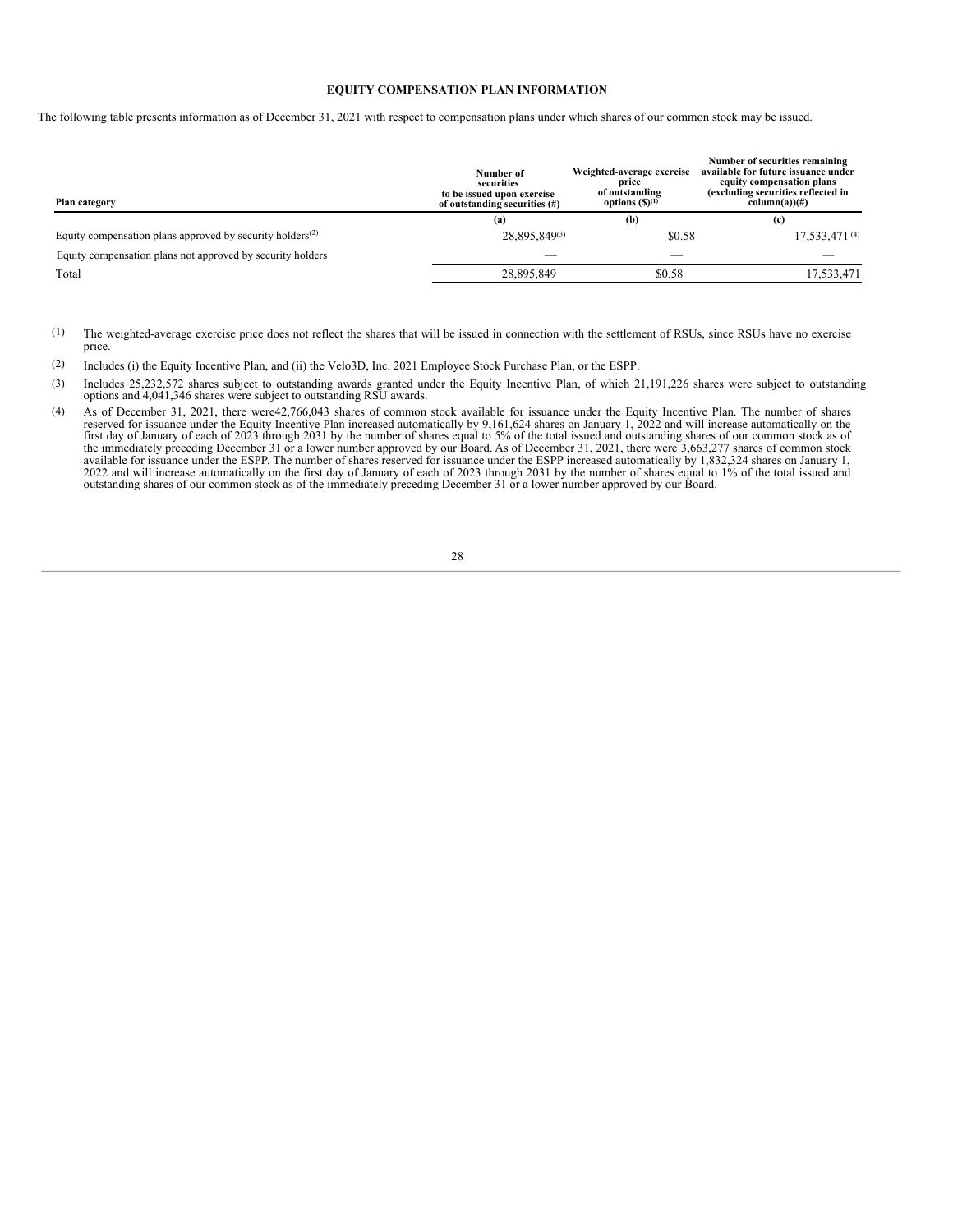#### **CERTAIN RELATIONSHIPS AND RELATED PARTY TRANSACTIONS**

In addition to the executive officer and director compensation arrangements discussed above under "Executive Compensation" and "Proposal No. 1—Election of Directors—<br>Director Compensation," respectively, since January 1, 2 which the amount involved exceeds \$120,000 and in which any director, nominee for director, executive officer, beneficial holder of more than 5% of our capital stock or any member of their immediate family or any entity af

#### **Certain Relationships and Related Person Transactions — Legacy Velo3D**

#### *Series D Convertible Preferred Stock Financing*

From April 2020 through June 2020, Legacy Velo3D sold an aggregate of 94,222,735 shares of our Series D convertible preferred stock at a purchase price of approximately \$0.37534 per share for an aggregate purchase price of approximately \$35.4 million.

The following table summarizes the Series D convertible preferred stock purchased by related persons and their affiliated entities:

| <b>Name of Stockholder</b>                            | <b>Shares of</b><br><b>Series D</b><br>Convertible<br>Preferred<br>Stock | Cash<br>Purchase<br>Price<br>(S) | Cancellation of<br><b>Indebtedness</b><br>(S) | Total<br>Purchase<br>Price<br>(S) |
|-------------------------------------------------------|--------------------------------------------------------------------------|----------------------------------|-----------------------------------------------|-----------------------------------|
| Entities affiliated with Bessemer Venture Partners(1) | 20,779,365 \$                                                            | 7,799,327                        | $\hspace{0.05cm}$                             | 7,799,327                         |
| Entities affiliated with Khosla Ventures(2)           | 15.985.506 \$                                                            | 6,000,000                        | $\hspace{0.05cm}$                             | 6,000,000                         |
| PIV Fund I, $L.P.(3)$                                 | 26,748,870 \$                                                            | 4.585.263                        | 5.454.658                                     | 10.039.921                        |
| Playground Ventures, L.P.(4)                          | 12,467,615 \$                                                            | 4,679,595                        | $\hspace{0.1mm}-\hspace{0.1mm}$               | 4,679,595                         |

- (1) Consists of shares purchased by Bessemer Venture Partners IX L.P. and Bessemer Ventures Partners IX Institutional L.P., the entities affiliated with Bessemer Venture Partners, whose shares are aggregated for purposes of reporting share ownership. These entities collectively beneficially hold more than 5% of our outstanding capital stock. David Cowan, a former member of the Board and the Legacy Velo3D board of directors, is a Partner at Bessemer Venture Partners.
- (2) Consists of shares purchased by Khosla Ventures V, LP, which together with its affiliates holds more than 5% of our outstanding capital stock. Sven Strohband, a former member of the Board and the Legacy Velo3D board of directors, is a managing director of Khosla Ventures.
- (3) PIV Fund I, L.P. holds more than 5% of our outstanding capital stock. Ricardo Angel, a former member of the Board and the Legacy Velo3D board of directors, is the chief executive officer and managing director of Piva Capital.
- (4) Playground Ventures, L.P. holds more than 5% of our outstanding capital stock. Jory Bell, a former member of the Board and the Legacy Velo3D board of directors, is general partner of Playground Global.

In connection with the Series D convertible preferred stock financing, Legacy Velo3D also issued a convertible promissory note to PIV Fund I, L.P. for the principal amount of \$5.4 million. This note was converted into shares of our Series D convertible preferred stock upon the receipt of regulatory approvals related to the Series D convertible preferred stock financing.

#### *Convertible Debt Transaction*

On May 7, 2021, certain of Legacy Velo3D's affiliates entered into a secondary transaction with an existing stockholder, pursuant to which entities affiliated with Bessemer Venture Partners, Khosla Ventures, PIVA and Playg subordinated to Legacy Velo3D's senior indebtedness, including the Second Amended and Restated Loan and Security Agreement between Legacy Velo3D and Silicon Valley<br>Bank, dated as of December 17, 2020, bore interest at the

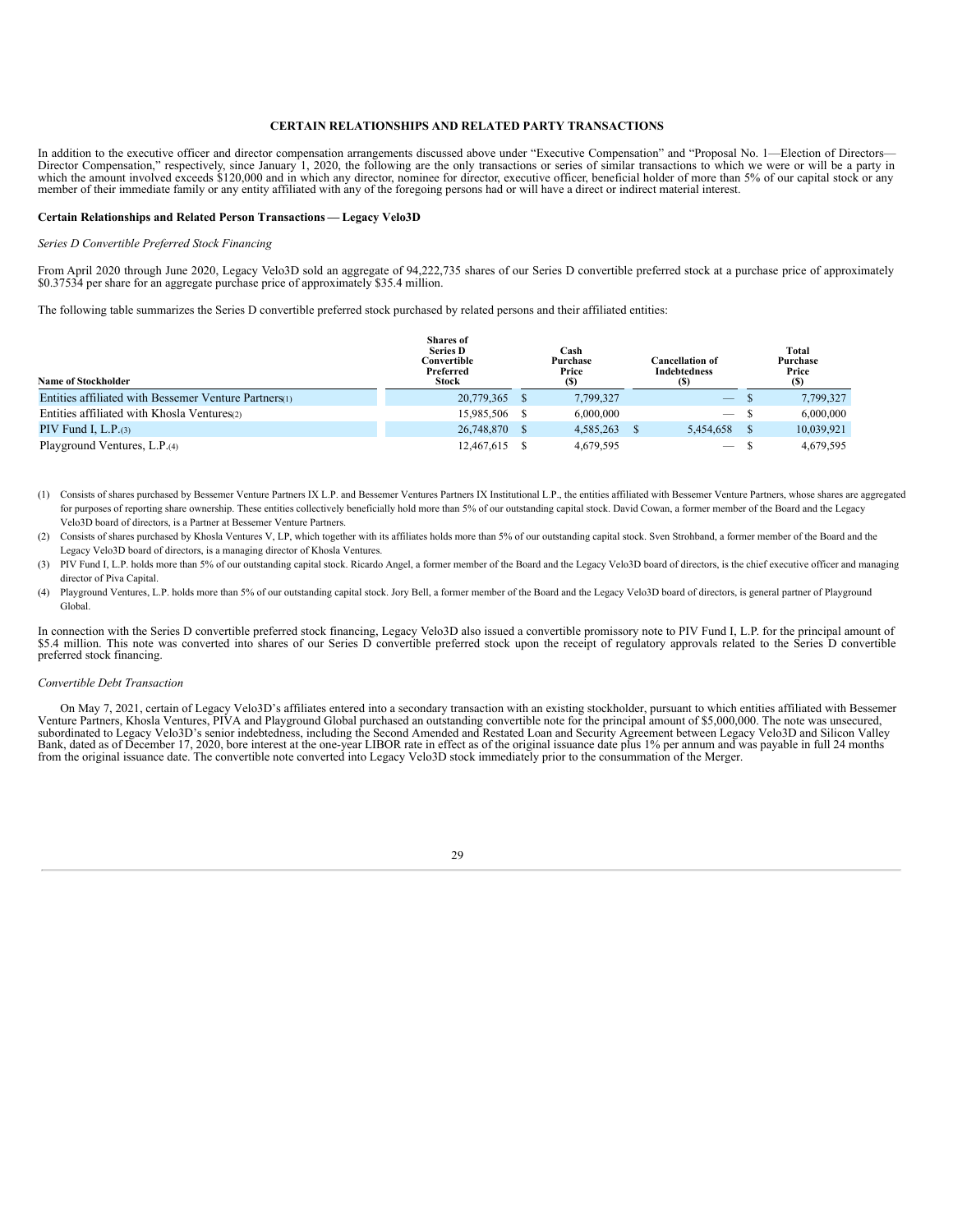#### *Investors' Rights Agreement*

Prior to the consummation of the Merger, Legacy Velo3D was party to the Amended and Restated Investors' Rights Agreement, dated April 13, 2020, or the IRA, with certain holders of its convertible preferred stock, including

#### *Voting Agreement*

Prior to the consummation of the Merger, Legacy Velo3D was party to the Amended and Restated Voting Agreement, dated April 13, 2020, with certain holders of its convertible preferred stock, including entities with which certain of Legacy Velo3D's directors were affiliated and holders of more than 5% Legacy Velo3D's outstanding<br>capital stock, pursuant to which such parties had agre directors, and had agreed to certain drag-along provisions. This agreement terminated in connection with the closing of the closing of the Merger.

#### *Right of First Refusal and Co-Sale Agreement*

Prior to the consummation of the Merger, Legacy Velo3D was party to an Amended and Restated Right of First Refusal and Co-Sale Agreement, dated April 13, 2020, with<br>certain holders of our convertible preferred stock, inclu

#### *Employment Arrangements with Immediate Family Members of Our Executive Of icers and Directors*

On October 26, 2021, Ronit Buller, wife of Mr. Buller, our Founder, Chief Executive Officer and Director, commenced employment at the Company. As Vice President of Intellectual Property, Ms. Buller oversees all aspects of our intellectual property strategy. During the vear ended December 31, 2021, Ms. Buller received total cash compensation of \$37,865. Ms. Buller's base salary is \$27 of the total number of shares vesting on the one-year anniversary of vesting commencement date, and 1/12th of the total number of shares vesting each quarter thereafter.

#### **Certain Relationships and Related Person Transactions — JAWS Spitfire**

#### *Class B Ordinary Shares*

On September 14, 2020, Spitfire Sponsor LLC, or the Sponsor, paid \$25,000 to cover certain offering costs of JAWS Spitfire in consideration of 7,187,500 Class B ordinary shares of JAWS Spitfire. In November 2020, the Sponsor transferred 25,000 Class B ordinary shares to Andy Appelbaum and Mark Vallely, and 25,000 Class B ordinary shares<br>were transferred to Serena J. Williams in December 20 share dividend resulting in the holders of the Class B ordinary shares holding an aggregate of 8,625,000 Class B ordinary shares, collectively, the Founder Shares. Of the 8,625,000 Class B ordinary shares outstanding prior to the Merger, the Sponsor owned an aggregate of 8,550,000 Class B ordinary shares and Mr. Appelbaum, Mr. Vallely and Ms. Williams owned an aggregate of 75,000 Class B or closing of the Merger, on a one-for-one basis.

#### *Private Placement Warrants*

Simultaneously with the closing of the JAWS Spitfire's initial public offering, or IPO, JAWS Spitfire consummated the private placement of 4,450,000 private placement warrants at a price of \$2.00 per warrant to the Sponsor at a price of \$11.50 per share. A portion of the proceeds from the sale of the private placement warrants were added to the proceeds from the IPO to be held in JAWS Spitfire's trust account. The private placement warrants are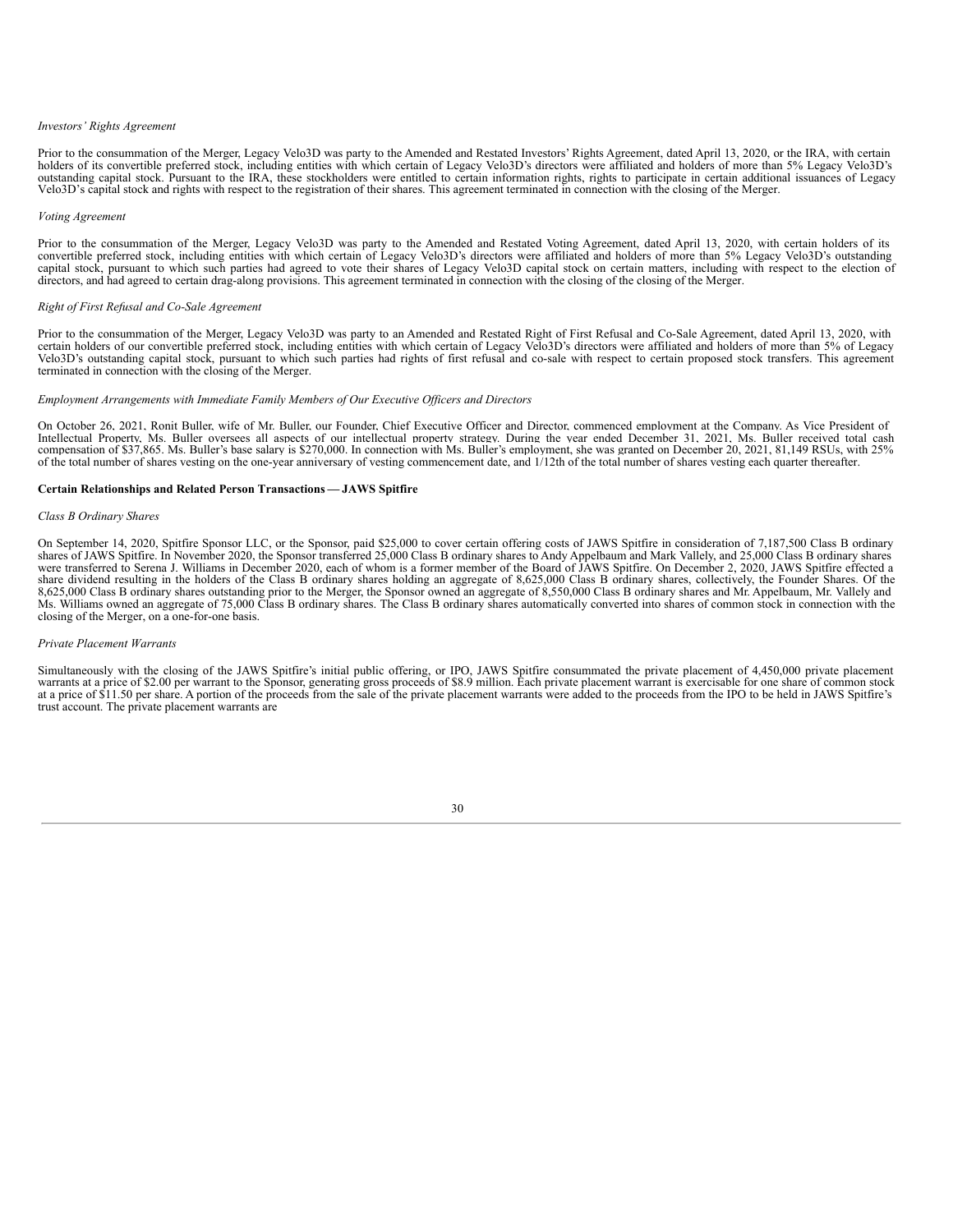non-redeemable and exercisable on a cashless basis so long as they are held by the Sponsor or its permitted transferees.

#### *Related Party Loan*

The Sponsor had agreed to loan JAWS Spitfire up to \$300,000, or the Note, to be used for the payment of costs related to the IPO. The Note was non-interest bearing, unsecured and was due on the earlier of December 31, 2020 and the closing of the IPO. JAWS Spitfire had borrowed \$267,768 under the Note, which was fully repaid upon the closing of the IPO on December 7, 2020.

#### *Administrative Services Agreement*

JAWS Spitfire agreed, commencing on the effective date of the IPO through the closing of the Merger to pay an affiliate of the Sponsor a monthly fee of \$10,000 for office space, and secretarial and administrative services. For the year ended December 31, 2021 and the period ended September 11, 2020 through December 31, 2020, JAWS Spitfire incurred and paid \$60,000 and \$10,000, respectively, in fees for these services.

#### *JAWS Spitfire Registration Rights Agreement*

Pursuant to a registration rights agreement entered into on December 2, 2020, or the Original Registration Rights Agreement, the holders of the Class B ordinary shares and private placement warrants and were entitled to certain demand and "piggy-back" registration rights. In connection with the consummation of the Merger, the Original Registration Rights Agreement was terminated upon the exe

#### **Related Party Transactions Entered into in Connection with the Consummation of the Merger**

#### *Amended and Restated Registration Rights Agreement*

On the September 29, 2021, we and certain holders of our common stock at such time (including the Sponsor, and each of Andrew Appelbaum, Mark Vallely and Serena J. Williams) entered into an amended and restated registration rights agreement, or the Amended and Restated Registration Rights Agreement, which terminated and replaced the Original Registration Rights Agreement entered into on December 2, 2020. In accordance with the Amended and Restated Registration Rights Agreement, the Registration Rights Agreement Parties and their permitted transferees are entitled to, among other things, customary registration rights, including demand, piggy-back and shelf registration rights. The Registration Rights Agreement also provides that we will pay certain expenses relating to such registrations and indemnify the registration rights holders against (or make contributions in respect of) certain liabilities which may arise under the Securities Act.

#### *Indemnification Agreements*

We have entered into indemnification agreements with each of our respective directors and executive officers. The indemnification agreements and our Bylaws require us to indemnify our directors to the fullest extent not prohibited by DGCL. Subject to very limited exceptions, our Bylaws will also require us to advance expenses incurred by our directors and officers.

#### *Lock-Up Agreement with Mr. Buller*

On May 10, 2021, Benny Buller and JAWS Spitfire entered into a lock-up letter agreement, or the Lock-Up Agreement, in respect of (i) any shares of our common stock issued<br>to Mr. Buller pursuant to the consummation of the M restricted share units, or RSUs and, together with Options, Equity Awards, exchanged with or issued to Mr. Buller pursuant to the Business Combination Agreement and (iii) any shares of our common stock issued upon exercise or vesting of any Equity Awards, or the Lock-Up Securities. Pursuant to the Lock-Up Agreement, Mr. Buller agreed, without the prior written consent of the Board, not to transfer any Lock-Up Securities during the period commencing on September 29, 2021, and ending on the one-year anniversary thereof.

#### The restrictions described in the immediately preceding paragraph do not apply to:

• the transfer by Mr. Buller of Lock-Up Securities (i) as a bona fide gift or gifts, (ii) to an immediate family member or any trust for the direct or indirect benefit of Mr. Buller or one or more members of the immediate

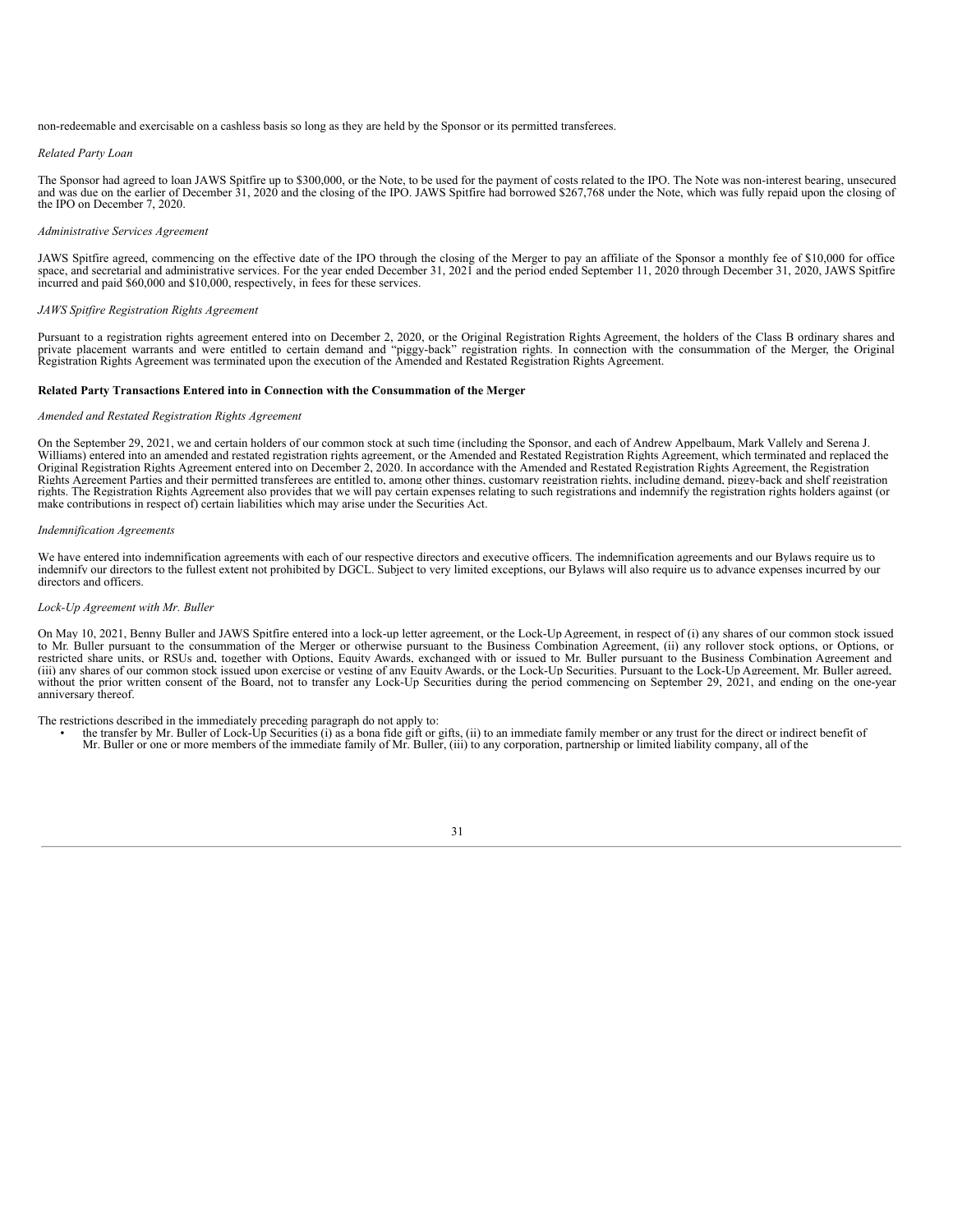shareholders, partners or members of which consist of Mr. Buller and/or one or more members of Mr. Buller's immediate family or (iv) by testate succession or intestate succession; provided that the exceptions provided in clauses (i) through (iv) will apply only if the transferee has agreed in writing to be bound by the same terms described in the Lock-Up Agreement that are applicable to Mr. Buller, to the extent and for the duration that such terms remain in effect at the time of the transfer;

- the establishment of any contract, instruction or plan, or a Plan, that satisfies all of the requirements of Rule 10b5-1(c)(1)(i)(B) under the Exchange Act; provided that no sales of the Lock-Up Securities will be made pursuant to such a Plan prior to the expiration of the lock-up period;
- the issuance or receipt of Lock-Up Securities upon the "net" or cashless exercise of Options, provided that the restrictions will apply to any of the Lock-Up Securities issued upon such exercise; or
- the transfer of Lock-Up Securities to us for the surrender or forfeiture of shares of our common stock to satisfy tax withholding obligations upon exercise or vesting of Equity Awards.

#### **Policies and Procedures for Related Person Transactions**

Our Board has adopted a written related person transaction policy that sets forth the following policies and procedures for the review and approval or ratification of related person transactions. The policy provides that officers, directors, holders of more than 5% of any class of our voting securities, and any member of the immediate family of and any entity affiliated with any of the foregoin other independent members of our Board in the event it is inappropriate for the audit committee to review such transaction due to a conflict of interest. Any request for us to enter into a transaction with an executive officer, director, principal stockholder, or any of their immediate family members or affiliates, in which the amount involved exceeds \$120,000, must first be presented to our audit committee for review, consideration, and approval. In approving or rejecting the proposed transactions, our audit committee will take into account all of the relevant facts and circumstances available.

<span id="page-36-0"></span>Apart from the employment of Ms. Buller, all of the transactions described in this section were entered into prior to the adoption of this policy.

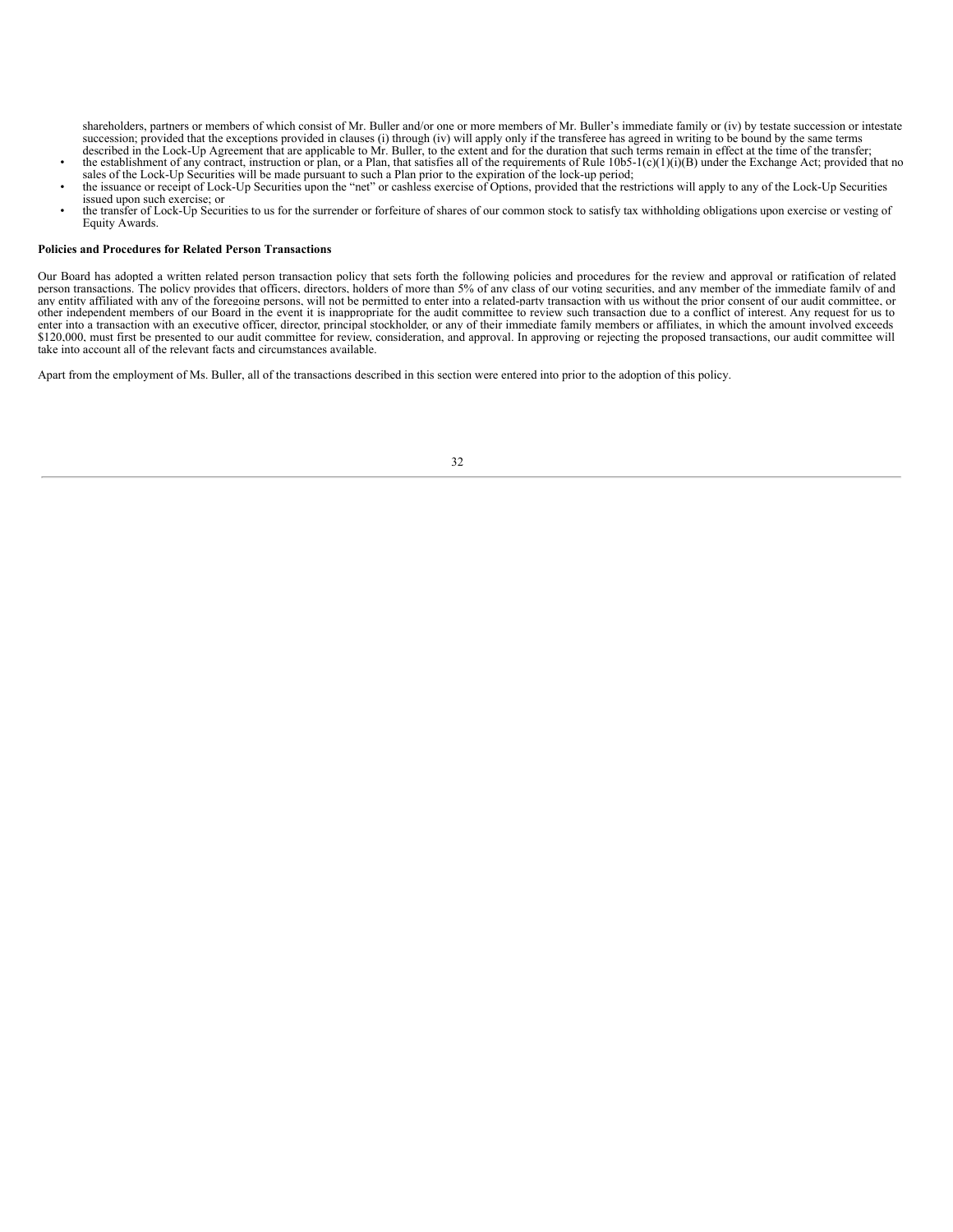#### **ADDITIONAL INFORMATION**

#### **Stockholder Proposals to be Presented at Next Annual Meeting**

Our Bylaws provide that, for stockholder nominations to our Board or other proposals to be considered at an annual meeting, the stockholder must give timely notice thereof in writing to the Secretary at Velo3D, Inc., 511 Division Street, Campbell, California 95008, Attn: William McCombe.

To be timely for our 2023 annual meeting of stockholders (the "2023 Annual Meeting"), a stockholder's notice must be delivered to or mailed and received by our Secretary at our principal executive offices not earlier than 2:00 p.m. Pacific Time / 5:00 p.m. Eastern Time on February 8, 2023 and not later than 2:00 p.m. Pacific Time / 5:00 p.m. Eastern Time on March 10, 2023. A stockholder's notice to the Secretary must set forth as to each matter the stockholder proposes to bring before the annual meeting the information required by our Bylaws. However, if the date of the 2023 Annual Meeting is more than 30 days before or more than 70 days after the one-year anniversary of the date of our 2022 Annual Meeting, for the stockholder's notice to be timely, it must be delivered to the Secretary at our principal executive offices not earlier than the close of business on the 120th day prior to the currently proposed annual meeting and not later than the close of business on the later of (i) the 90th day prior to such annual meeting or (ii) the close of business on the 10th day following the day on which public announcement of the date of such meeting is first made by us.

Stockholder proposals submitted pursuant to Rule 14a-8 under the Exchange Act and intended to be presented at our 2023 annual meeting of stockholders must be received by us not later than December 23, 2022 in order to be considered for inclusion in our proxy materials for that meeting.

#### **Delinquent Section 16(a) Reports**

Section 16(a) of the Exchange Act requires our directors, executive officers, and any persons who own more than 10% of our common stock, to file initial reports of ownership and reports of changes in ownership with the SEC officers, we believe that all Section 16(a) filing requirements were timely met in the fiscal year ended December 31, 2021.

#### **Available Information**

We will mail, without charge, upon written request, a copy of our annual report on Form 10-K for the fiscal year ended December 31, 2021, including the financial **statements and list of exhibits, and any exhibit specifically requested. Requests should be sent to:**

#### **Velo3D, Inc. 511 Division Street Campbell, California 95008 Attn: William McCombe**

The annual report is also available at www.ir.velo3d.com under "SEC Filings" in the "Annual Reports" section of our website.

#### **Electronic Delivery of Stockholder Communications**

We encourage you to help us conserve natural resources, as well as significantly reduce printing and mailing costs, by signing up to receive your stockholder communications electronically via e-mail. With electronic delive can submit your stockholder votes online. Electronic delivery can also eliminate duplicate mailings and reduce the amount of bulky paper documents you maintain in your personal files. To sign up for electronic delivery:

*Registered Owner* (you hold our common stock in your own name through our transfer agent, Continental Stock Transfer & Trust Company, or you are in possession of stock certificates): visit www.continentalstock.com and log into your account to enroll.

**Beneficial Owner** (your shares are held by a brokerage firm, a bank, a trustee or a nominee): If you hold shares beneficially, please follow the instructions provided to you by your broker, bank, trustee or nominee.

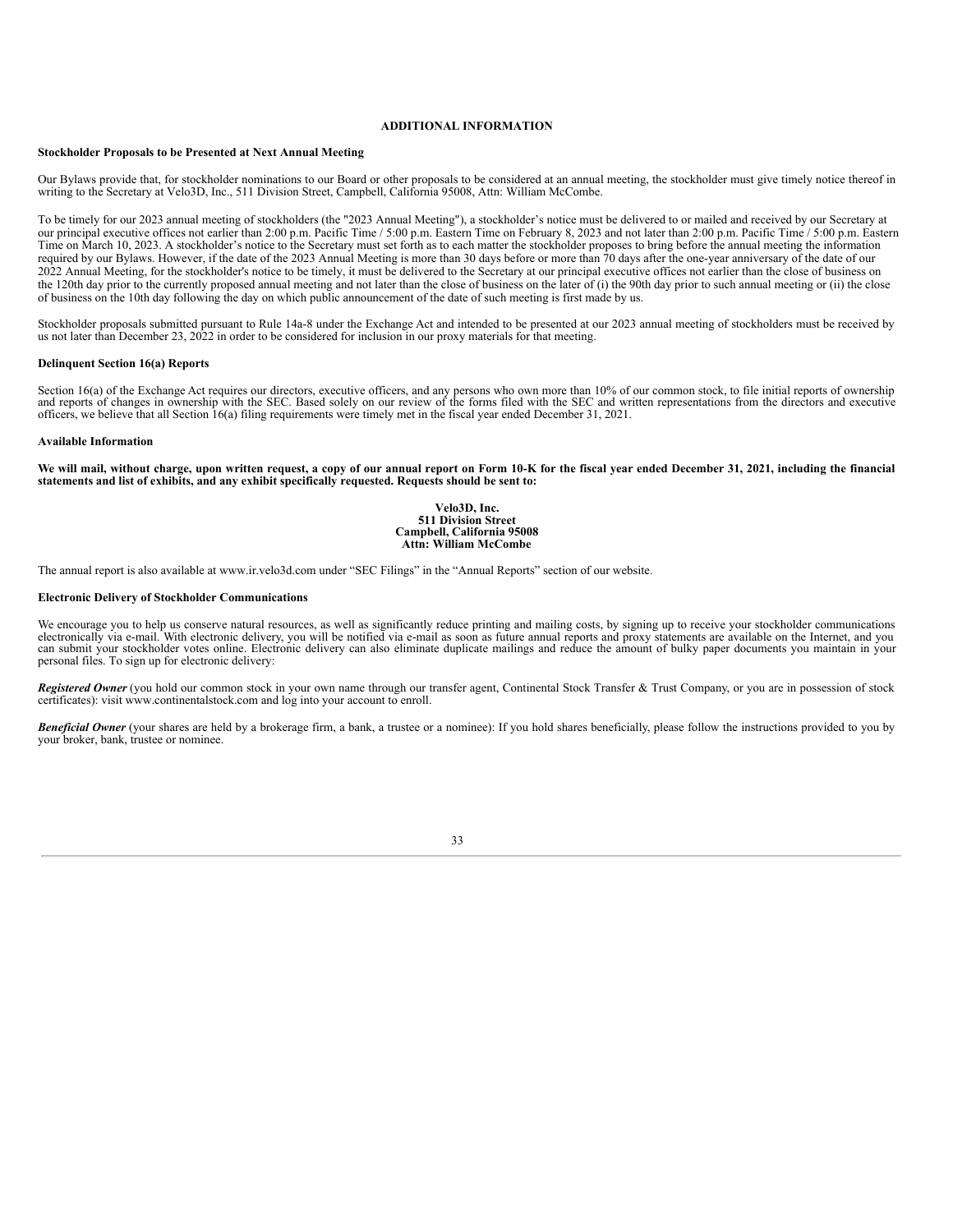Your electronic delivery enrollment will be effective until you cancel it. Stockholders who are record owners of shares of our common stock may call Continental Stock Transfer & Trust Company, our transfer agent, by phone at (212) 509-5586, by e-mail at cstmail@continentalstock.com, or visit www.continentalstock.com with questions about electronic delivery.

#### **"Householding"—Stockholders Sharing the Same Last Name and Address**

The SEC has adopted rules that permit companies and intermediaries (such as brokers) to implement a delivery procedure called "householding." Under this procedure, multiple stockholders who reside at the same address may r affected stockholder has provided contrary instructions. This procedure reduces printing costs and postage fees and helps protect the environment as well.

This year, a number of brokers with account holders who are our stockholders will be "householding" our annual report and proxy materials, including the Notice of Internet Availability. A single Notice of Internet Availabi

Upon written or oral request, we will promptly deliver a separate copy of the Notice of Internet Availability and, if applicable, our annual report and other proxy materials to any stockholder at a shared address to which number (408) 610-3915.

<span id="page-38-0"></span>Any stockholders who share the same address and receive multiple copies of our Notice of Internet Availability or annual report and other proxy materials who wish to receive only one copy in the future can contact their bank, broker or other holder of record to request information about householding or our Secretary at the address or telephone number listed above.

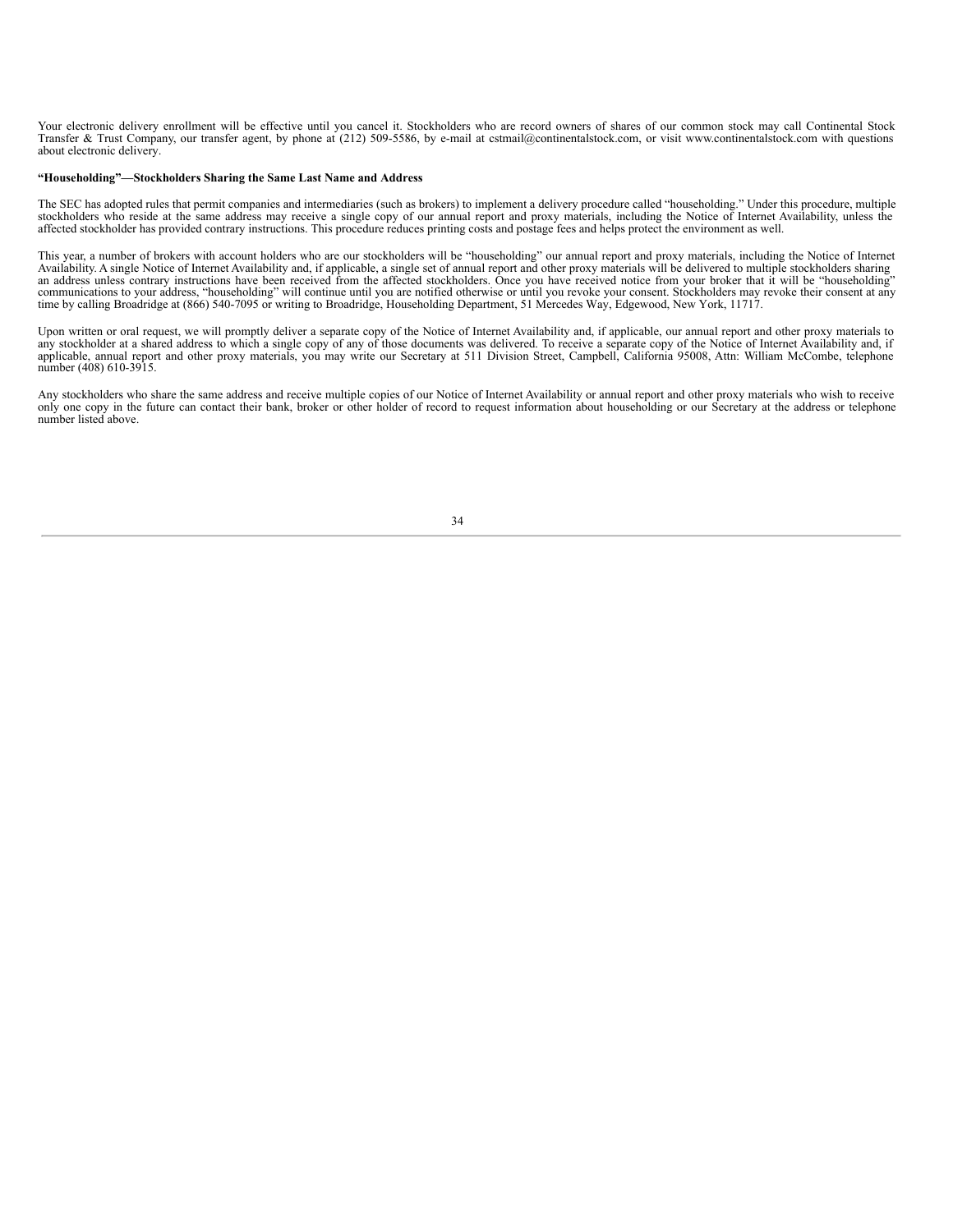### **OTHER MATTERS**

Our Board does not presently intend to bring any other business before the Annual Meeting and, so far as is known to our Board, no matters are to be brought before the Annual<br>Meeting except as specified in the Notice of An

By Order of the Board of Directors,

# WDMcCombe

William McCombe *Chief Financial Of icer*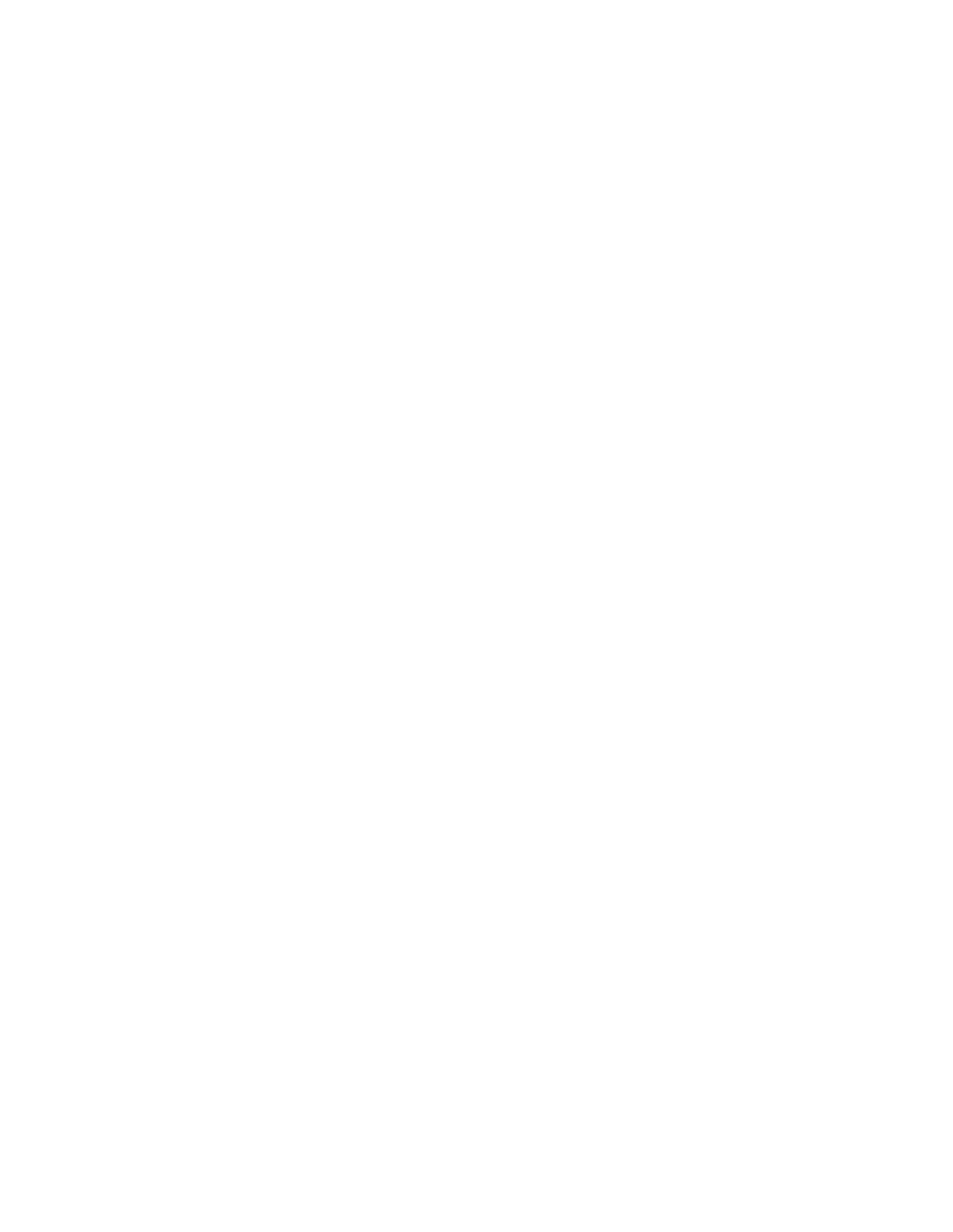

VELORD BY **STT DIVISION STREET** CAMPBELL, CA 95008



#### **VOTE BY INTERNET**

Before The Meeting - Go to www.proxyvote.com or scan the QR Barcode above

Use the Internet to transmit your voting instructions and for electronic delivery of information.<br>Vote by 11:59 p.m. Eastern Time on June 7, 2022. Have your proxy card in hand when you<br>access the web site and follow the in

#### During The Meeting - Go to www.virtualshareholdermeeting.com/VLD2022

You may attend the meeting via the Internet and vote during the meeting. Have the information<br>that is printed in the box marked by the arrow available and follow the instructions.

### VOTE BY PHONE - 1-800-690-6903

Vice any touch-tone telephone to transmit your voting instructions. Vote by 11:59 p.m.<br>Eastern Time on June 7, 2022. Have your proxy card in hand when you call and then follow the instructions.

#### **VOTE BY MAIL**

Note of Michael date your proxy card and return it in the postage-paid envelope we have provided or return it to Vote Processing, c/o Broadridge, 51 Mercedes Way, Edgewood, NY 11717.

L.

TO VOTE, MARK BLOCKS BELOW IN BLUE OR BLACK INK AS FOLLOWS: 

D76448-P65585

KEEP THIS PORTION FOR YOUR RECORDS DETACH AND RETURN THIS PORTION ONLY

|                                                                                                                                                                                                                                                                                                                                                  |     |                             |        | DETACH AND RETURN THIS PORTION ONLY<br>THIS PROXY CARD IS VALID ONLY WHEN SIGNED AND DATED.                                                           |   |                     |   |
|--------------------------------------------------------------------------------------------------------------------------------------------------------------------------------------------------------------------------------------------------------------------------------------------------------------------------------------------------|-----|-----------------------------|--------|-------------------------------------------------------------------------------------------------------------------------------------------------------|---|---------------------|---|
| VELO3D, INC.<br>The Board of Directors recommends you vote FOR the                                                                                                                                                                                                                                                                               | All | For Withhold For All<br>All | Except | To withhold authority to vote for any individual<br>nominee(s), mark "For All Except" and write the<br>number(s) of the nominee(s) on the line below. |   |                     |   |
| following:<br>Election of Class I Directors                                                                                                                                                                                                                                                                                                      | U   | O                           | 0      |                                                                                                                                                       |   |                     |   |
| Nominees:                                                                                                                                                                                                                                                                                                                                        |     |                             |        |                                                                                                                                                       |   |                     |   |
| 01) Carl Bass<br>Benny Buller<br>02)<br>Ellen Pawlikowski<br>(03)                                                                                                                                                                                                                                                                                |     |                             |        |                                                                                                                                                       |   |                     |   |
| The Board of Directors recommends you vote FOR the following proposal:                                                                                                                                                                                                                                                                           |     |                             |        |                                                                                                                                                       |   | For Against Abstain |   |
| 2.                                                                                                                                                                                                                                                                                                                                               |     |                             |        | Ratification of Appointment of Independent Registered Accounting Firm PricewaterhouseCoopers LLP for the fiscal year ending December 31, 2022.        | Н | П                   | Ω |
| NOTE: Such other business as may properly come before the meeting or any adjournment thereof.                                                                                                                                                                                                                                                    |     |                             |        |                                                                                                                                                       |   |                     |   |
|                                                                                                                                                                                                                                                                                                                                                  |     |                             |        |                                                                                                                                                       |   |                     |   |
|                                                                                                                                                                                                                                                                                                                                                  |     |                             |        |                                                                                                                                                       |   |                     |   |
|                                                                                                                                                                                                                                                                                                                                                  |     |                             |        |                                                                                                                                                       |   |                     |   |
|                                                                                                                                                                                                                                                                                                                                                  |     |                             |        |                                                                                                                                                       |   |                     |   |
|                                                                                                                                                                                                                                                                                                                                                  |     |                             |        |                                                                                                                                                       |   |                     |   |
|                                                                                                                                                                                                                                                                                                                                                  |     |                             |        |                                                                                                                                                       |   |                     |   |
| Please sign exactly as your name(s) appear(s) hereon. When signing as attorney, executor,<br>administrator, or other fiduciary, please give full title as such. Joint owners should each<br>sign personally. All holders must sign. If a corporation or partnership, please sign in full<br>corporate or partnership name by authorized officer. |     |                             |        |                                                                                                                                                       |   |                     |   |

<u>an bangsa sa sa mang sa pag</u>

- - -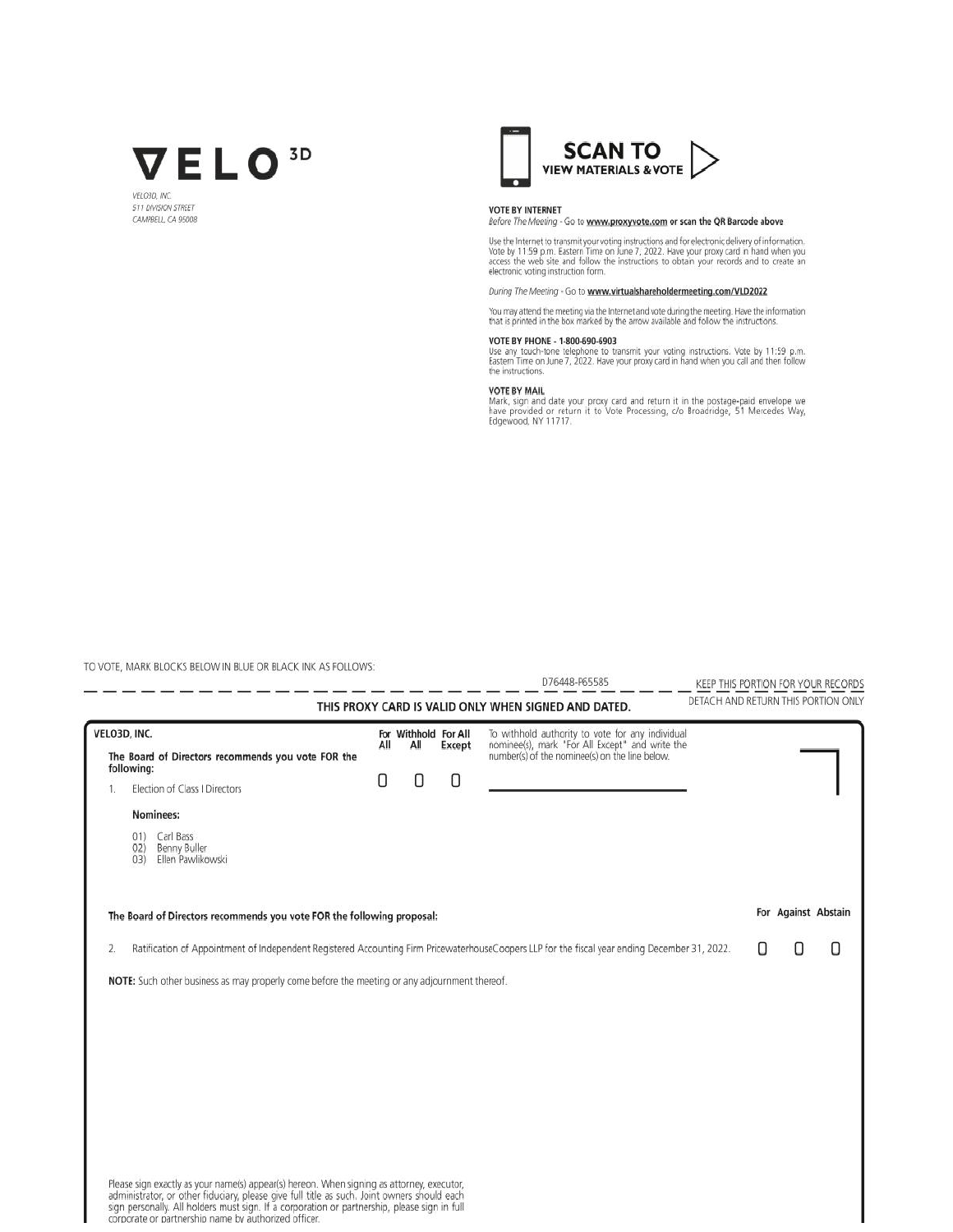| Signature [PLEASE SIGN WITHIN BOX] | Date | Signature (Joint Owners) | Date |  |
|------------------------------------|------|--------------------------|------|--|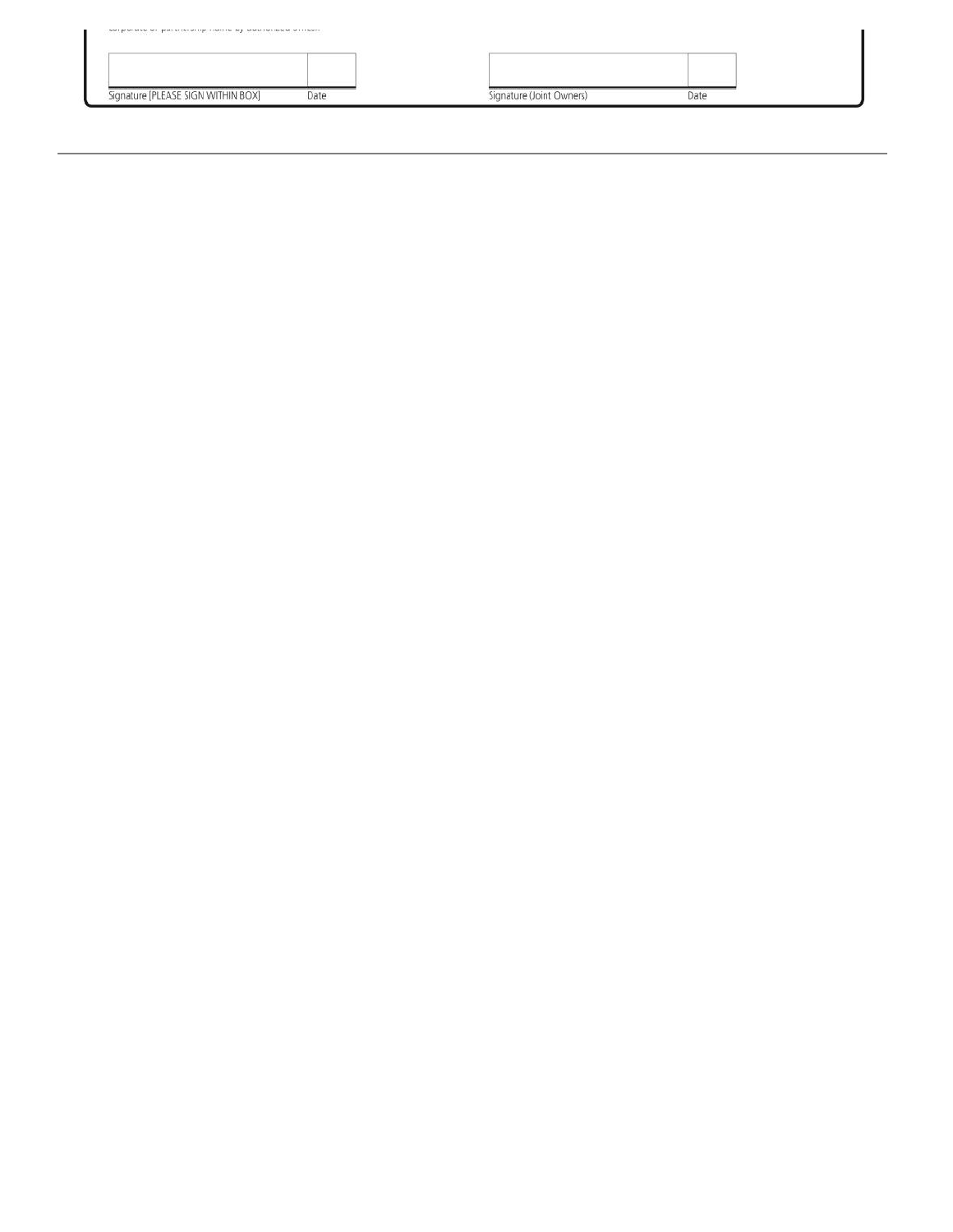Important Notice Regarding the Availability of Proxy Materials for the Annual Meeting

The 10K Wrap and Notice and Proxy Statement are available at www.proxyvote.com.

D76449-P65585

## VELO3D, INC. **Annual Meeting of Shareholders** June 8, 2022 9:00 AM This proxy is solicited by the Board of Directors

The shareholder(s) hereby appoint(s) Benny Buller, William McCombe and Bernard Chung, or any of them, as proxies, each with the power to appoint his substitute, and hereby authorize(s) them to represent and vote, as provided on the reverse side of this ballot, all of the shares of common stock of Velo3D, Inc. that the shareholder(s) is/are entitled to vote at the Annual Meeting of Shareholders of the Company to be held at 9:00 AM, PDT on June 8, 2022, virtually at www.virtualshareholdermeeting.com/VLD2022, and any adjournment or postponement thereof.

This proxy, when properly executed, will be voted in the manner directed herein. If no such direction is made, this proxy will be voted in accordance with the Board of Directors' recommendations.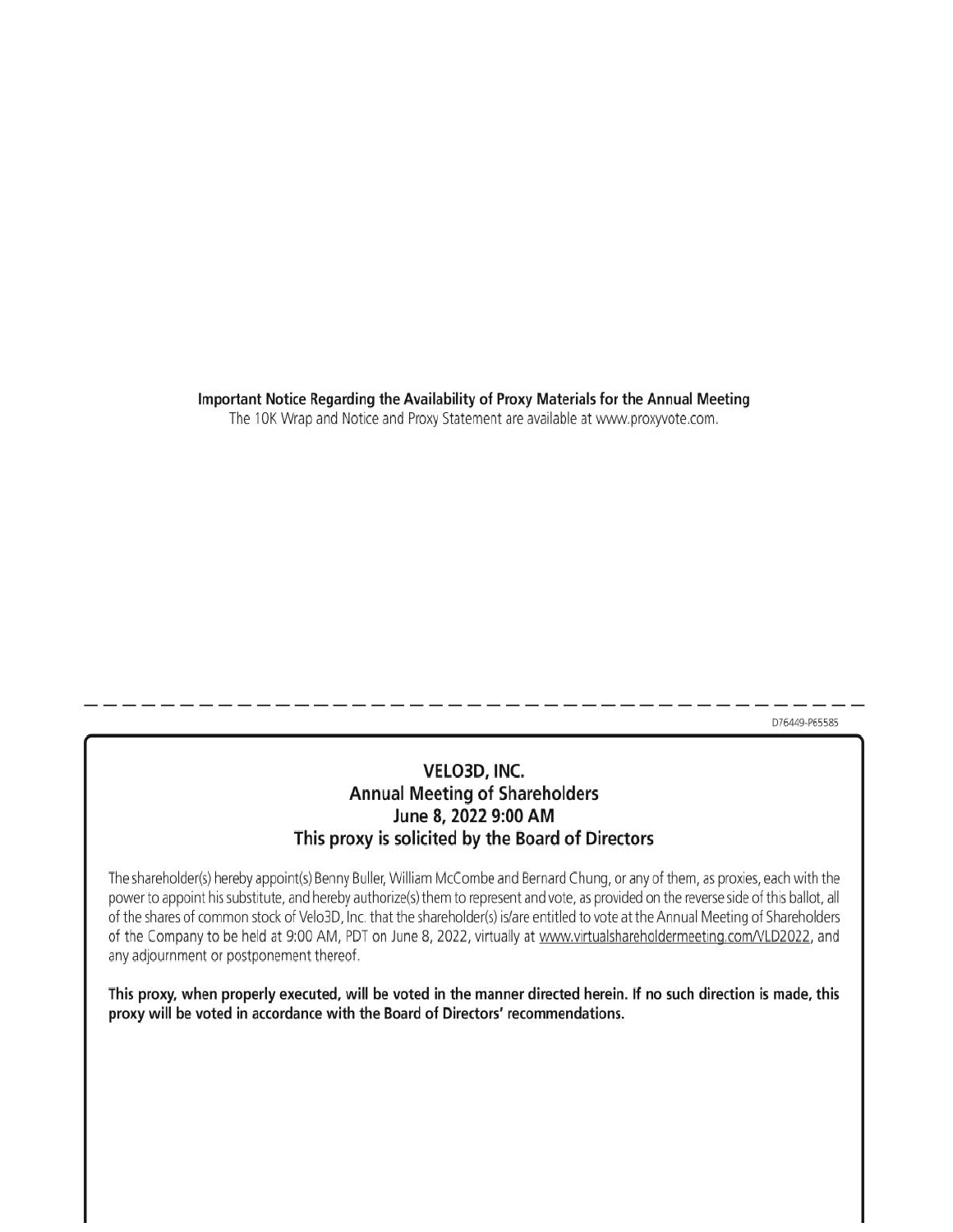Continued and to be signed on reverse side